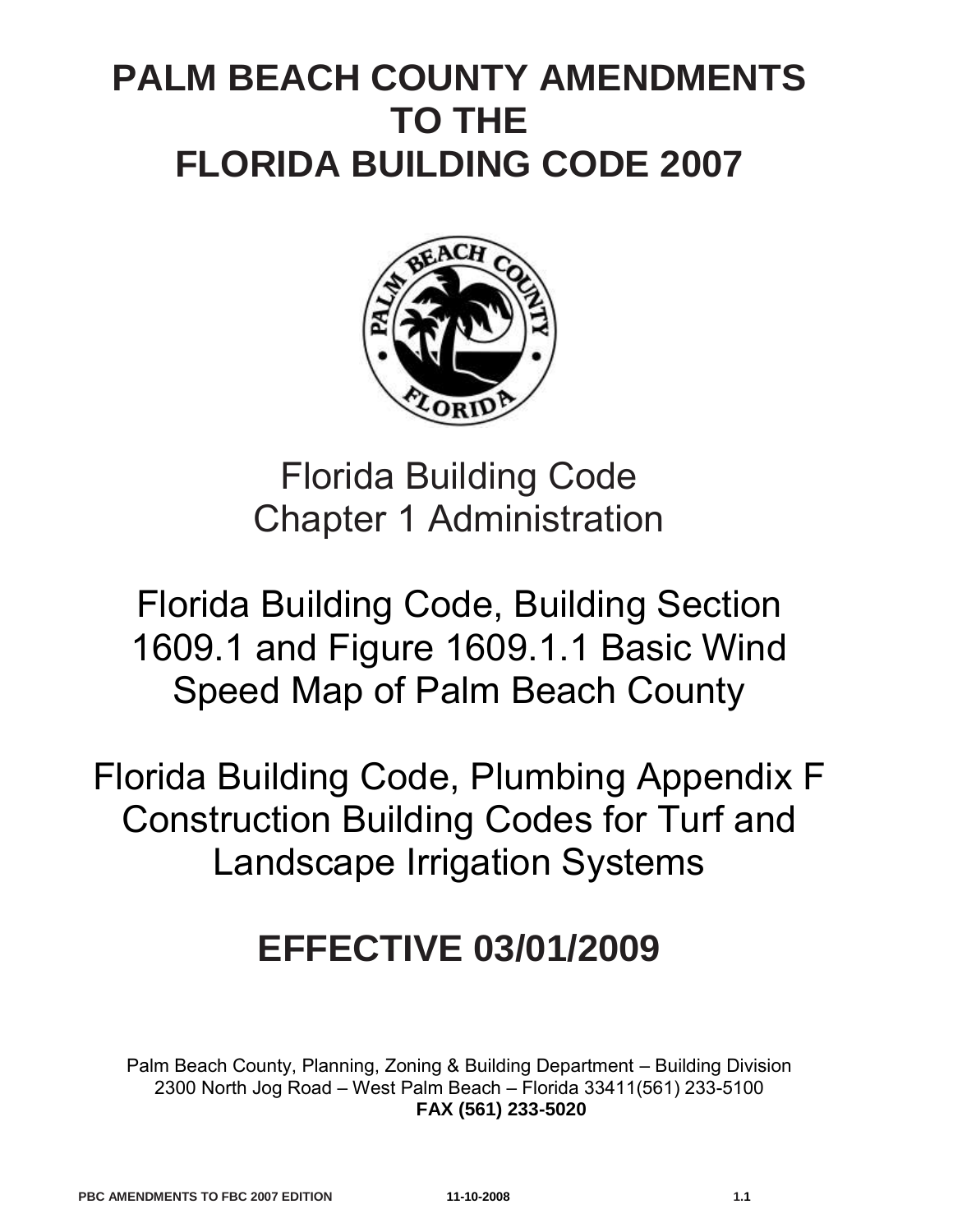## **CHAPTER 1 ADMINISTRATION**

## **Table of Contents**

|                                                                                                                                                                                                                                          | $\mathbf{2}$            |
|------------------------------------------------------------------------------------------------------------------------------------------------------------------------------------------------------------------------------------------|-------------------------|
|                                                                                                                                                                                                                                          | $\overline{\mathbf{4}}$ |
| Section 103 DEPARTMENT OF BUILDING SAFETY                                                                                                                                                                                                | $\overline{7}$          |
| Section 104 DUTIES AND POWERS OF THE BUILDING OFFICIAL                                                                                                                                                                                   | $\overline{7}$          |
|                                                                                                                                                                                                                                          | 9                       |
|                                                                                                                                                                                                                                          | 17                      |
|                                                                                                                                                                                                                                          | 25                      |
|                                                                                                                                                                                                                                          | 26                      |
| Section 109 INSPECTIONS <b>continuum contract to the Section 109 INSPECTIONS</b>                                                                                                                                                         | 26                      |
| Section 110 CERTIFICATES OF OCCUPANCY AND COMPLETION                                                                                                                                                                                     | 34                      |
| Section 111 SERVICE UTILITIES <b>contained the Contract Contract Section 111 SERVICE UTILITIES</b>                                                                                                                                       | 35                      |
| Section 112 TESTS <b>continuum</b> contract the section 112 TESTS <b>continuum</b> continuum contract the section of the section of the section of the section of the section of the section of the section of the section of the sectio | 36                      |
|                                                                                                                                                                                                                                          | 36                      |
|                                                                                                                                                                                                                                          | 36                      |
| Section 115 UNSAFE STRUCTURES AND EQUIPMENT                                                                                                                                                                                              | 37                      |
| Section 116 BUILDING BOARD OF ADJUSTMENTS AND APPEALS                                                                                                                                                                                    | 39                      |
|                                                                                                                                                                                                                                          | 42                      |
| <b>Section 118 SEVERABILITY</b>                                                                                                                                                                                                          | 42                      |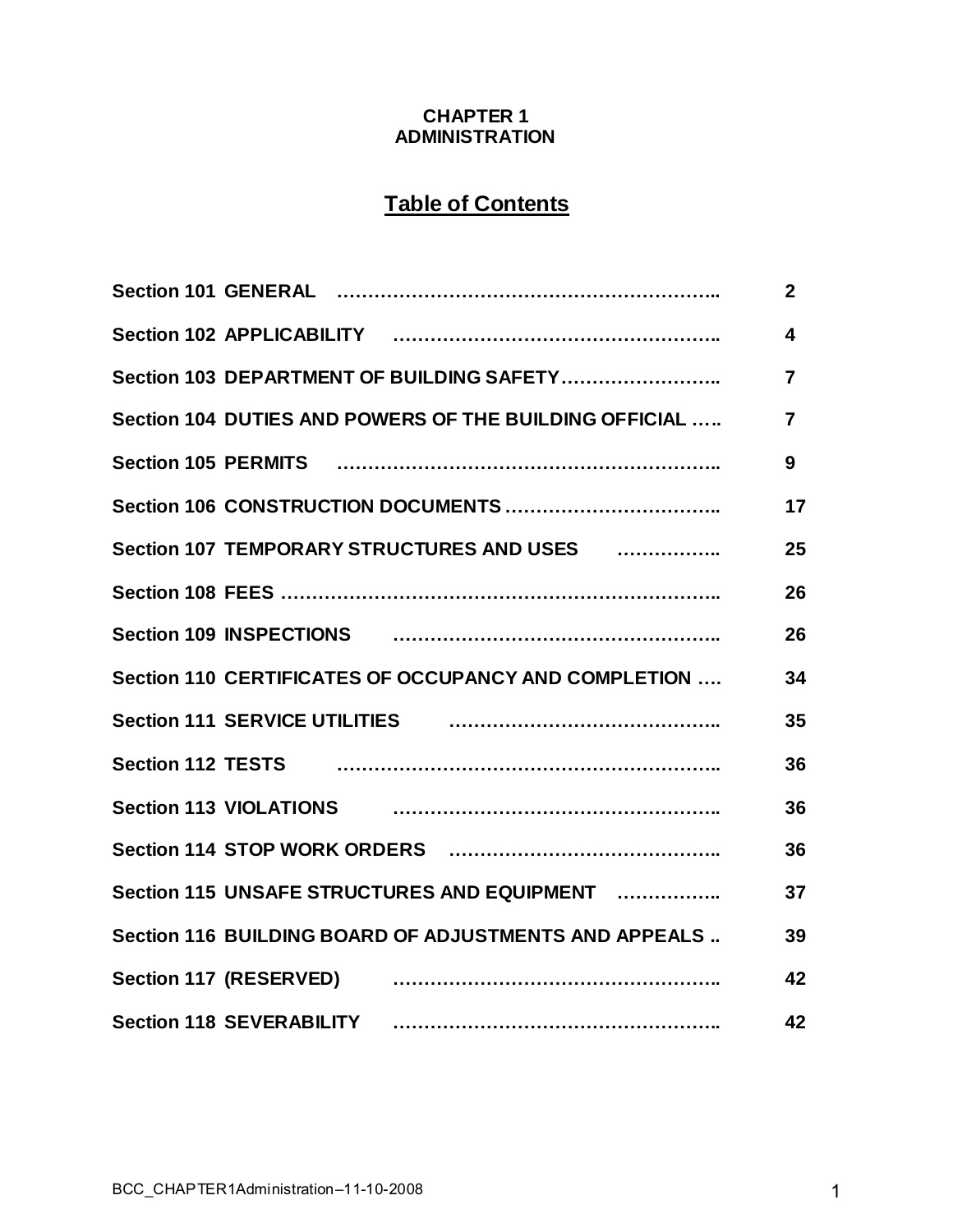## **SECTION 101 GENERAL**

<span id="page-2-0"></span>**101.1** Title. These regulations shall be known as the *Florida Building Code* hereinafter referred to as "this code."

**101.2** Scope. The provisions of this code shall apply to the construction, alteration, movement, enlargement, replacement, repair, equipment, use and occupancy, location, maintenance, removal and demolition of every building or structure or any appurtenances connected or attached to such buildings or structures as herein amended by *Palm Beach County*.

#### **Exceptions:**

- 1. Detached one- and two-family dwellings and multiple single-family dwellings (townhouses) not more than three stories above grade plane in height with a separate means of egress and their accessory structures shall comply with the *Florida Building Code, Residential.*
- 2. Existing buildings undergoing repair, alterations or additions and change of occupancy shall comply with the *Florida Building Code, Existing Building.*

**101.2.1** Appendices. Provisions in the appendices shall not apply unless specifically adopted.

**101.3** Intent. The purpose of this code is to establish the minimum requirements to safeguard the public health, safety and general welfare through structural strength, means of egress facilities, stability, sanitation, adequate light and ventilation, energy conservation, and safety to life and property from fire and other hazards attributed to the built environment and to provide safety to fire fighters, *code officials*, and emergency responders during emergency operations.

**101.3.1** Quality Control. Quality control of materials and workmanship is not within the purview of this code except as it relates to the purposes stated herein.

**101.3.2** Permitting and Inspections. The permitting and inspection of any building, system, or plan by this jurisdiction, under the requirements of this code, shall not be construed in any court as a warranty of the physical condition of such building, system, or plan, or their adequacy. The jurisdiction shall not be liable in tort for damages or hazardous or illegal condition or inadequacy in such building, system, or plan, nor for any failure of any component of such, which may occur subsequent to such inspection or permitting. Further, no Building Department employee shall be liable in tort for

damage from such conditions, in accordance with Section 768.28(9)(a) *Florida Statutes*, as may be amended or replaced.

**101.4** Referenced codes. The other codes listed in Sections 101.4.1 through 101.4.9 and referenced elsewhere in this code shall be considered part of the requirements of this code to the prescribed extent of each such reference.

**101.4.1** Electrical. The provisions of Chapter 27 of the *Florida Building Code, Building* shall apply to the installation of electrical systems, including alterations,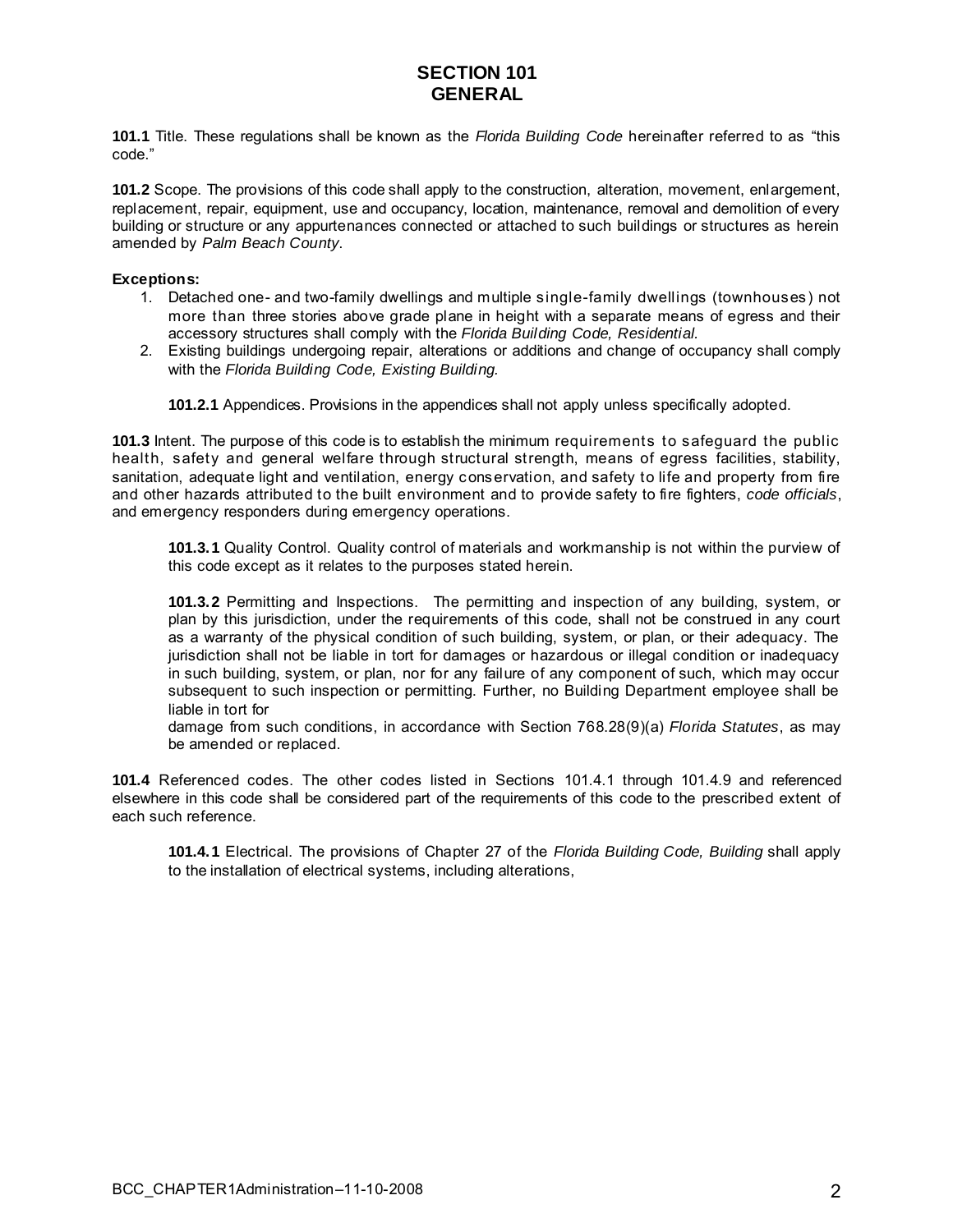repairs, replacement, equipment, appliances, fixtures, fittings and appurtenances thereto.

**101.4.2** Gas. The provisions of the *Florida Building Code, Fuel Gas* shall apply to the installation of gas piping from the point of delivery, gas appliances and related accessories as covered in this code. These requirements apply to gas piping systems extending from the point of delivery to the inlet connections of appliances and the installation and operation of residential and commercial gas appliances and related accessories.

**101.4.3** Mechanical. The provisions of the *Florida Building Code, Mechanical* shall apply to the installation, alterations, repairs and replacement of mechanical systems, including equipment, appliances, fixtures, fittings and/or appurtenances, including ventilating, heating, cooling, airconditioning and refrigeration systems, incinerators and other energy-related systems.

**101.4.4** Plumbing. The provisions of the *Florida Building Code, Plumbing* shall apply to the installation, alteration, repair and replacement of plumbing systems, including equipment, appliances, fixtures, fittings and appurtenances, and where connected to a water or sewage system and all aspects of a medical gas system.

**101.4.5** Reserved.

**101.4.6** Fire prevention. For provisions related to fire prevention, refer to the *Florida Fire Prevention Code*. The *Florida Fire Prevention Code* shall apply to matters affecting or relating to structures, processes and premises from the hazard of fire and explosion arising from the storage, handling or use of structures, materials or devices; from conditions hazardous to life, property or public welfare in the occupancy of structures or premises; and from the construction, extension, repair, alteration or removal of fire suppression and alarm systems or fire hazards in the structure or on the premises from occupancy or operation.

**101.4.7** Energy. The provisions of Chapter 13 of the *Florida Building Code, Building* shall apply to all matters governing the design and construction of buildings for energy efficiency.

**101.4.8** Accessibility. For provisions related to accessibility, refer to Chapter 11 of the *Florida Building Code, Building*.

**101.4.9** Manufactured buildings. For additional administrative and special code requirements, see section 428, *Florida Building Code*, Building, and Rule 9B-1 *Florida Administrative Code*.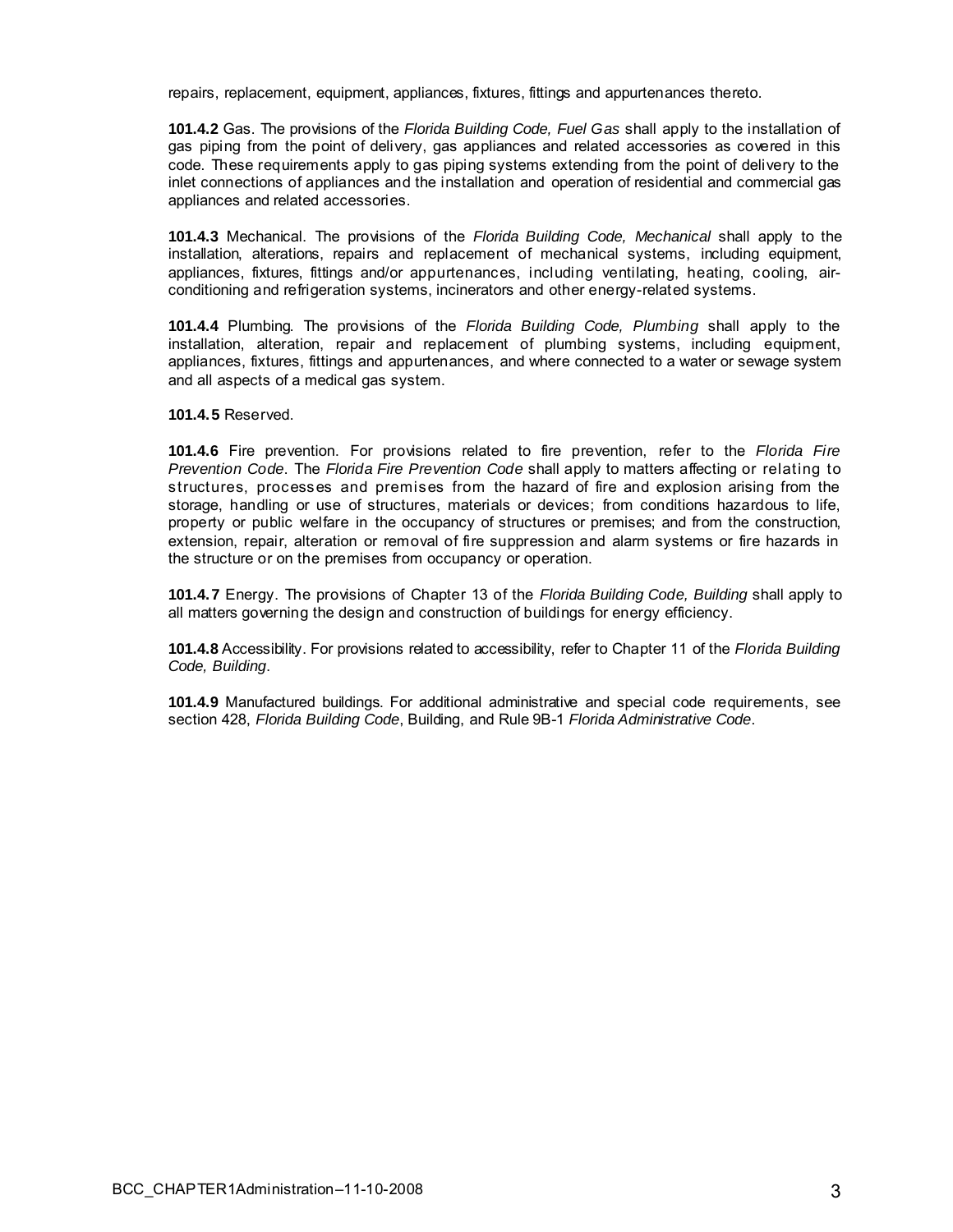## **SECTION 102 APPLICABILITY**

<span id="page-4-0"></span>**102.1** General. Where, in any specific case, different sections of this code specify different materials, methods of construction or other requirements, the most restrictive shall govern. Where there is a conflict between a general requirement and a specific requirement, the specific requirement shall be applicable. 102.1.1 The *Florida Building Code* does not apply to, and no code enforcement action shall be brought with respect to, zoning requirements, land use requirements and owner specifications or programmatic requirements which do not pertain to and govern the design, construction, erection, alteration, modification, repair or demolition of public or private buildings, structures or facilities or to programmatic requirements that do not pertain to enforcement of the *Florida Building Code*. Additionally, a local code enforcement agency may not administer or enforce the *Florida Building Code, Building* to prevent the siting of any publicly owned facility, including, but not limited to, correctional facilities, juvenile justice facilities, or state universities, community colleges, or public education facilities, as provided by law.

**102.2** Building. The provisions of the *Florida Building Code* shall apply to the construction, erection, alteration, modification, repair, equipment, use and occupancy, location, maintenance, removal and demolition of every public and private building, structure or facility or floating residential structure, or any appurtenances connected or attached to such buildings, structures or facilities. Additions, alterations, repairs and changes of use or occupancy group in all buildings and structures shall comply with the provisions provided in Chapter 34 of this code and the *Florida Building Code, Existing Building*. The following buildings, structures and facilities are exempt from the *Florida Building Code* as provided by law, and any further exemptions shall be as determined by the legislature and provided by law:

(a) Building and structures specifically regulated and preempted by the federal government.

(b) Railroads and ancillary facilities associated with the railroad.

(c) Nonresidential farm buildings on farms.

(d) Temporary buildings or sheds used exclusively for construction purposes.

(e) Mobile or modular structures used as temporary offices, except that the provisions of Part V (Section 553.501-553.513, *Florida Statutes*) relating to accessibility by persons with disabilities, and permits shall be required for structural support and tie down, electrical supply, and all utility connections shall apply to such mobile or modular structures.

(f) Those structures or facilities of electric utilities, as defined in Section 366.02, *Florida Statutes,* as may be amended or replaced, which are directly involved in the generation, transmission or distribution of electricity.

(g) Temporary sets, assemblies or structures used in commercial motion picture or television production, or any sound-recording equipment used in such production, on or off the premises.

(h) Chickees constructed by the Miccosukee Tribe of Indians of Florida or the Seminole Tribe of Florida. As used in this paragraph, the term "chickee" means an open-sided wooden hut that has a thatched roof of palm or palmetto or other traditional materials, and that does not incorporate any electrical, plumbing or other nonwood features.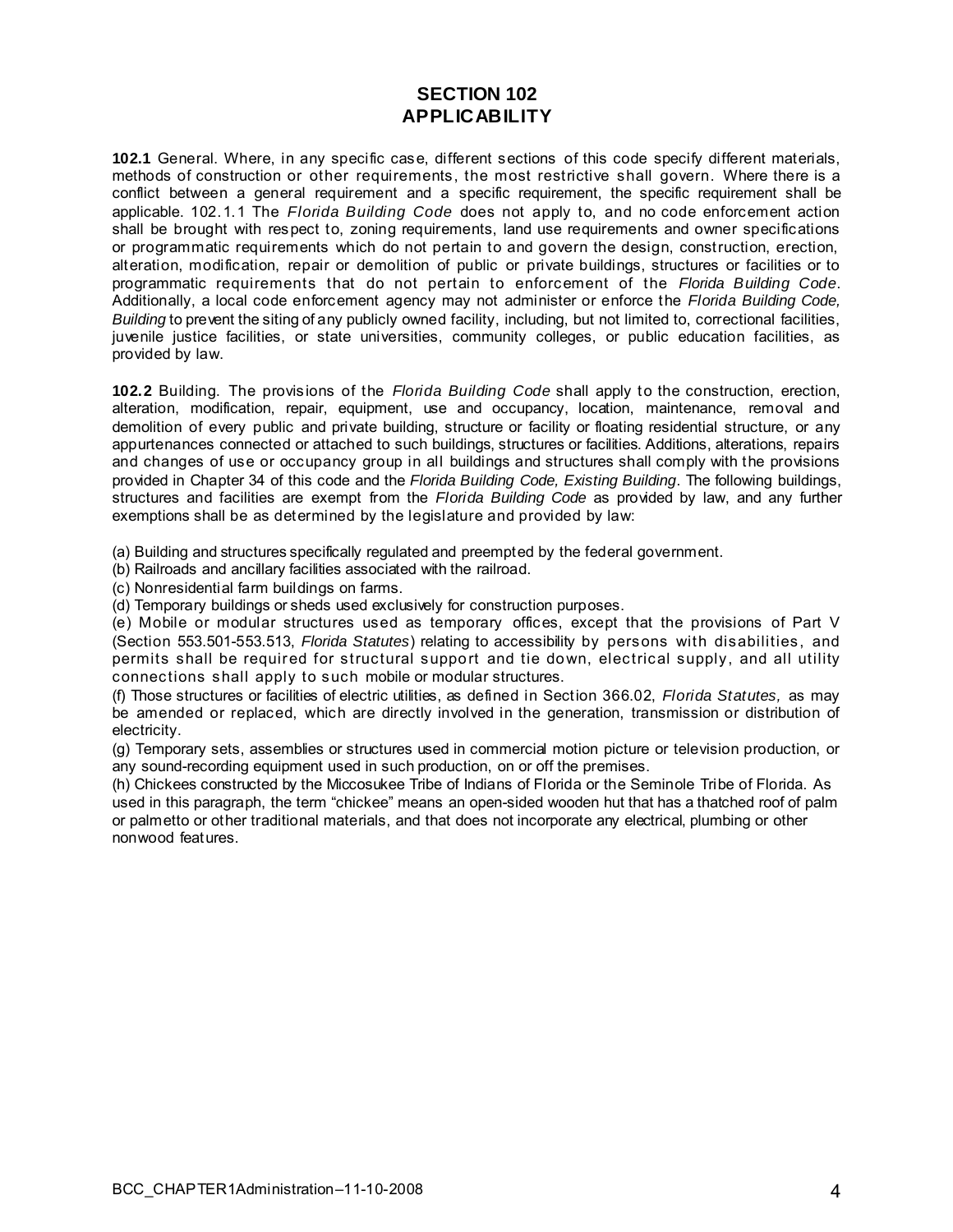(i) Service providers of water, sewer, storm, gas, cable, telephone, or other similar utility systems are exempt to the point of service connection for the building or structure.

**102.2.1** In addition to the requirements of Section 553.79 and 553.80 *Florida Statutes*, facilities subject to the provisions of Chapter 395 Florida Statutes (Hospital Licensing and Regulation), and Part II of Chapter 400, *Florida Statutes* (Nursing Homes), shall have facility plans reviewed and construction surveyed by the state agency authorized to do so under the requirements of Chapter 395 *Florida Statutes,* and Part II of Chapter 400, *Florida Statutes*, and the certification requirements of the federal government.

**102.2.2** Buildings or structures for residential uses moved into or within a county or municipality shall not be required to be brought into compliance with the state minimum building code in force at the time the building or structure is moved, provided:

- 1. The building or structure is structurally sound and in occupiable condition for its intended use;
- 2. The occupancy use classification for the building or structure is not changed as a result of the move;
- 3. The building is not substantially remodeled;
- 4. Current fire code requirements for ingress and egress are met;
- 5. Electrical, gas and plumbing systems meet the codes in force at the time of original construction and are operational and safe for reconnection; and
- 6. Foundation plans are sealed by a professional engineer or architect licensed to practice in this state, if required by the applicable *Florida Statutes* for all buildings or structures of the same residential occupancy class.
- 7. The requirements of *Florida Building Code, Existing Building* are also satisfied.

**102.2.3** The building official shall apply the same standard to a moved residential building or structure as that applied to the remodeling of any comparable residential building or structure to determine whether the moved structure is substantially remodeled. The cost of the foundation on which the moved building or structure is placed shall not be included in the cost of remodeling for purposes of determining whether a moved building or structure has been substantially remodeled.

**102.2.4** This section does not apply to the jurisdiction and authority of the Department of Agriculture and Consumer Services to inspect amusement rides or the Department of Financial Services to inspect state-owned buildings and boilers.

**102.2.5** At its own option, each enforcement district or local enforcement agency may promulgate rules granting to the owner of a single-family residence one or more exemptions from the *Florida Building Code* relating to replacing nonstructural components of building systems in the residence. A licensed contractor performing such work for the resident shall also be exempt from individual permits and inspections if either the owner or the licensed contractor obtain a valid Annual Permit per Section 105.1.1 of this Code and all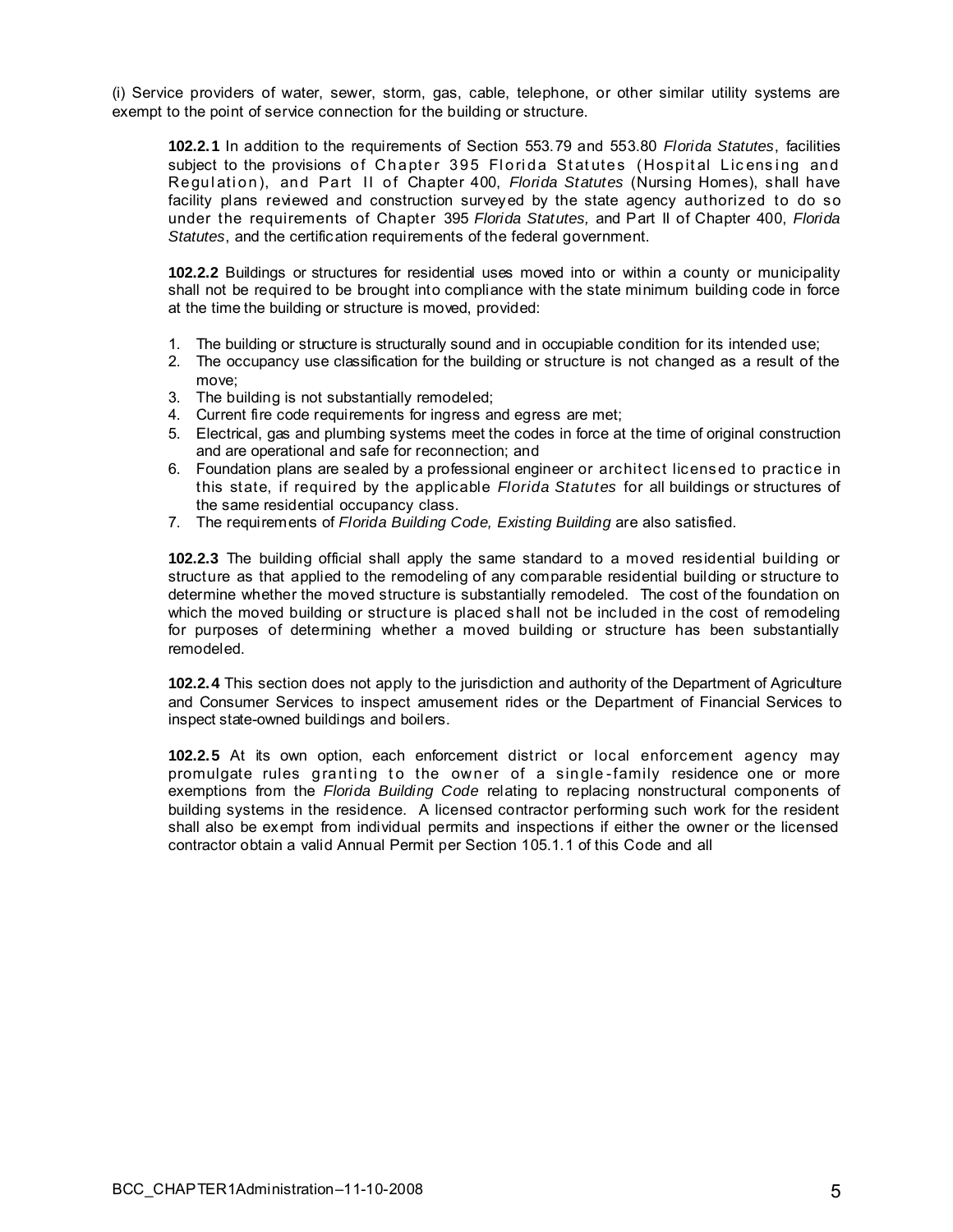such work is reported as required in Section 105,1.2 of this Code for compliance evaluation. No added capacity, system expansion or new building work of any type shall be excluded from individual permit and inspection by this provision.

**102.2.6** This Code does not apply to swings and other playground equipment accessory to a one- or two-family dwelling.

**Exception:** Electrical connection to such playground equipment.

**102.3** Application of references. References to chapter or section numbers, or to provisions not specifically identified by number, shall be construed to refer to such chapter, section or provision of this code.

**102.4** Referenced codes and standards. The codes and standards referenced in this code shall be considered part of the requirements of this code to the prescribed extent of each such reference. Where differences occur between provisions of this code and referenced codes and standards, the provisions of this code shall apply.

**102.5** Reserved.

**102.6** Existing structures. The legal occupancy of any structure existing on the date of adoption of this code shall be permitted to continue without change, except as is specifically covered in this code, or the *Florida Fire Prevention Code*, or as is deemed necessary by the building official for the general s afety and welfare of the occupants and the public.

**102.7** Relocation of manufactured buildings.

- 1. Relocation of an existing manufactured building does not constitute an alteration.
- 2. A relocated building shall comply with wind speed requirements of the new location, using the appropriate wind speed map. If the existing building was manufactured in compliance with the *Standard Building Code* (prior to March 1, 2002), the wind speed map of the *Standard Building Code*  shall be applicable. If the existing building was manufactured in compliance with the *Florida Building Code* (after March 1, 2002), the wind speed map of the *Florida Building Code* shall be applicable.

**"Remainder of Page Intentionally Left Blank"**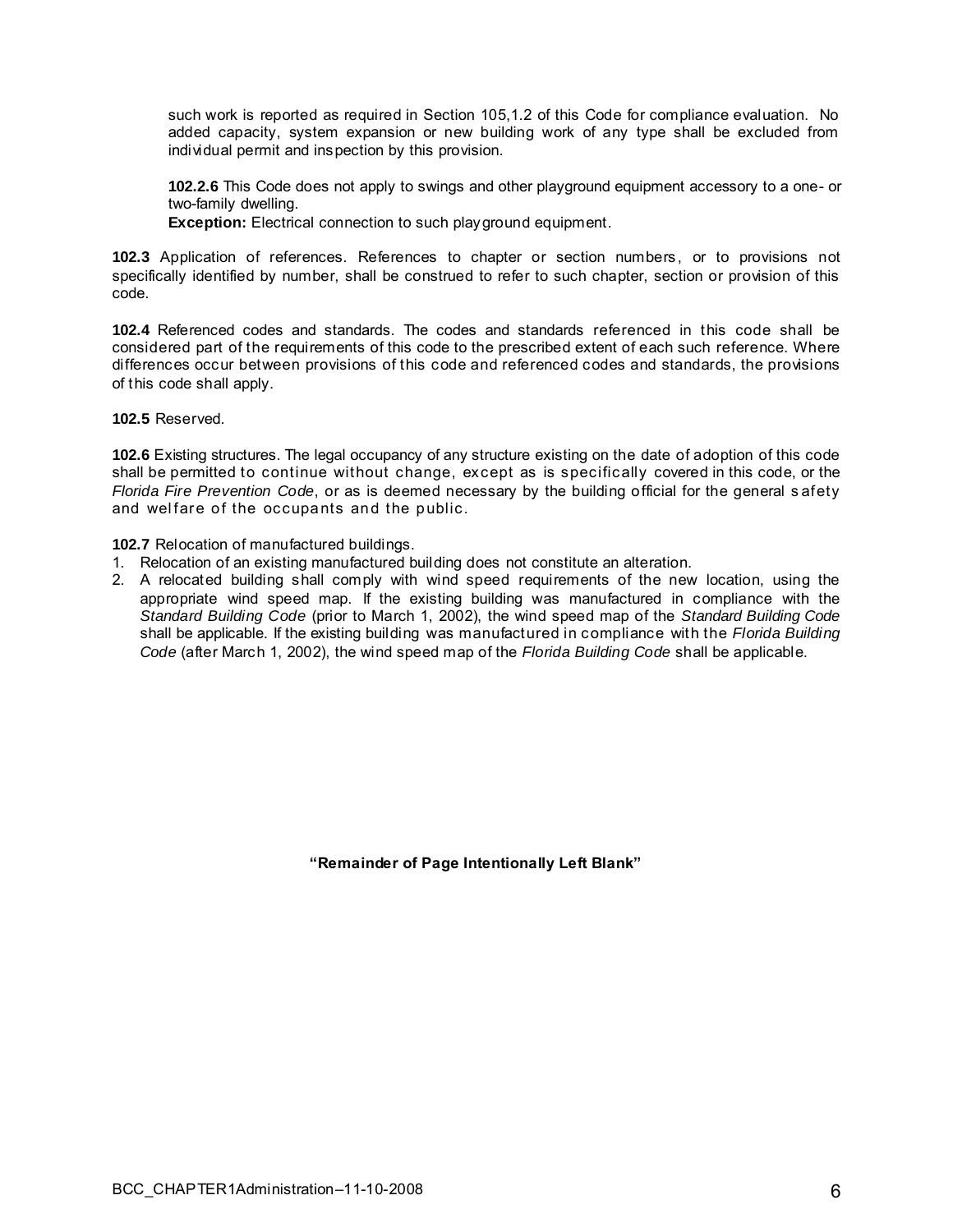## **SECTION 103 DEPARTMENT OF BUILDING SAFETY**

<span id="page-7-0"></span>**103.1** Establishment. There is hereby established a department to be called the Department of Building Safety, and the person in charge shall be known as the Building Official. All code officials employed by the department shall be certified in accordance with Chapter 468, Part XII, *Florida Statutes*.

#### **103.2** Reserved.

*103.3* Restrictions on employees. An officer or employee connected with the department, except one whose only connection is as a member of the board established by this code, shall not be financially interested in the furnishing of labor, material, or appliances for the construction, alteration, or maintenance of a building, structure, service, system, or in the making of plans or of specifications thereof, unless he/she is the owner of such. This officer or employee shall not engage in any other work which is inconsistent with their duties or conflict with the interests of the department or which utilizes the technical knowledge used in their employment except as instructors*.* 

103.4 Liability. Any current or former officer or employee, or member of the Construction Board of Adjustment and Appeals, charged with the enforcement of this code and acting for the applicable governing authority in the discharge of its duties, shall not thereby render himself/herself personally liable, and is hereby relieved from all personal liability for any damage that may accrue to persons or property as a result of any act required or permitted in the discharge of their duties. Any suit brought against any current or former officer or employee or member because of such act performed in the enforcement of any provision of this code shall be defended by the agency or applicable governing authority until the first termination of the proceedings.

## **SECTION 104 DUTIES AND POWERS OF THE BUILDING OFFICIAL**

**104.1** General. The building official is hereby authorized and directed to enforce the provisions of this code. The building official is further authorized to render interpretations of this code, which are consistent with its spirit and purpose.

**104.2** Reserved.

**104.3** Reserved.

**104.4** Reserved.

**104.5** Reserved.

**104.6** Right of entry.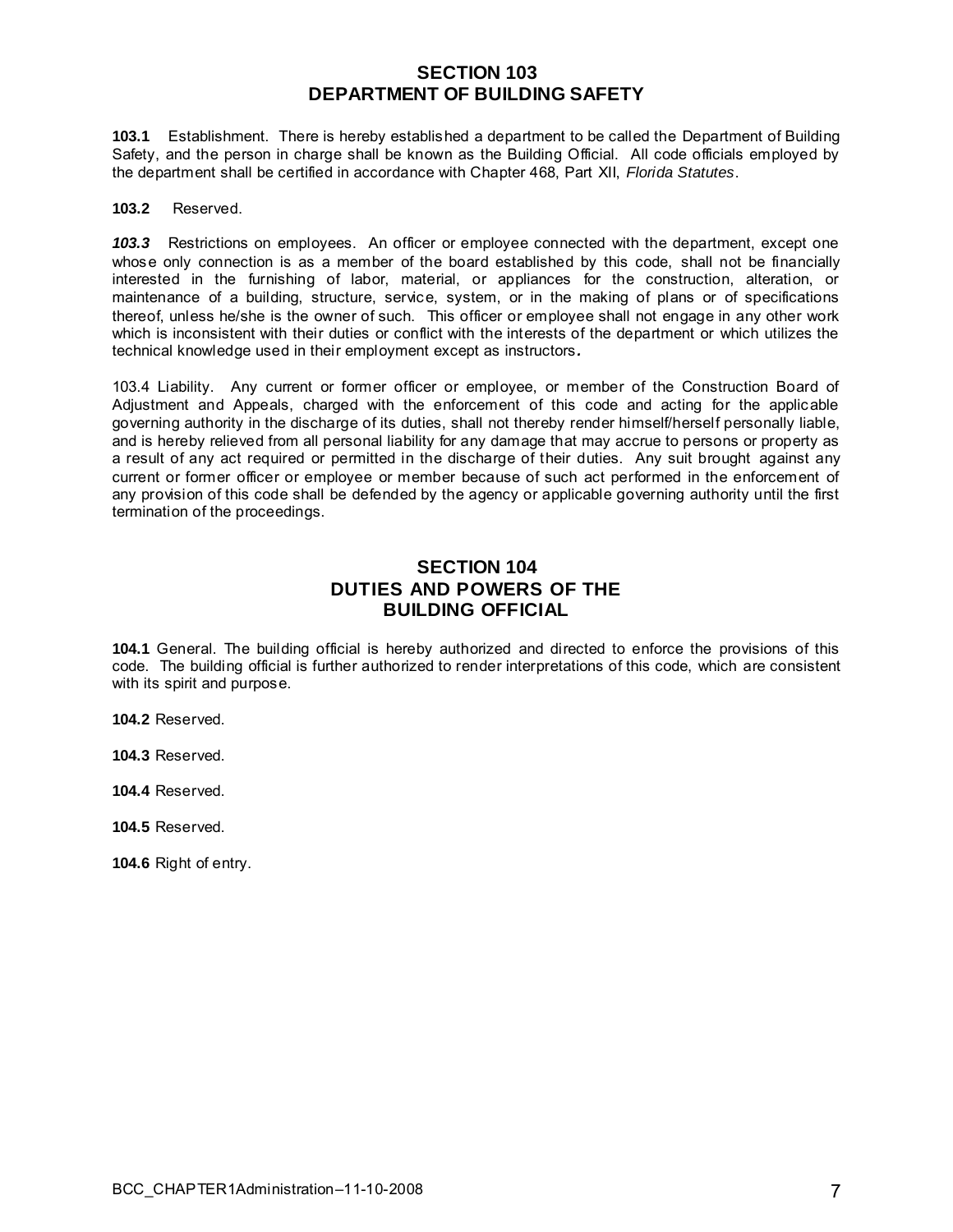**104.6.1** Whenever necessary to make an inspection to enforce any of the provisions of this code, or whenever the building official has reasonable cause to believe that there exists in any building or upon any premises any condition or code violation which makes such building, structure, premises, electrical, gas, mechanical or plumbing systems unsafe, dangerous or hazardous, the building official may enter such building, structure or premises at all reasonable times to inspect the same or to perform any duty imposed upon the building official by this code. If such building or premises are occupied, he/she shall first present proper credentials and request entry. If such building, structure, or premises are unoccupied, he shall first make a reasonable effort to locate the owner or other persons having charge or control of such and request entry. If entry is refused, the building official shall have recourse to every remedy provided by law to secure entry.

**104.***6***.2** When the building official shall have first obtained a proper inspection warrant or other remedy provided by law to secure entry, no owner or occupant or any other persons having charge, care or control of any building, structure, or premises shall fail or neglect, after proper request is made as herein provided, to promptly permit entry therein by the building official for the purpose of inspection and examination pursuant to this code.

**104.7** Requirements not covered by code. Any requirements necessary for the strength, stability or proper operation of an existing or proposed building, structure, electrical, gas, mechanical or plumbing system, or for the public safety, health and general welfare, not specifically covered by this or the other technical codes, shall be determined by the building official. The building official may set in writing processes and procedures to accomplish the intent of the code.

#### **104.8** Reserved.

**104.9** Approved materials and equipment. Materials, equipment and devices approved by the building official shall be constructed and installed in accordance with such approval.

**104.9.1** Used materials and equipment. The use of used*,* recycled, or reclaimed materials which meet the requirements of this code for new materials is permitted. Used equipment and devices shall not be reused unless approved by the building official.

#### **104.10** Reserved.

**104.11** Alternative materials, design and methods of construction and equipment. The provisions of this code are not intended to prevent the installation of any material or to prohibit any design or method of construction not specifically prescribed by this code, provided that any such alt ernati ve has been approved. An alternative material, design or method of construction shall be approved where the building official finds that the proposed design is satisfactory and complies with the intent of the provisions of this code, and that the material, method or work offered is, for the purpose intended, at least the equivalent of that prescribed in this code in quality, strength,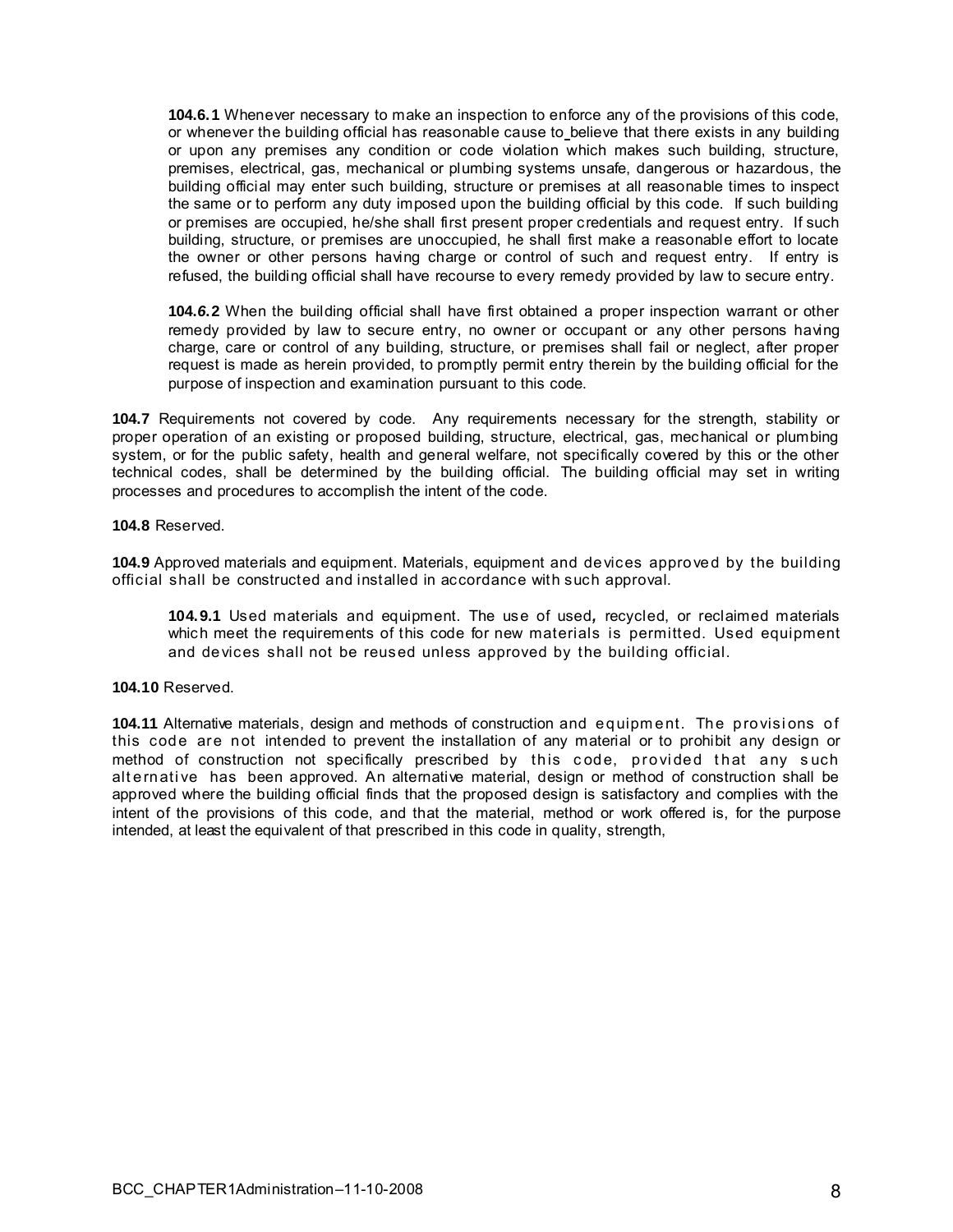<span id="page-9-0"></span>effectiveness, fire resistance, durability and safety. When alternate life safety systems are designed, the SFPE Engineering Guide to Performance-Based Fire Protection Analysis and Design of Buildings*,* or other methods approved by the building official may be used. The building official shall require that sufficient evidence or proof be submitted to substantiate any claim made regarding the alternative.

**104.11.1** Research reports. Supporting data, where necessary to assist in the approval of materials or assemblies not specifically provided for in this code, shall consist of valid research reports from approved sources.

**104.11.2** Tests**.** Whenever there is insufficient evidence of compliance with the provisions of this code, or evidence that a material or method does not conform to the requirements of this code, or in order to substantiate claims for alternative materials or methods, the building official shall have the authority to require tests as evidence of compliance to be made at no expense to the jurisdiction. Test methods shall be as specified in this code or by other recognized test standards. In the absence of recognized and accepted test methods, the building official shall approve the testing procedures. Tests shall be performed by an approved agency. Reports of such tests shall be retained by the building official for the period required for retention of public records.

**104.11.3** Accessibility. Alternative designs and technologies for providing access to and usability of a facility for persons with disabilities shall be in accordance with Section 11-2.2.

## **SECTION 105 PERMITS**

**105.1** Required. Any contractor, owner, or agent authorized in accordance with *Florida Statute* 489 who intends to construct, enlarge, alter, repair, move, demolish, or change the occupancy of a building or structure, or to erect, install, enlarge, alter, repair, remove, convert or replace any required impact-resistant coverings, electrical, gas, mechanical or plumbing system, the installation of which is regulated by this code, or to cause any such work to be done, shall first make application to the building official and obtain the required permit.

**105.1.1** Annual facility permit. In lieu of an individual permit for each alteration to an existing electrical, gas, mechanical, plumbing or interior nonstructural system(s), the building official is authorized to issue an annual permit for any occupancy to facilitate routine or emergency service, repair, refurbishing, component replacement of service systems or manufacturing equipment installations/relocations. The building official shall be notified of major changes and shall retain the right to make inspections at the work sites as deemed necessary. An annual facility permit shall be assessed an annual fee and shall be valid for one year from date of issuance. A separate permit shall be obtained for each facility and for each construction trade, as applicable. The permit application shall contain a general description of the parameters of work intended to be performed during the year.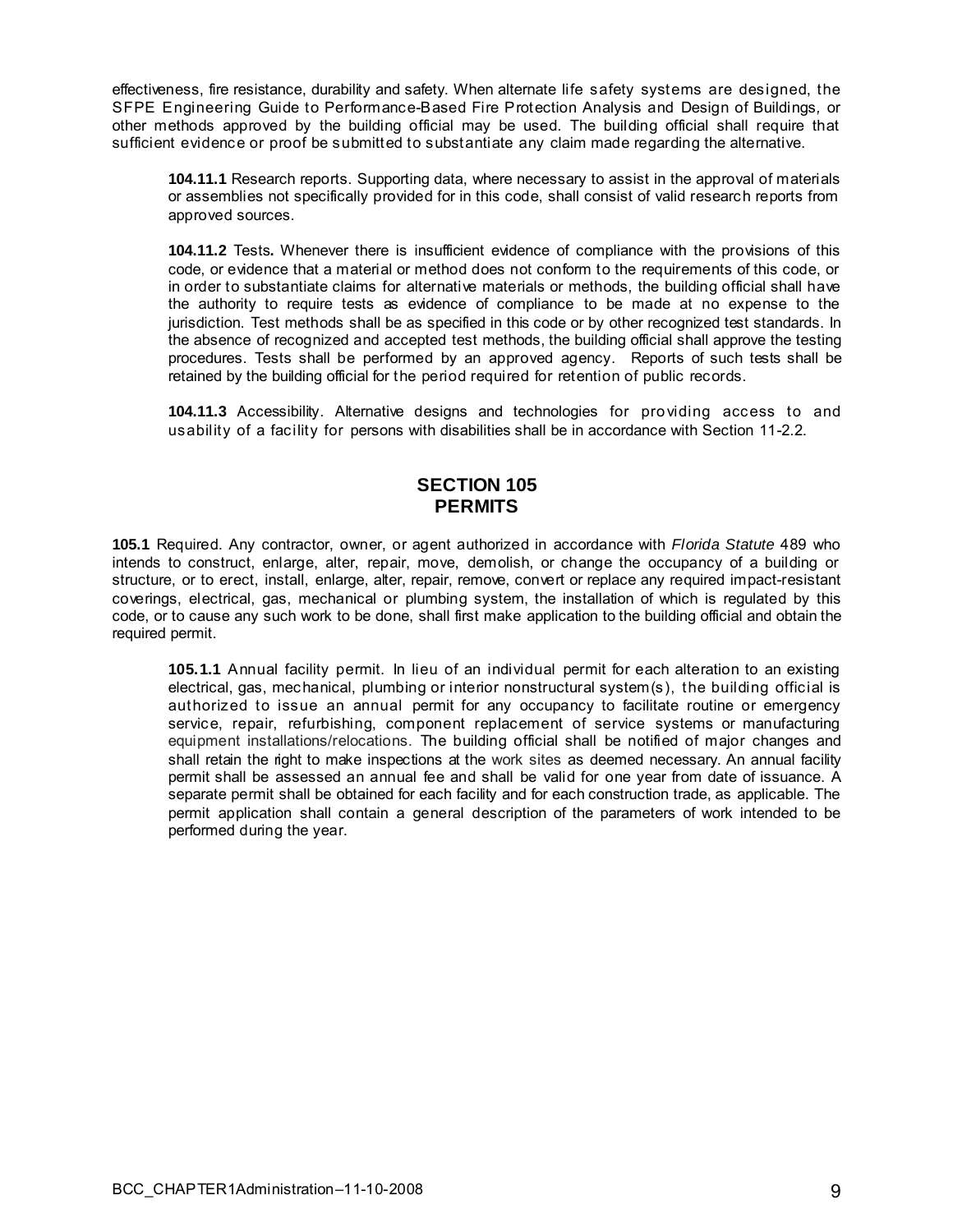**105.1.2** Annual permit records. The person to whom an annual permit is issued shall keep a detailed record of alterations made under such annual permit. The building official shall have reasonable access to such records upon request. The building official is authorized to revoke, or withhold the issuance of future annual permits, if code violations are found to exist.

**105.1.3** Food permit. As per Section 500.12, *Florida Statutes,* a food permit from the Department of Agriculture and Consumer Services is required of any person who operates a food establishment or retail store.

**105.2** Work exempt from permit. Exemptions from permit requirements of this code shall not be deemed to grant authorization for any work to be done in any manner in violation of the provisions of this code. Permits shall not be required for the following:

#### **Building**:

1. Building permits are not required for replacement or repair work having a value of less than \$1,000.00, providing, however, that such work will not adversely affect the structural integrity, fire rating, exit access or egress requirements.

#### **Gas:**

- 1. Portable heating appliance.
- 2. Replacement of any minor part that does not alter approval of equipment or make such equipment unsafe.

#### **Mechanical:**

- 1. Portable heating appliance.
- 2. Portable ventilation equipment.
- 3. Portable cooling unit.
- 4. Steam, hot or chilled water piping within any heating or cooling equipment regulated by this code.
- 5. Replacement of any part which does not alter its approval or make it unsafe.
- 6. Portable evaporative cooler.
- 7. Self-contained refrigeration system containing 10 pounds (4.54 kg) or less of refrigerant and actuated by motors of 1 horsepower (746 W) or less.
- 8. The installation, replacement, removal or metering of any load management control device.

#### **Plumbing:**

- 1. The stopping of leaks in drains, water, soil, waste or vent pipe provided, however, that if any concealed trap, drain pipe, water, soil, waste or vent pipe becomes defective and it becomes necessary to remove and replace the same with new material, such work shall be considered as new work and a permit shall be obtained and inspection made as provided in this code.
- 2. The clearing of stoppages or the repairing of leaks in pipes, valves or fixtures, and the removal and reinstallation of water closets, provided such repairs do not involve or require the replacement or rearrangement of valves, pipes or fixtures.
- 3. The replacement of common household plumbing fixtures to existing supply lines and outlets. This does not include water heaters.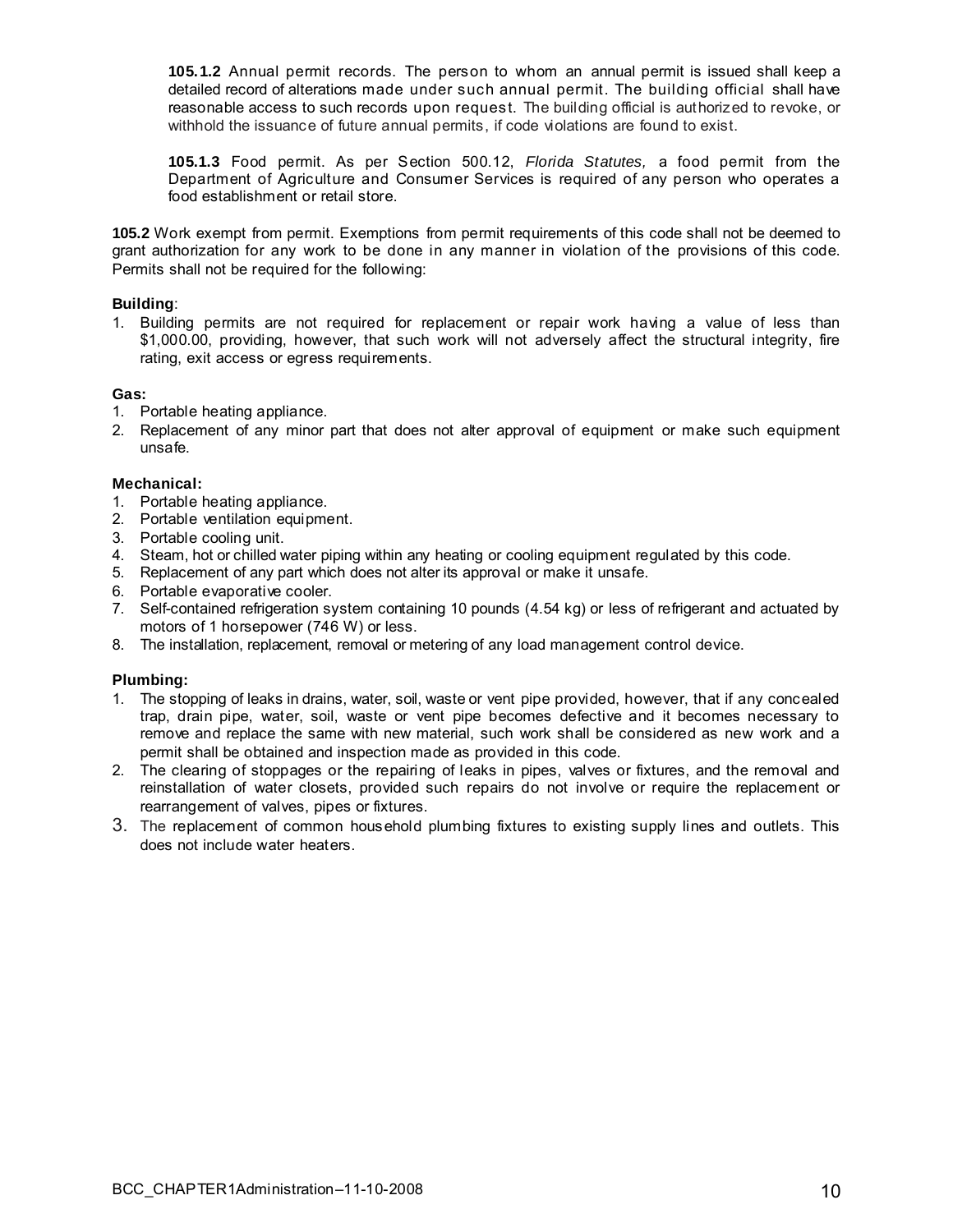#### **Electrical:**

1. Repair or replacement of like common household electrical fixtures, switches, and outlets on the load side of the electrical source.

**105.2.1 Emergency repairs.** Where equipment replacements and repairs must be performed in an emergency situation, the permit application shall be submitted within the next working business day to the building official. Notification shall be given to the building official, including the work address, nature of emergency, and scope of work immediately, or by next business day.

**105.2.2 Minor repairs.** Ordinary minor repairs or installation of replacement parts may be made without a permit, provided the repairs do not include the cutting away of any wall, partition or portion thereof, the removal or cutting of any structural beam or load-bearing support, or the removal or change of any required means of egress, or rearrangement of parts of a structure affecting the egress requirements; additionally, ordinary minor repairs shall not include addition to, alteration of, replacement or relocation of any standpipe, water supply, sewer, drainage, drain leader, gas, soil, waste, vent or similar piping, electric wiring systems or mechanical equipment or other work affecting public health or general safety, and such repairs shall not violate any of the provisions of the technical codes.

#### **105.2.3** Reserved.

**105.3** Application for permit. To obtain a permit, the applicant shall first file an application therefore in writing on a form furnished by the building department for that purpose. Permit application forms shall be in the format prescribed by a local administrative board, if applicable, and must comply with the requirements of Section 713.135(5) and (6), *Florida Statutes.* Each application shall be inscribed with the date of application, and the code in effect as of that date. For a building permit for which an application is submitted prior to the effective date of the *Florida Building Code,* the state minimum building code in effect in the permitting jurisdiction on the date of the application governs the permitted work for the life of the permit and any extension granted to the permit.

**105.3.1** Action on application. The building official shall examine or cause to be examined applications for permits and amendments thereto within a reasonable time after filing. If the application or the construction documents do not conform to the requirements of pertinent laws, the building official shall reject such application in writing, stating the reasons therefore. If the building official is satisfied that the proposed work conforms to the requirements of this code and laws and ordinances applicable thereto, the building official shall issue a permit therefore as soon as practicable. When authorized through contractual agreement with a school board, in acting on applications for permits, the building official shall give first priority to any applications for the construction of, or addition or renovation to, any school or educational facility.

**105.3.1.1** If a state university, state community college or public school district elects to use a local government's code enforcement offices, fees charged by counties and municipalities for enforcement of the *Florida*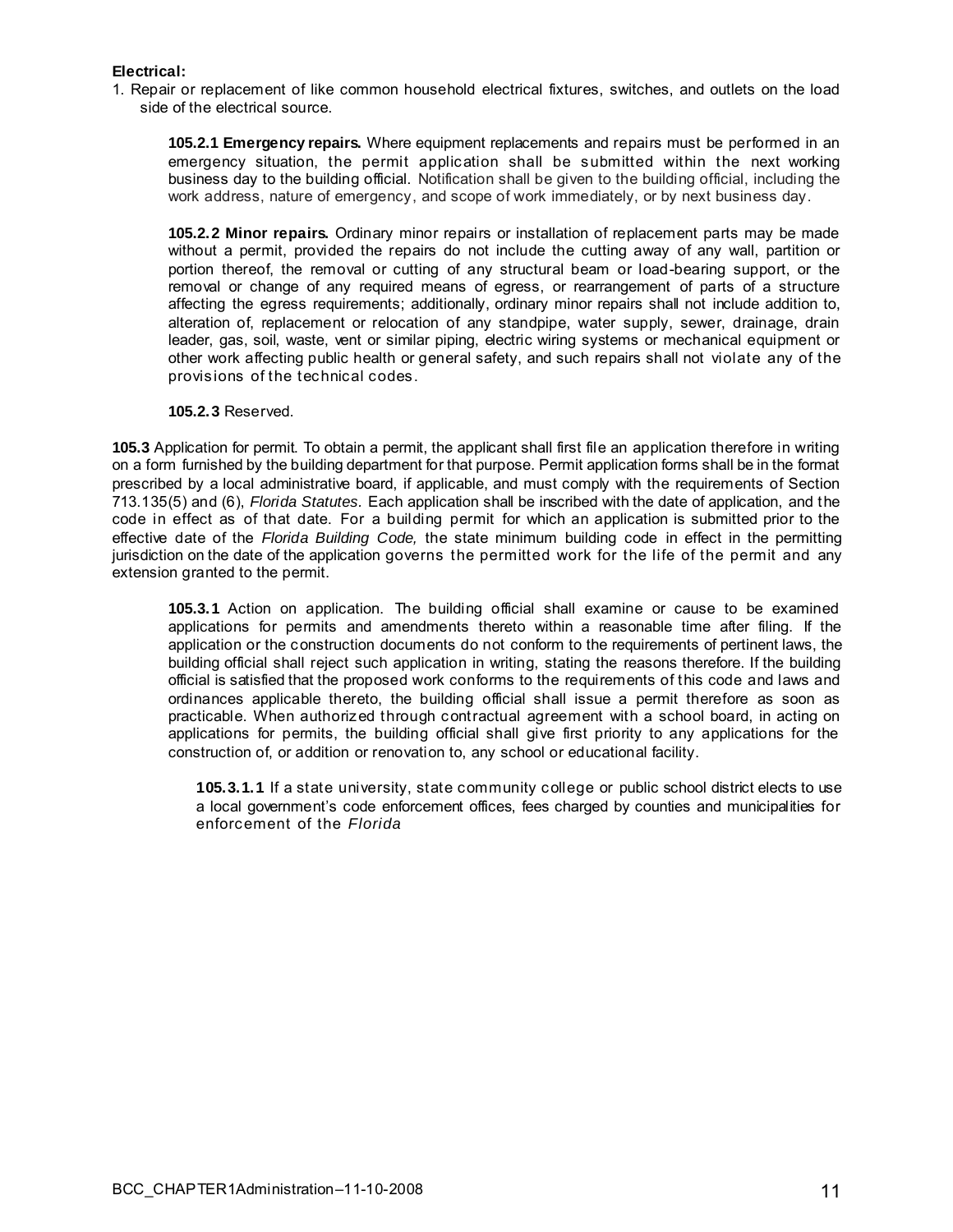*Building Code* on buildings, structures, and facilities of state universities, state colleges and public school districts shall not be more than the actual labor and administrative costs incurred for plans review and inspections to ensure compliance with the code.

**105.3.1.2** No permit may be issued for any building construction, erection, alteration, modification, repair or addition unless the applicant for such permit provides to the enforcing agency which issues the permit any of the following documents which apply to the construction for which the permit is to be issued and which shall be prepared by or under the direction of an engineer registered under Chapter 471, *Florida Statutes:* 

- 1. Electrical documents for any new building or addition which*:*
	- a**.** requires an aggregate service capacity of 600 amperes (240 volts) or more on a residential electrical system or 800 amperes (240 volts) or more on a commercial or industrial electrical system and
	- b. which costs more than \$50,000.
- 2. Plumbing documents for any new building or addition which requires a plumbing
- system with more than 250 fixture units or which costs more than \$50,000.
- 3. Fire sprinkler documents for any new building or addition which includes a fire sprinkler system which contains 50 or more sprinkler heads. A Contractor I, Contractor II or Contractor IV, certified under Section 633.521, *Florida Statutes,* may design a fire sprinkler system of 49 or fewer heads and may design the alteration of an existing fire sprinkler system if the alteration consists of the relocation, addition or deletion of not more than 49 heads, notwithstanding the size of the existing fire sprinkler system.
- 4. Heating, ventilation and air-conditioning documents for any new building or addition which requires more than a 15-ton-per-system capacity which is designed to accommodate 100 or more persons or for which the system costs more than \$50,000. This paragraph does not include any document for the replacement or repair of an existing system in which the work does not require altering a structural part of the building or for work on a residential one, two, three or four-family structure.

An air-conditioning system may be designed by an installing air-conditioning contractor certified under Chapter 489, *Florida Statutes,* to serve any building or addition which is designed to accommodate fewer than 100 persons and requires an air-conditioning system with a value of \$50,000 or less; and when a 15-ton-per system or less is designed for a singular space of a building and each 15-ton system or less has an independent duct system. Systems not complying with the above require design documents that are to be sealed by a professional engineer.

**Example 1:** When a space has two 10-ton systems with each having an independent duct system, the contractor may design these two systems since each unit (system) is less than 15 tons.

**Example 2:** Consider a small single-story office building which consists of six individual offices where each office has a single 3-ton package air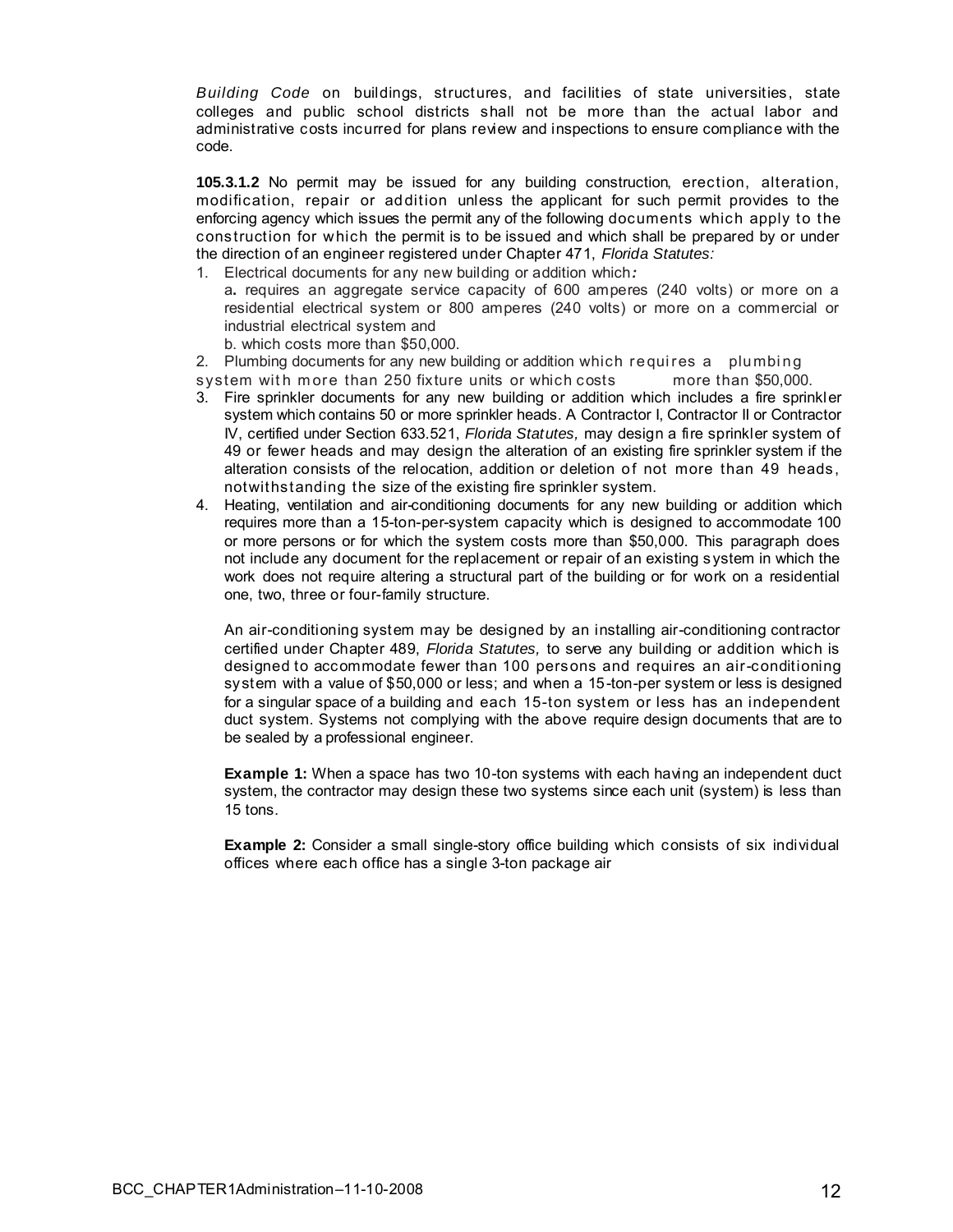conditioning heat pump. The six heat pumps are connected to a single water cooling tower. The cost of the entire heating, ventilation and air-conditioning work is \$47,000 and the office building accommodates fewer than 100 persons. Because the six mechanical units are connected to a common water tower this is considered to be an 18-ton system. It therefore could not be designed by a mechanical or air conditioning contractor.

**NOTE:** It was further clarified by the Commission that the limiting criteria of 100 persons and \$50,000 apply to the building occupancy load and the cost for the total airconditioning system of the building.

5. Any specialized mechanical, electrical, or plumbing document for any new building or addition which includes a medical gas, oxygen, steam, vacuum, toxic air filtration, halon, or fire detection and alarm system which costs more than \$5,000.

Documents requiring an engineer seal by this part shall not be valid unless a professional engineer who possesses a valid certificate of registration has signed, dated, and sealed such document as provided in Section 471.025, *Florida Statutes.*

**105.3.2** Time limitation of application. An application for a permit for any proposed work shall be deemed expired six months after the date of filing, or for any six month period of abandonment or suspension during the application process, unless such application has been pursued in good faith or a permit has been issued; except that the building official is authorized to grant one or more extensions of time for additional periods not exceeding 90 days each. The extension shall be requested in writing prior to the abandonment date and justifiable cause demonstrated. Abandoned applications shall be subject to destruction in accorda nce with state law. The fee for renewal, re-issuance, and extension of a permit application shall be set forth by the administrative authority. There may be fees or requirements from other government agencies for permit application extensions and renewals.

**105.3.3** An enforcing authority may not issue a building permit for any building construction, erection, alteration, modification, repair or addition unless the permit either includes on its face or there is attached to the permit the following statement: "NOTICE: In addition to the requirements of this permit, there may be additional restrictions applicable to this property that may be found in the public records of this county, and there may be additional permits required from other governmental entities such as water management districts, state agencies or federal agencies."

**105.3.4** A building permit for a single-family residential dwelling must be issued within 30 working days of application therefore unless unusual circumstances require a longer time for processing the application or unless the permit application fails to satisfy the *Florida Building Code* or the enforcing agency's laws or ordinances.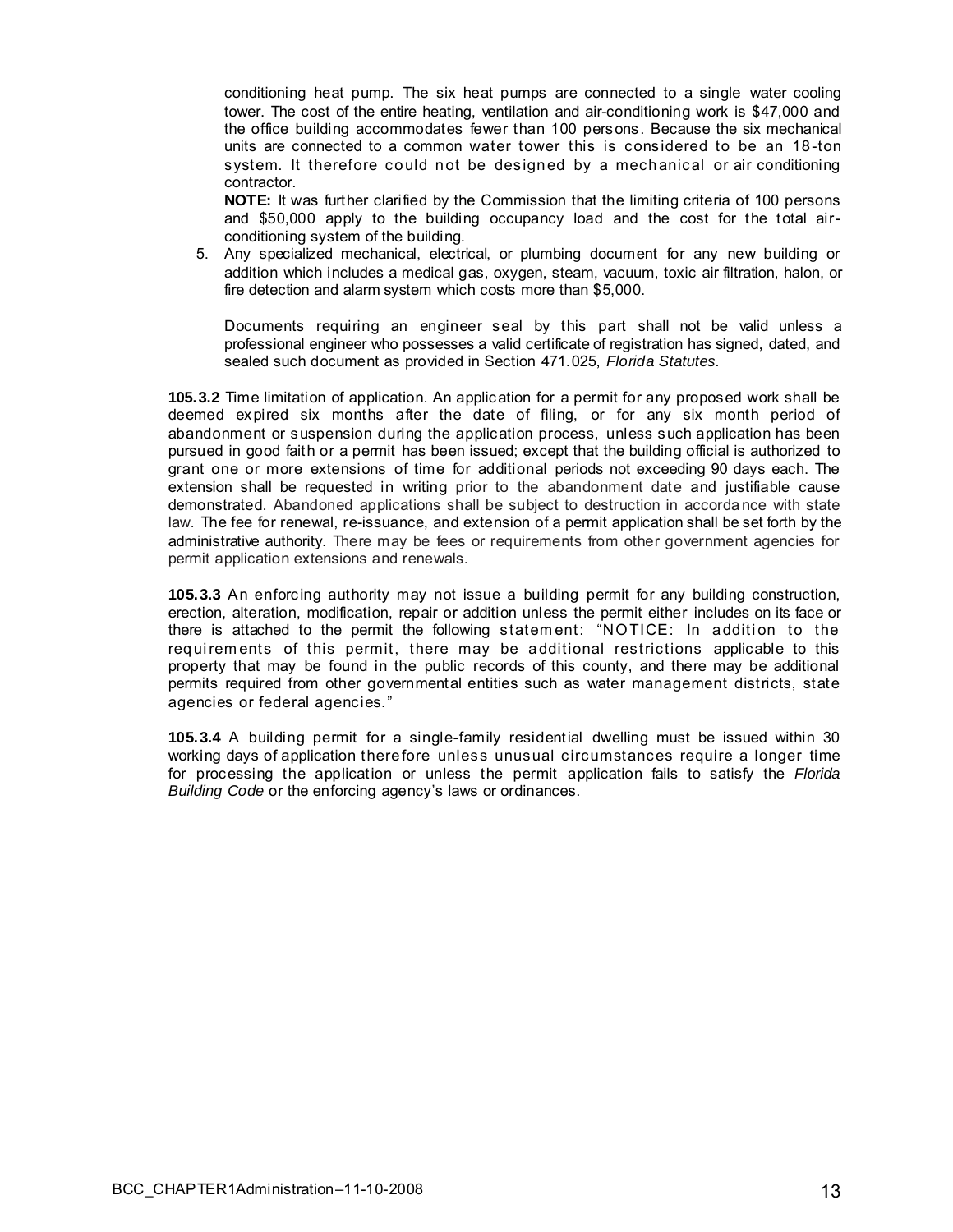**105.3.5** Identification of minimum premium policy.

Except as otherwise provided in Chapter 440, *Florida Statutes,* Workers' Compensation, every employer shall, as a condition to receiving a building permit, show proof that it has secured compensation for its employees as provided in Section 440.10 and 440.38, *Florida Statutes.* 

**105.3.6** Asbestos removal. Moving, removal or disposal of asbestos-containing materials on a residential building where the owner occupies the building, the building is not for sale or lease, and the work is performed according to the owner-builder limitations provided in this paragraph. To qualify for exemption under this paragraph, an owner must personally appear and sign the building permit application. The permitting agency shall provide the person with a disclosure statement in substantially the following form:

Disclosure Statement: State law requires asbestos abatement to be done by licensed contractors. You have applied for a permit under an exemption to that law. The exemption allows you, as the owner of your property, to act as your own asbestos abatement contractor even though you do not have a license. You must supervise the construction yourself. You may move, remove or dispose of asbestos-containing materials on a residential building where you occupy the building and the building is not for sale or lease, or the building is a farm outbuilding on your property. If you sell or lease such building within 1 year after the asbestos abatement is complete, the law will presume that you intended to sell or lease the property at the time the work was done, which is a violation of this exemption. You may not hire an unlicensed person as your contractor. Your work must be done according to all local, state and federal laws and regulations which apply to asbestos abatement projects. It is your responsibility to make sure that people employed by you have licenses required by state law and by county or municipal licensing ordinances.

#### **105.4** Conditions of the permit.

**105.4.1** Permit intent. A permit issued shall be construed to be a license to proceed with the work and not as authority to violate, cancel, alter or set aside any of the provisions of the technical codes, nor shall issuance of a permit prevent the building official from thereafter requiring a correction of errors in plans, construction or violations of this cod e. Every permit issued shall expire unless the work authorized by such permit is commenced within 6 months after its issuance, or if the work authorized by such permit is suspended or abandoned for a period of 6 months after the time the work is commenced.

**105.4.1.1** If work has commenced and the permit is revoked, becomes null and void or expires because of lack of progress or abandonment, a new permit covering the proposed construction shall be obtained before proceeding with the work.

**105.4.1.2** If a new permit is not obtained within six months from the date the initial permit became null and void, the building official is authorized to require that any work which has been commenced or completed be removed from the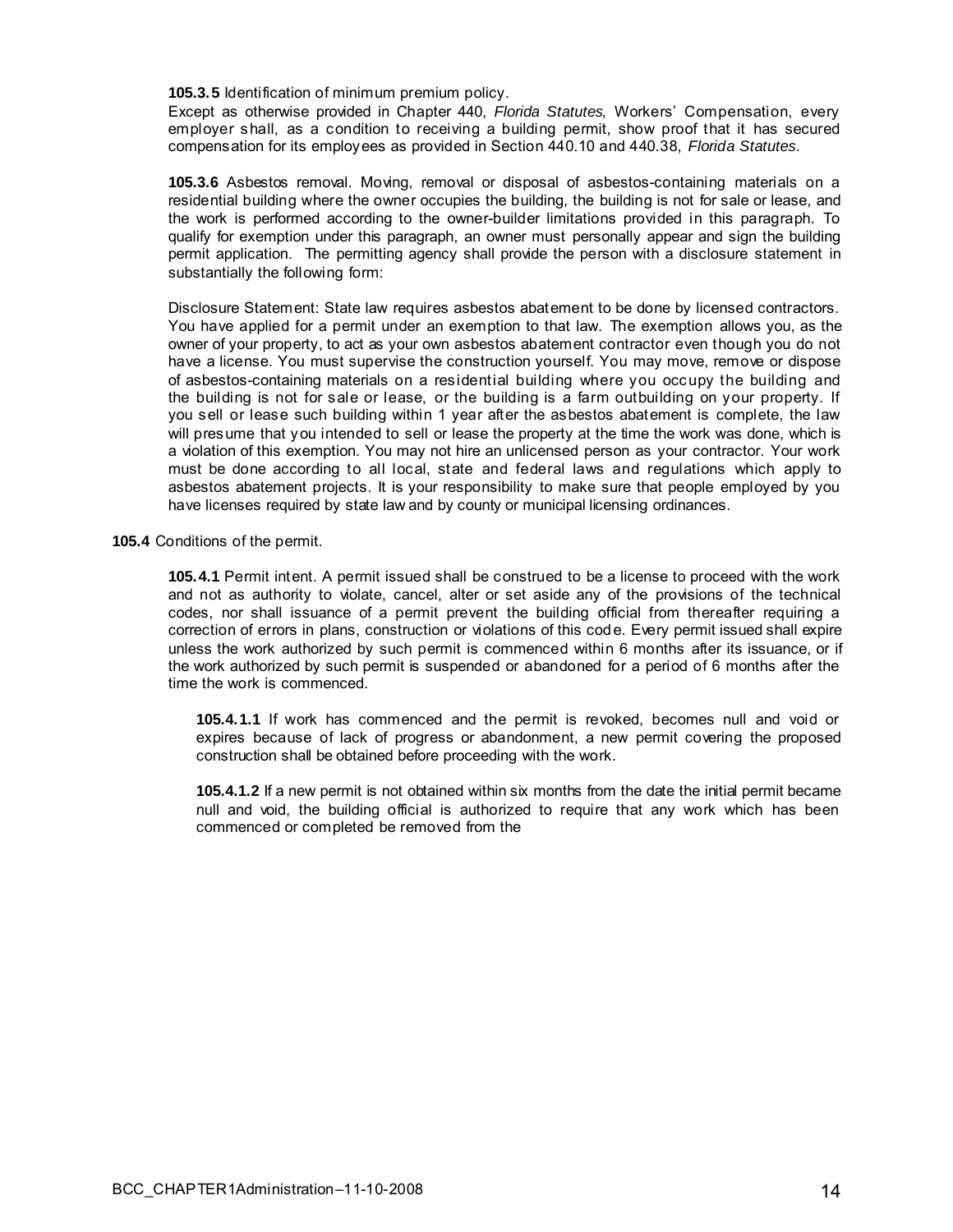building site. Alternately, a new permit may be issued on application, providing the work in place and required to complete the structure meets all applicable regulations in effect at the time the initial permit became null and void and any regulations which may have become effective between the date of expiration and the date of issuance of the new permit.

**105.4.1.3** Work shall be considered to be in active progress when the permit has received an approved inspection within six months. This provision shall not be applicable in case of civil commotion or strike or when the building work is halted due directly to judicial injunction, order or similar process. The building official is authorized to grant, in writing, one or more extensions of time, for periods not more than 90 days each. The extension shall be requested in writing and justifiable cause demonstrated, prior to expiration.

**105.4.1.4** The fee for renewal, reissuance, and extension of a permit shall be set forth by the administrative authority. There may be fees or requirements from other government agencies for permit extensions and renewals.

**105.5** Revocation of permits

**105.5.1** Misrepresentation of application. The building official may revoke a permit or approval, issued under the provisions of this code, in case there has been any false statement or misrepresentation as to the material fact in the application or plans on which the permit or approval was based.

**105.5.2** Violation of code provisions. The building official may revoke a permit upon determination by the building official that the construction, erection, alteration, repair, moving, demolition, installation, or replacement of the building, structure, electrical, gas, mechanical or plumbing systems for which the permit was issued is in violation of, or not in conformity with, the provisions of this code.

**105.6** Reserved**.** 

**105.7** Placement of permit. The building permit or copy shall be kept on the site of the work until the completion of the project.

**105.8** Notice of commencement. As per Section 713.135, *Florida Statutes,* when any person applies for a building permit, the authority issuing such permit shall print on the face of each permit card in no less than 18-point, capitalized, boldfaced type: "WARNING TO OWNER: YOUR FAILURE TO RECORD A NOTICE OF COMMENCEMENT MAY RESULT IN YOUR PAYING TWICE FOR IMPROVEMENTS TO YOUR PROPERTY. IF YOU INTEND TO OBTAIN FINANCING, CONSULT WITH YOUR LENDER OR AN ATTORNEY BEFORE RECORDING YOUR NOTICE OF COMMENCEMENT."

**105.9** Asbestos. The enforcing agency shall require each building permit for the demolition or renovation of an existing structure to contain an asbestos notification statement which indicates the owner's or operator's responsibility to comply with the provisions of Section 469.003, *Florida Statutes,* and to notify the Department of Environmental Protection of his or her intentions to remove asbestos, when applicable, in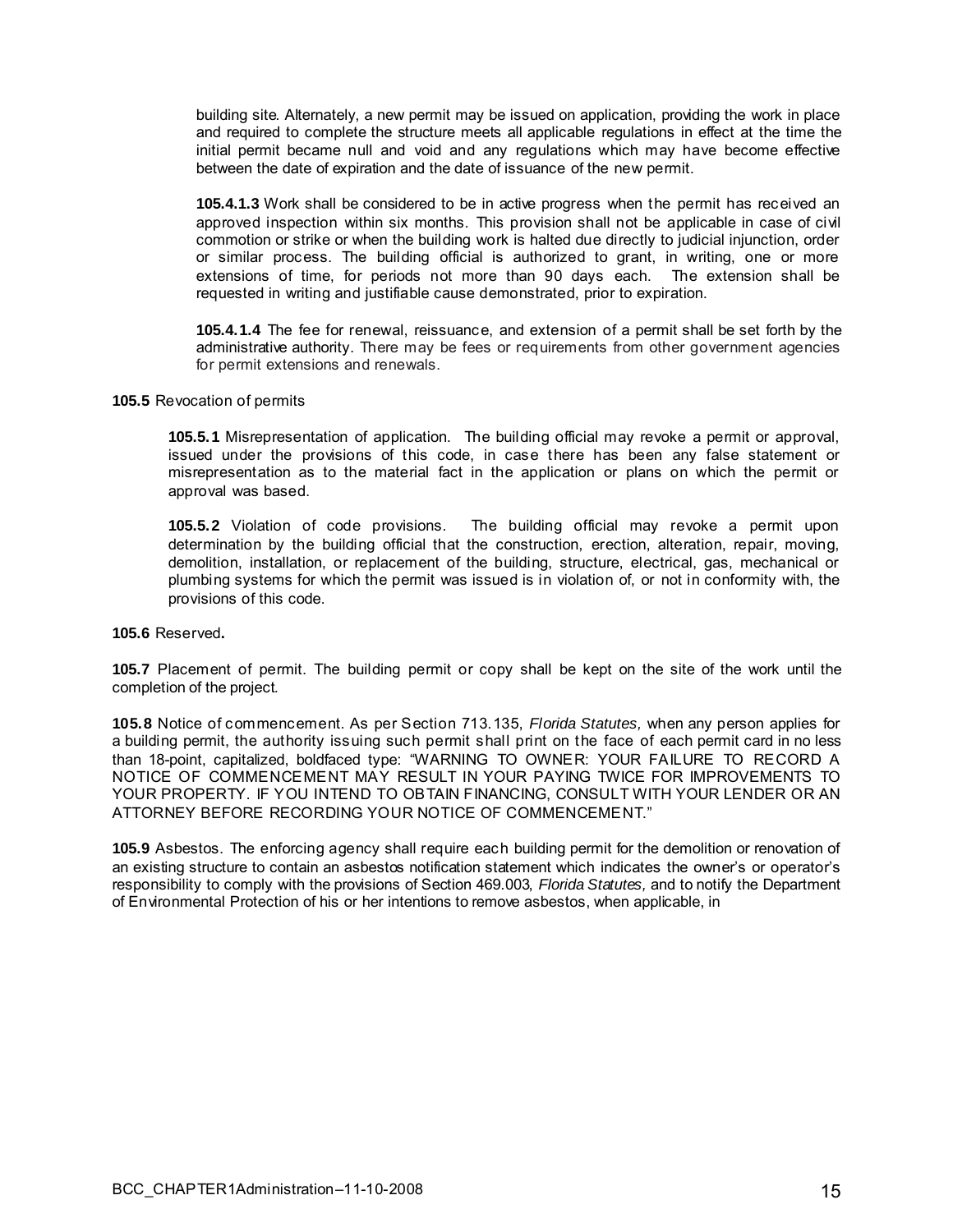accordance with state and federal law. Refer to Section 105.3.6 "Asbestos Removal" for additional requirements.

**105.10** Certificate of protective treatment for prevention of termites. Duplicate treatment certificates shall be provided as each required protective treatment is completed, supplying one a copy for the person the permit is issued to and another copy for the building permit files. The treatment certificate shall provide the product used, identity of the applicator, time and date of the treatment, site location, area treated, chemical used, percent concentration and number of gallons used, to establish a verifiable record of protective treatment. If the soil chemical barrier method for termite prevention is used, final exterior treatment shall be completed prior to final building approval. For a bait system, see Section 1816.1.7 of the *Florida Building Code* for contract document requirements.

**105.11** Notice of termite protection. A permanent sign which identifies the termite treatment provider and need for reinspection and treatment contract renewal shall be provided. The sign shall be posted near the water heater or electric panel.

**105.12** Work starting before permit issuance. Upon written request and approval of the building official, the scope of work delineated in the building permit application and plan may be started prior to the final approval and issuance of the permit, provided any work completed is entirely at risk of the permit applicant and the work does not proceed past the first required inspection. This provision is only for the *Florida Building Code*, all other Agency approvals necessary for construction must be secured prior to this provision being applied.

**105.13** Phased permit approval. After submittal of the appropriate construction documents, the building official is authorized to issue a permit for the construction of foundations or any other part of a building or structure before the construction documents for the whole building or structure have been submitted. The holder of such permit for the foundation or other parts of a building or structure shall proceed at the holder's own risk with the building operation and without assurance that a permit for the entire structure will be granted. Corrections may be required to meet the requirements of the technical codes. This provision is only for the *Florida Building Code*, all other Agency approvals necessary for construction must be secured prior to this provision being applied.

**105.14** Permit issued on basis of an affidavit. The building official may accept a sworn affidavit from a registered architect or engineer stating that the plans submitted conform to the technical codes. For buildings and structures, the affidavit shall state that the plans conform to the laws as to egress, type of construction and general arrangement and, if accompanied by drawings, show the structural design and that the plans and design conform to the requirements of the technical codes as to strength, stresses, strains, loads and stability. Whenever a permit is issued in reliance upon an affidavit or whenever the work to be covered by a permit involves installation under conditions which, in the opinion of the building official, are hazardous or complex, the building official shall require that the architect or engineer who signed the affidavit or prepared the drawings or computations shall inspect such work. The building official may without any examination or inspection accept such affidavit, provided the architect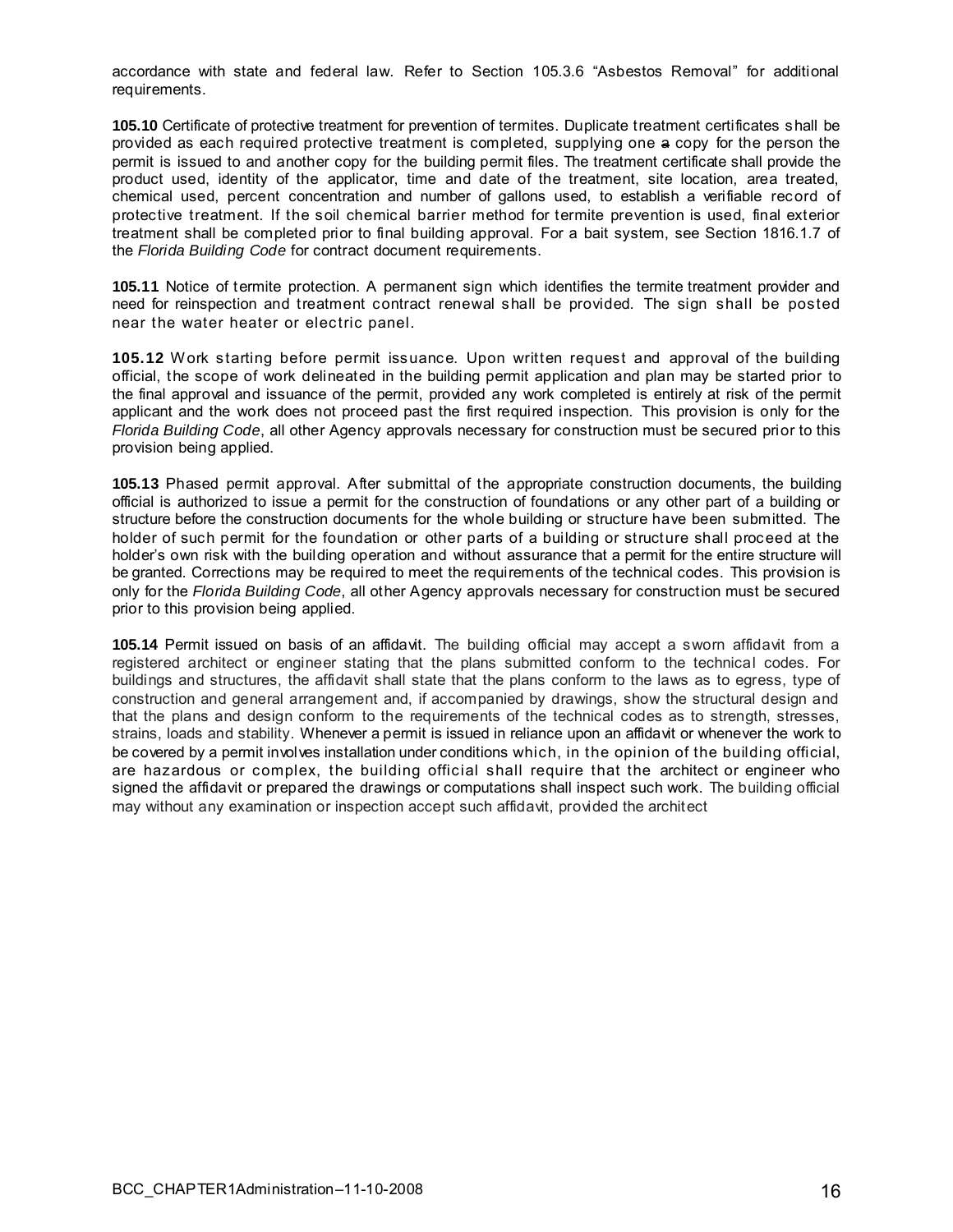<span id="page-17-0"></span>or engineer who made such affidavit agrees to submit to the building official copies of inspection reports as inspections are performed. In addition, they shall certify conformity to the permit, *and* upon completion of the structure, electrical, gas, mechanical or plumbing systems make and file with the building official written affidavit that the work has been done in conformity to the reviewed plans and that the structure, electrical, gas, mechanical or plumbing system has been erected in accordance with the requirements of the technical codes. Where the building official relies upon such affidavit, the architect or engineer shall assume full responsibility for compliance with all provisions of the technical codes and other pertinent laws or ordinances. In the event such architect or engineer is not available, the owner shall employ in his stead a competent person or agency whose qualifications are reviewed by the building official. The building official shall ensure that any person conducting plans review is qualified as a plans examiner under Part XII of Chapter 468, *Florida Statutes,* and that any person conducting inspections is qualified as a building inspector under Part III of Chapter 468, *Florida Statutes.* Nothing aforesaid shall preclude plan review or inspections by the building official.

## **SECTION 106 CONSTRUCTION DOCUMENTS**

**106.1** Submittal documents. Construction documents, a statement of special inspections and other data shall be submitted in two or more sets with each application for a permit. The construction documents shall be prepared by a design professional where required by the statutes. Where special conditions exist, the building official is authorized to require additional construction documents to be prepared by a design professional. Electronic media documents shall be submitted when required by the building official.

**Exception:** The building official is authorized to waive the submission of construction documents and other data not required to be prepared by a registered design professional if it is found that the nature of the work applied for is such that review of construction documents is not necessary to obtain compliance with this code.

If the design professional is an architect or engineer legally registered under the laws of this state regulating the practice of architecture as provided for in Chapter 481, *Florida Statutes,* Part I, or engineering as provided for in Chapter 471, *Florida Statutes,* then he or she shall affix his or her official seal to said drawings, specifications and accompanying data, as required by *Florida Statute.* If the design professional is a landscape architect registered under the laws of this state regulating the practice of landscape architecture as provided for in Chapter 481, *Florida Statutes,* Part II, then he or she shall affix his or her seal to said drawings, specifications and accompanying data as defined in Section 481.303(6)(a)(b)(c)(d), *FS.*

**106.1.1** Information on construction documents. Construction documents shall be dimensioned and drawn upon suitable material. Electronic media documents shall be submitted when required by the building official. Construction documents shall be of sufficient clarity to indicate the location, nature and extent of the work proposed and show in detail that it will conform to the provisions of this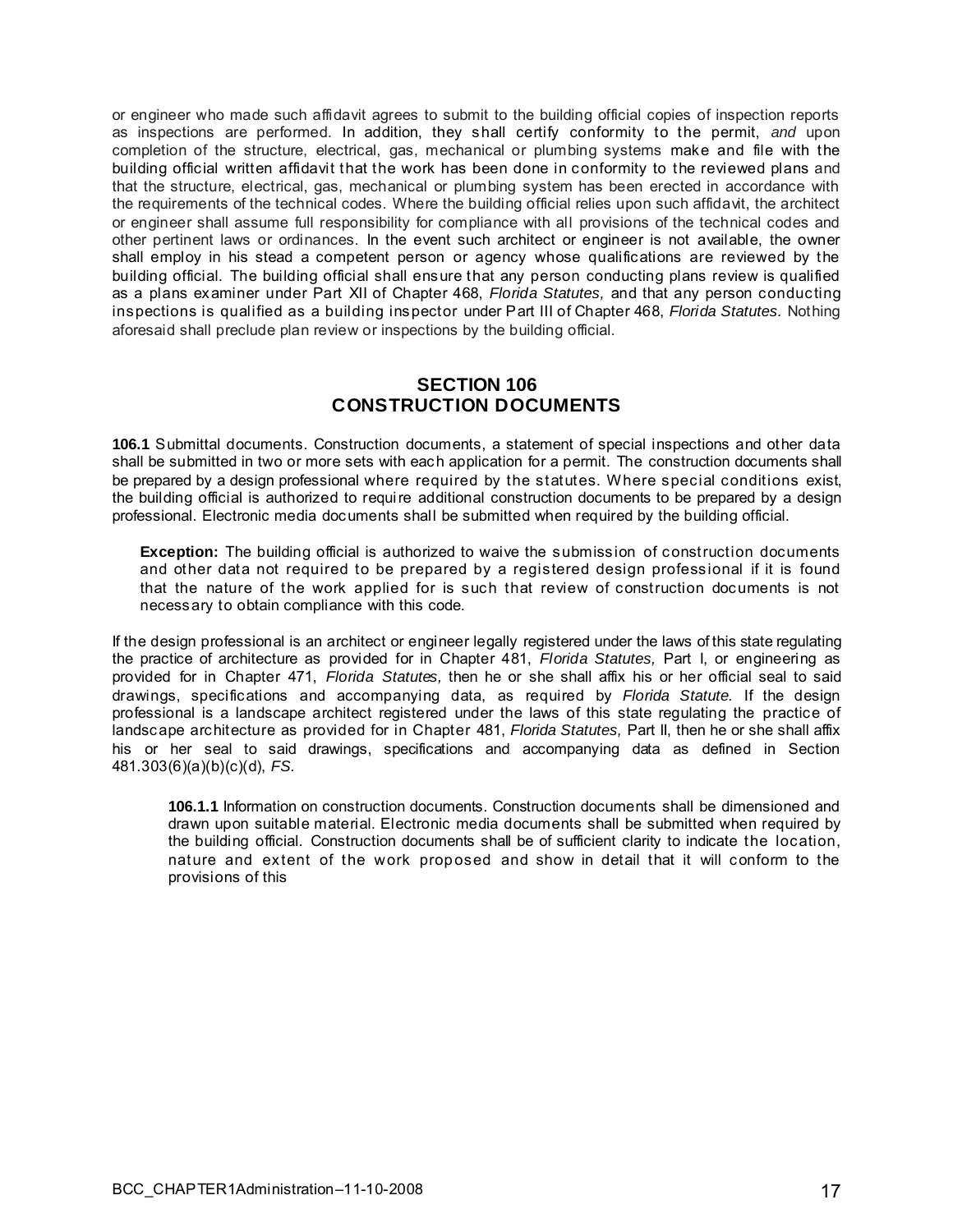code and relevant laws, ordinances, rules and regulations, as determined by the building official (see also Section 106.3.5).

**106.1.1.1** Fire protection system shop drawings. Shop drawings for the fire protection system(s) shall be submitted to indicate conformance with this code and the construction documents and shall be approved prior to the start of system installation. Shop drawings shall contain all information as required by the referenced installation standards in Chapter 9 of this code.

**106.1.1.2** For roof assemblies required by the code, the construction documents shall illustrate, describe and delineate the type of roofing system, materials, fastening requirements, flashing requirements and wind resistance rating that are required to be installed. Product evaluation and installation shall indicate compliance with the wind criteria required for the specific site or a statement by an architect or engineer for the specific site must be submitted with the construction documents.

**106.1.2** Additional data. The building official may require details, computations, stress diagrams, and other data necessary to describe the construction or installation and the basis of calculations. All drawings, specifications and accompanying data required by the building official to be prepared by an architect or engineer shall be affixed with their official seal, signature and date as state law requires.

**106.1.3** Quality of building plans. Building plans shall be drawn to a minimum 1/8 inch scale upon substantial paper, cloth or other acceptable medium. The building official may establish through departmental policy, other standards for plans and specifications, in order to provide conformity to its record retention program. This policy may include such things as minimum size, shape, contrast, clarity, or other items related to records management. Electronic media must be compatible with the archive requirements of Florida Statutes.

**106.2** Reserved.

**106.3** Examination of documents. The building official shall examine or cause to be examined the accompanying construction documents and shall ascertain by such examinations whether the construction indicated and described is in accordance with the requirements of this code and other pertinent laws or ordinances.

#### **Exceptions:**

1. Building plans approved pursuant to Section 553.77(5), *Florida Statutes,* and state-approved manufactured buildings are exempt from local codes enforcing agency plan reviews except for provisions of the code relating to erection, assembly or construction at the site. Erection, assembly (including utility crossover connections) and construction at the site are subject to local permitting and inspections.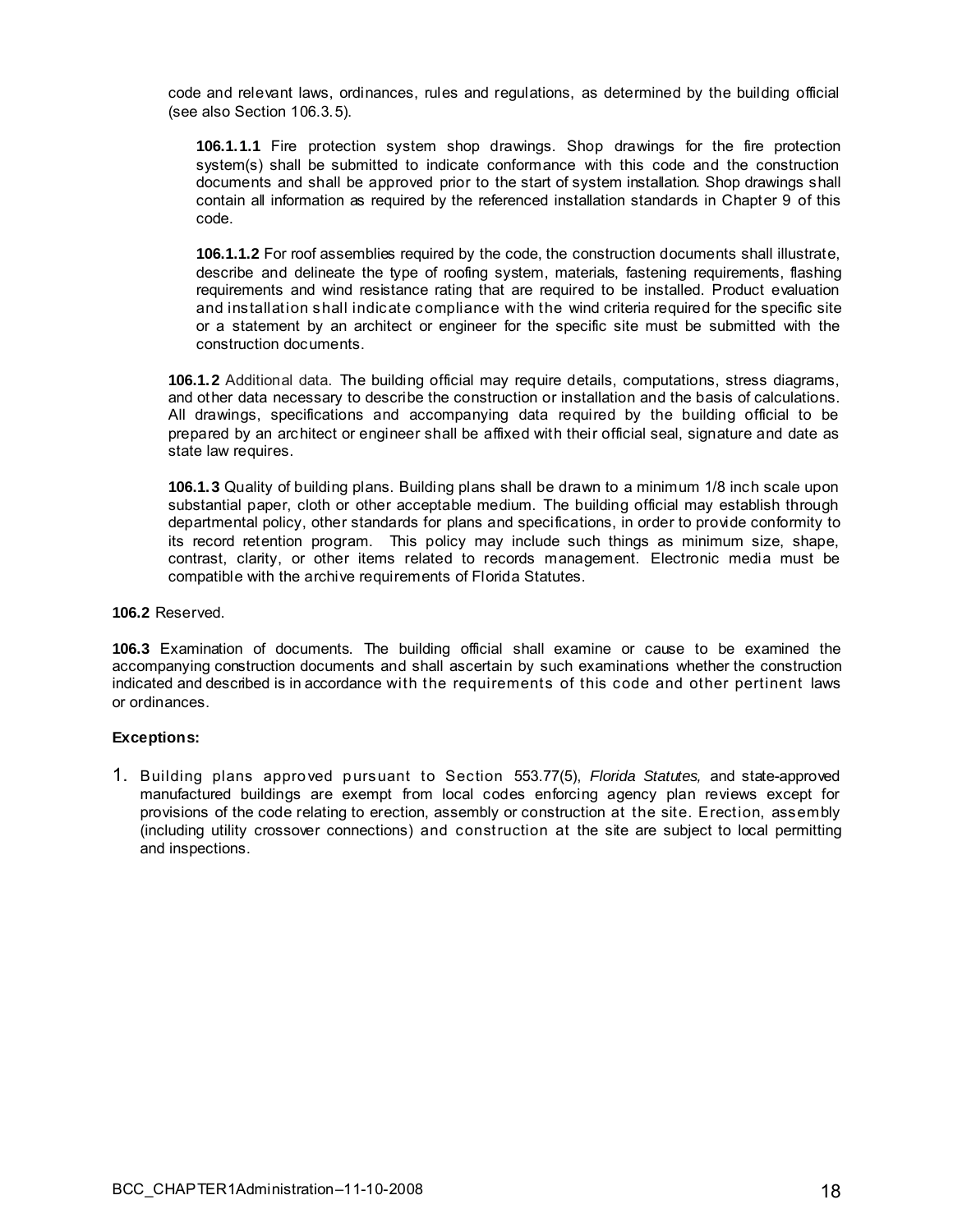2. Industrial construction on sites where design, construction and fire safety are supervised by licensed design and inspection professionals and which contain adequate in-house fire departments and rescue squads is exempt, subject to approval by the building official, from review of plans and inspections, providing the appropriate licensed design and inspection professionals certify that applicable codes and standards have been met and supply appropriate approved drawings to local building and fire-safety inspectors.

**106.3.1** Approval of construction documents. When the building official issues a permit, the construction documents shall be endorsed, in writing or by stamp, as "Reviewed for Code Compliance." One set of construction documents so reviewed shall be retained by the building official. The other set shall be returned to the applicant, shall be kept at the site of work and shall be open to inspection by the building official or a duly authorized representative.

**106.3.2** Previous approvals. This code shall not require changes in the construction documents, construction or designated occupancy of a structure for which a lawful permit has been heretofore issued or otherwise lawfully authorized, and the construction of which has been pursued in good faith within 180 days after the effective date of this code and has not been abandoned.

**106.3.3** Product approvals. Those products which are regulated by DCA Rule 9B -72 of the *Florida Administrative Code*, shall be reviewed and approved in writing by the designer of record prior to submittal for jurisdictional approval.

**106.3.4** Design professional in responsible charge.

**106.3.4.1** Reserved.

**106.3.4.2** Reserved.

**106.3.4.3** Certifications by contractors authorized under the provisions of Section 489.1 15(4)(b), *Florida Statutes,* shall be considered equivalent to sealed plans and specifications by a person licensed under Chapter 471, *Florida Statutes,* or Chapter 481 *Florida Statutes,* by local enforcement agencies for plans review for permitting purposes relating to compliance with the wind-resistance provisions of the code or alternate methodologies approved by the *Florida Building Commission* for one and two-family dwellings. Local enforcement agencies may rely upon such certification by contractors that the plans and specifications submitted conform to the requirements of the code for wind resistance. Upon good cause shown, local government code enforcement agencies may accept or reject plans sealed by persons licensed under Chapters 471,481 or 489, *Florida Statutes.* 

**106.3.5** Minimum plan review criteria for buildings. The examination of the documents by the building official shall include the following minimum criteria and documents: a floor plan; site plan; foundation plan; floor/roof framing plan or truss layout; and all exterior elevations: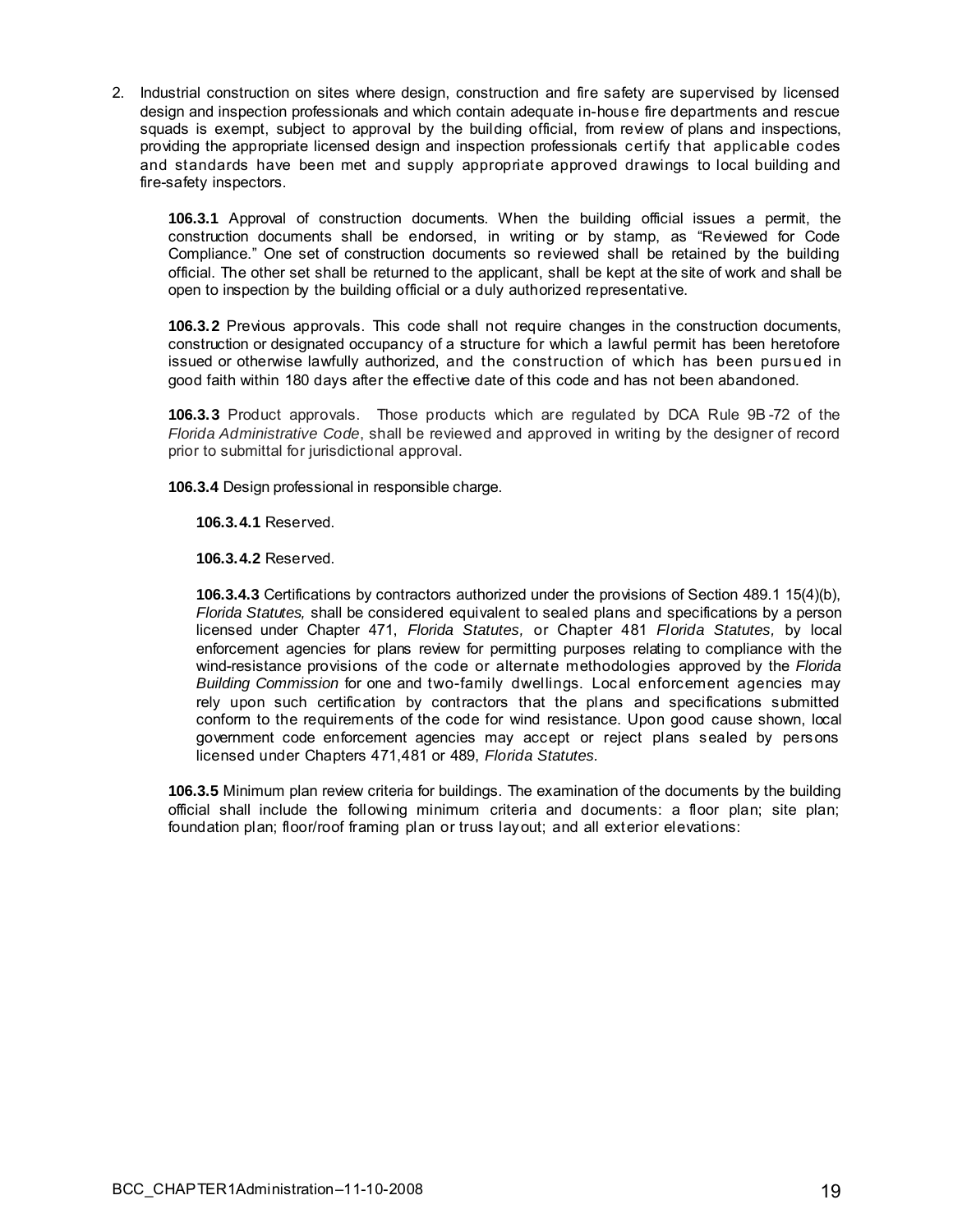## **106.3.5.1 Commercial Buildings**:

| 106.3.5.1.1 Building |                                                                                  |  |  |  |  |
|----------------------|----------------------------------------------------------------------------------|--|--|--|--|
| 1.                   | Site requirements:                                                               |  |  |  |  |
|                      | Parking                                                                          |  |  |  |  |
|                      | Fire access                                                                      |  |  |  |  |
|                      | Vehicle loading                                                                  |  |  |  |  |
|                      | Driving/turning radius                                                           |  |  |  |  |
|                      | Fire hydrant/water supply/post indicator valve (PIV)                             |  |  |  |  |
|                      | Set back/separation (assumed property lines)                                     |  |  |  |  |
|                      | Location of specific tanks, water lines and sewer lines                          |  |  |  |  |
| 2.                   | Occupancy group and special occupancy requirements shall be determined.          |  |  |  |  |
| 3.                   | Minimum type of construction shall be determined (see Table 503).                |  |  |  |  |
| 4.                   | Fire-resistant construction requirements shall include the following components: |  |  |  |  |
|                      | Fire-resistant separations                                                       |  |  |  |  |
|                      | Fire-resistant protection for type of construction                               |  |  |  |  |
|                      | Protection of openings and penetrations of rated walls                           |  |  |  |  |
|                      | Fire blocking and draftstopping and calculated fire resistance                   |  |  |  |  |
| 5.                   | Fire suppression systems shall include:                                          |  |  |  |  |
|                      | Early warning smoke evacuation systems                                           |  |  |  |  |
|                      | Schematic fire sprinklers<br>Standpipes                                          |  |  |  |  |
|                      | Preengineered systems                                                            |  |  |  |  |
|                      | Riser diagram                                                                    |  |  |  |  |
| 6.                   | Life safety systems shall be determined and shall include the following          |  |  |  |  |
|                      | requirements:                                                                    |  |  |  |  |
|                      | Occupant load and egress capacities                                              |  |  |  |  |
|                      | Early warning                                                                    |  |  |  |  |
|                      | Smoke control                                                                    |  |  |  |  |
|                      | Stair pressurization                                                             |  |  |  |  |
|                      | Systems schematic                                                                |  |  |  |  |
| 7 <sub>1</sub>       | Occupancy load/egress requirements shall include:                                |  |  |  |  |
|                      | Occupancy load                                                                   |  |  |  |  |
|                      | Gross                                                                            |  |  |  |  |
|                      | Net                                                                              |  |  |  |  |
|                      | Means of egress                                                                  |  |  |  |  |
|                      | Exit access                                                                      |  |  |  |  |
|                      | Exit                                                                             |  |  |  |  |
|                      | Exit discharge                                                                   |  |  |  |  |
|                      | Stairs construction/geometry and protection<br>Doors                             |  |  |  |  |
|                      | Emergency lighting and exit signs                                                |  |  |  |  |
|                      | Specific occupancy requirements                                                  |  |  |  |  |
|                      | Construction requirements                                                        |  |  |  |  |
|                      | Horiz ontal exits/exit passageways                                               |  |  |  |  |
|                      |                                                                                  |  |  |  |  |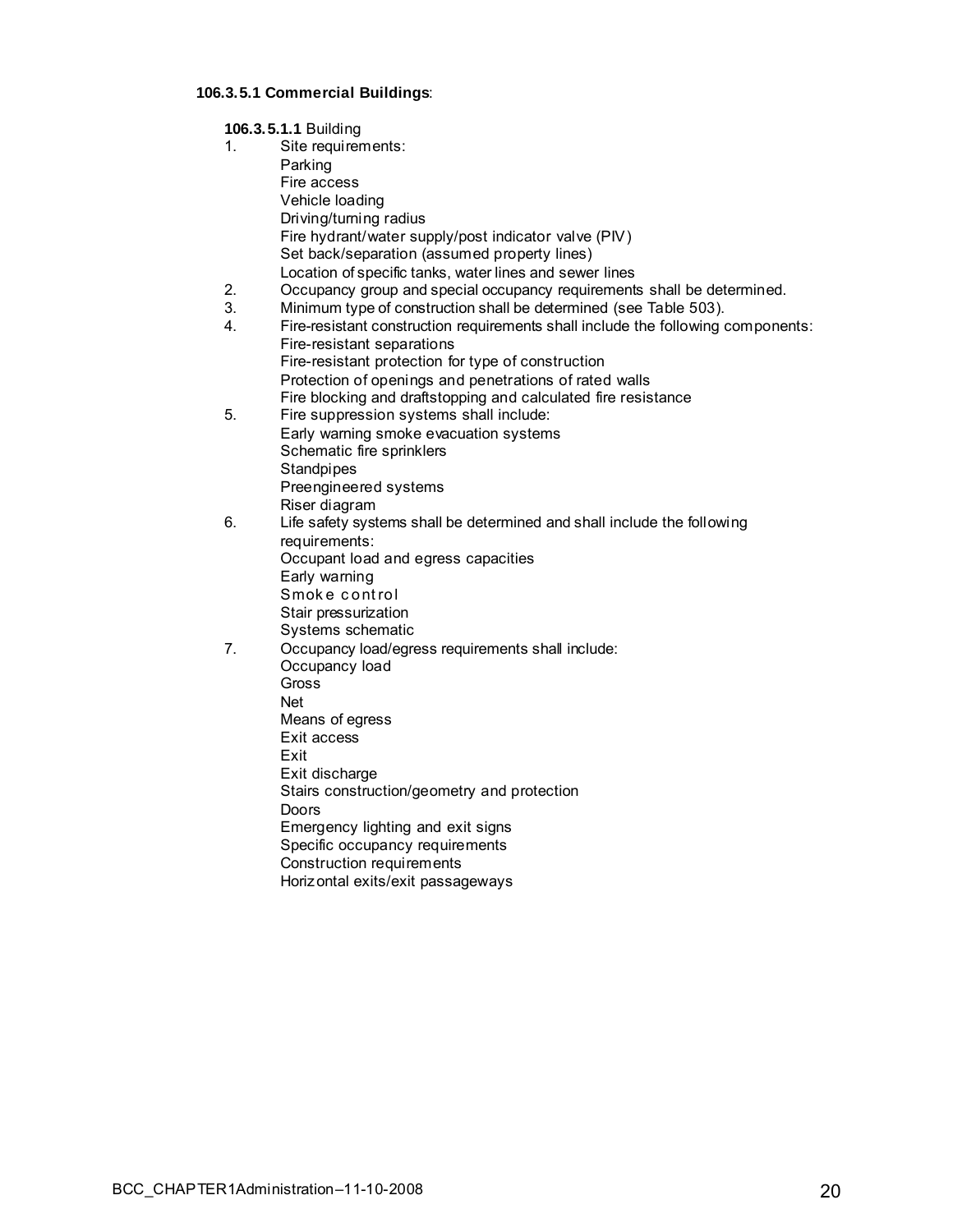- 8. Structural requirements shall include: Soil conditions/analysis Termite protection Design loads Wind requirements Building envelope Structural calculations (if required) Foundation Wall systems Floor systems Roof systems Threshold inspection plan Stair systems 9. Materials shall be reviewed and shall at a minimum include the following: Wood Steel Aluminum Concrete Plastic Glass Masonry Gypsum board and plaster Insulating (mechanical) Roofing Insulation 10. Accessibility requirements shall include the following: Site requirements Accessible route Vertical accessibility Toilet and bathing facilities Drinking fountains **Equipment**  Special occupancy requirements Fair housing requirements 11. Interior requirements shall include the following: Interior finishes (flame spread/smoke development) Light and ventilation **Sanitation** 12. Special systems: **Elevators Escalators**  Lifts **106.3.5.1.2** Electrical
	- 1. Electrical: Wiring **Services**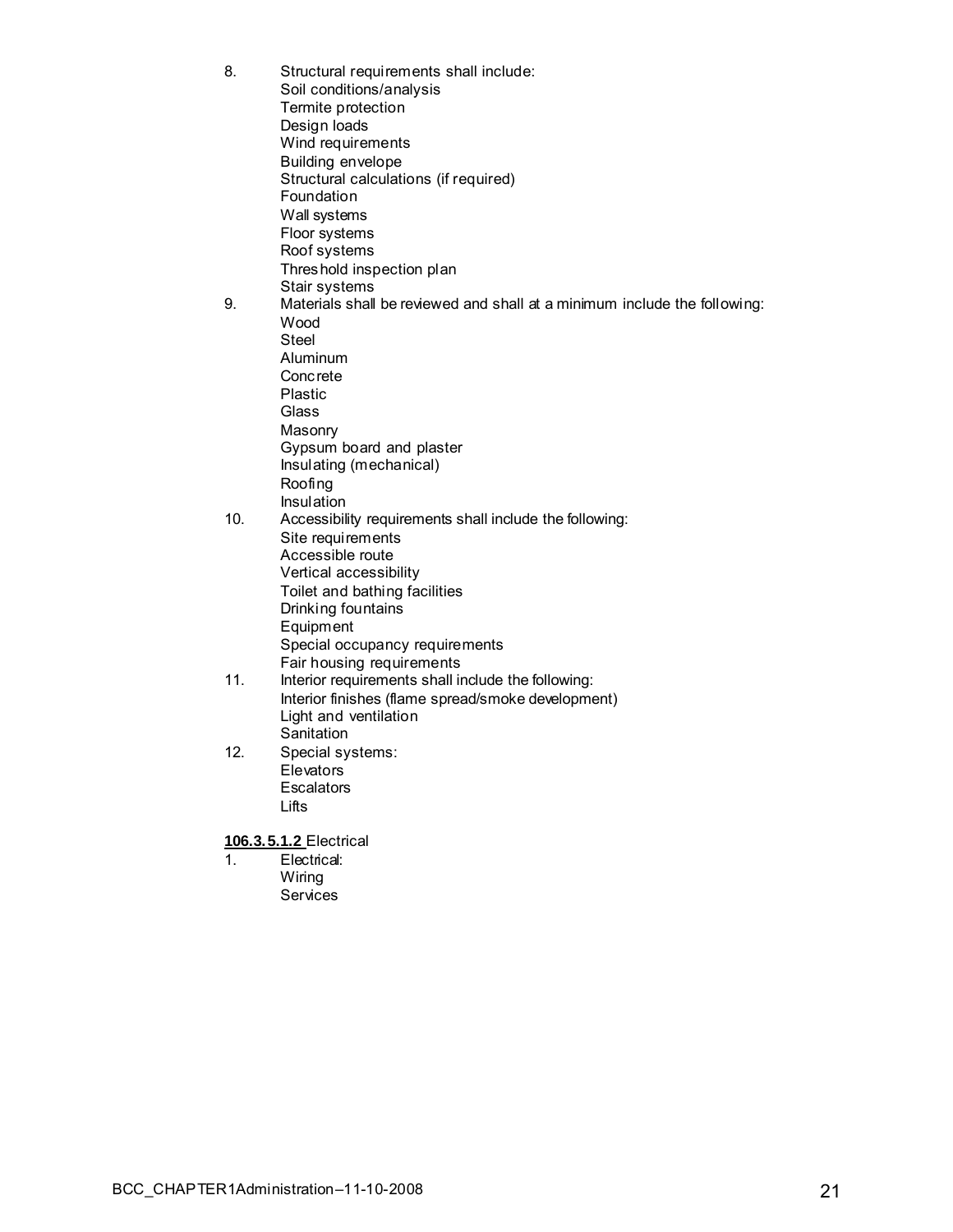Feeders and branch circuits Overcurrent protection **Grounding** Wiring methods and materials

- GFCIs<br>2. Equipm
- 2. Equipment<br>5. Special occ Special occupancies
- 
- 6. Emergency systems<br>7. Communication syste 7. Communication systems<br>8. Low voltage
- Low voltage
- 7. Load calculations

#### **106.3.5.1.3** Plumbing

- 1. Minimum plumbing facilities<br>2. Fixture requirements
- 2. Fixture requirements<br>3. Water supply piping
- 3. Water supply piping<br>4. Sanitary drainage
- 4. Sanitary drainage<br>5. Water heaters
- 5. Water heaters<br>6. Vents
- **Vents**
- 7. Roof drainage<br>8. Back flow prev
- Back flow prevention
- 9. Irrigation<br>10. Location
- 10. Location of water supply line<br>11. Grease traps
- 11. Grease traps<br>12. Environmenta
- 12. Environmental requirements<br>13. Plumbing riser
- Plumbing riser

#### **106.3.5.1.4** Mechanical

- 1. Exhaust systems: Clothes dryer exhaust Kitchen equipment exhaust Specialty exhaust systems
- 2. Equipment<br>3. Equipment
- Equipment location
- 4. Make-up air
- 5. Roof-mounted equipment
- 6. Duct systems
- 7. Ventilation
- 8. Combustion air
- 9. Chimneys, fireplaces and vents
- 10. Appliances<br>11. Boilers
- 
- 12. Refrigeration
- 13. Bathroom ventilation
- 14. Laboratory

#### **106.3.5.1.5** Gas

- 1. Gas piping
- 2. Venting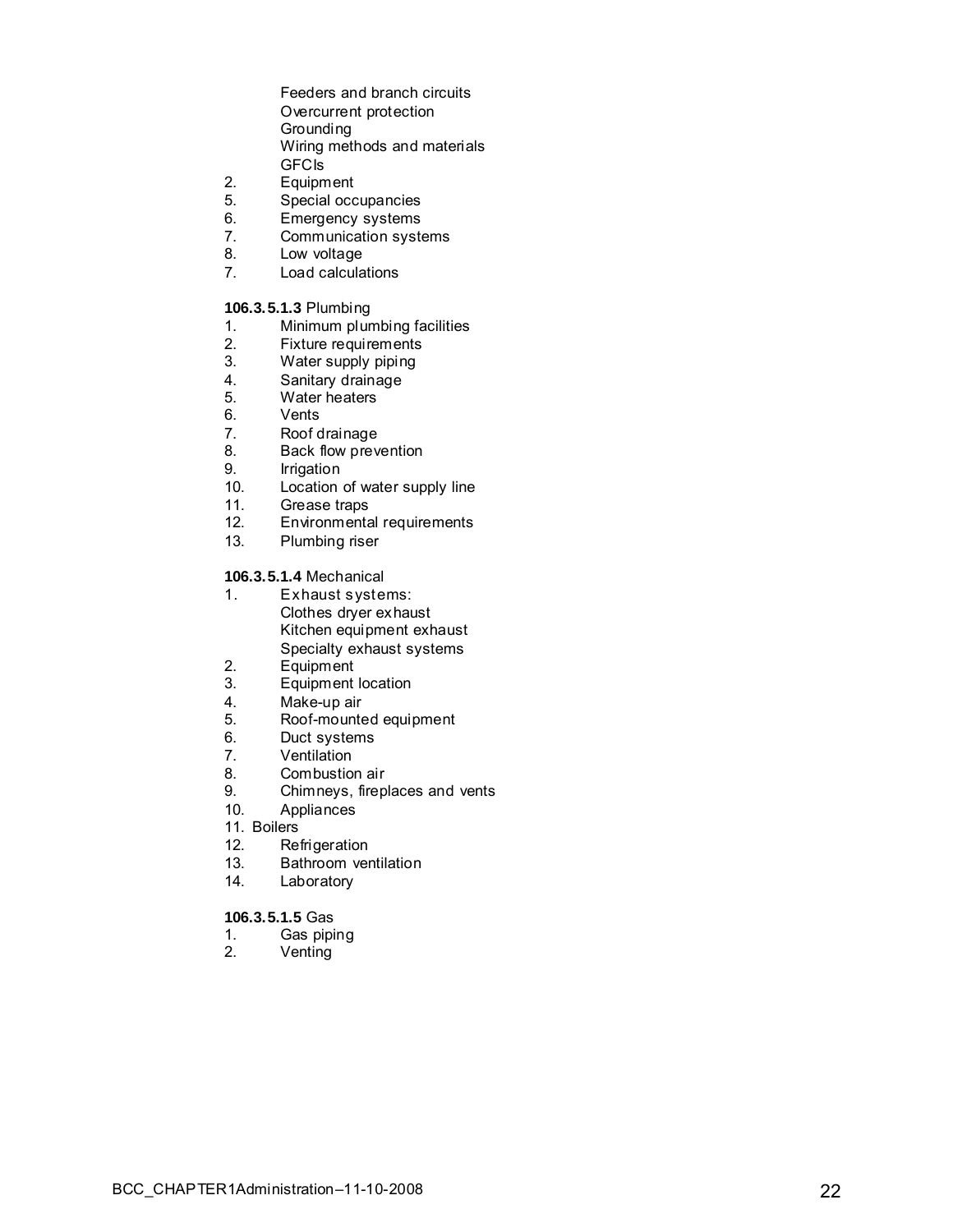- 3. Combustion air
- 4. Chimneys and vents<br>5. Appliances
- 5. Appliances<br>6. Type of gas
- Type of gas
- 7. Fireplaces<br>8. LP tank loc
- 8. LP tank location<br>9. Riser diagram/sh
- Riser diagram/shutoffs

**106.3.5.1.6** Energy Calculations

#### **106.3.5.2 Demolition**

1. Asbestos removal

#### **106.3.5.3 Residential (one- and two-family)**

- 1. Site requirements Set back/separation (assumed property lines) Location of septic tanks
- 2. Fire-resistant construction (if required)
- 3. Smoke detector locations
- 4. Egress Egress window size and location Stairs construction requirements
- 5. Structural requirements shall include: Wall section from foundation through roof, including assembly and materials connector tables Termite protection Design Loads Wind requirements Building envelope Structural calculations (if required) **Foundation**  Wall systems Floor systems Roof systems 6. Accessibility requirements: show/identify accessible bath
- 7. Electrical**:**

Electric service riser with wire sizes, conduit detail and grounding detail. Complete load calculations, Panel schedules

- 8. Mechanical Equipment and location, Duct systems
- 9. Plumbing Plumbing riser
- 10. Gas (relocation of section only) Gas piping Venting Combustion air Chimneys and vents Appliances
	- Type of gas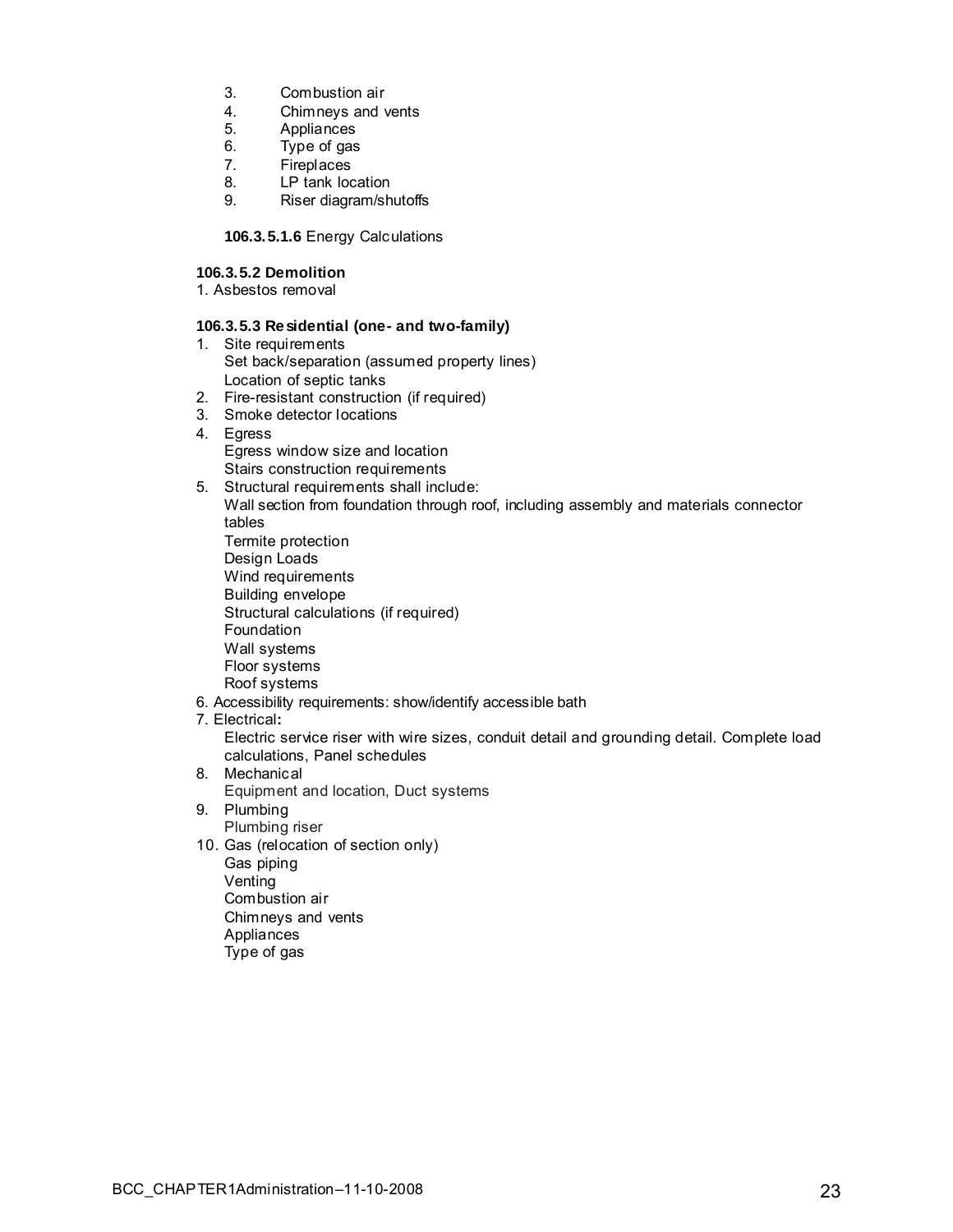Fireplaces LP tank location Riser diagram/shutoffs

11. Energy Calculations

#### **106.3.5.4****Swimming Pools**

 Barrier requirements Spas Wading pools

#### **106.3.5.5 Exemptions.**

Plans examination by the building official shall not be required for the following work:

- 1. Replacing existing equipment such as mechanical units,
	- water heaters, etc.
- 2. Minor electrical, plumbing and mechanical repairs
- 3. Annual maintenance permits
- 4. Manufactured buildings plans except for foundations of buildings, which are constructed on site.

**106.4** Amended construction documents. Work shall be installed in accordance with the reviewed construction documents, and any changes made during construction that are not in compliance with the reviewed construction documents shall be resubmitted for review as an amended set of construction documents.

106.5 Retention of construction documents. One set of official\_construction documents shall be retained by the building official as required by *Florida Statutes.* 

**"Remainder of Page Intentionally Left Blank"**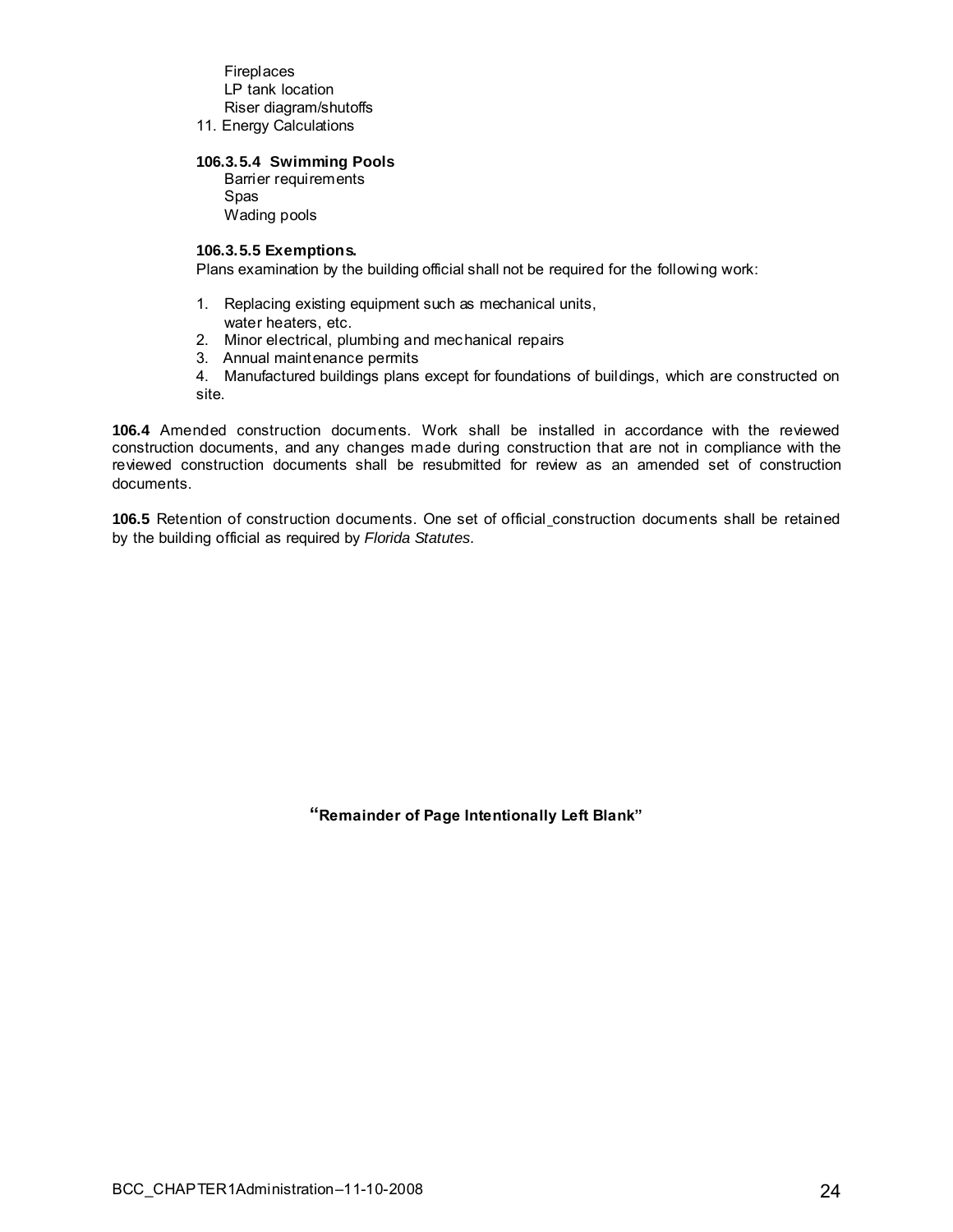## **SECTION 107 TEMPORARY STRUCTURES AND USES**

<span id="page-25-0"></span>**107.1** General. The building official is authorized to issue a permit for temporary structures and temporary uses. Such permits shall be limited as to time of service, but shall not be permitted for more than 180 days. The building official is authorized to grant extensions for demonstrated cause.

**107.2** Conformance. Temporary structures and uses shall conform to the structural strength, fire safety, means of egress, accessibility, light, ventilation and sanitary requirements of this code as necessary to ensure public health, safety and general welfare.

**107.3** Temporary power. The building official is authorized to give permission to temporarily supply and use power in part of an electric installation before such installation has been fully completed and the final certificate of completion has been issued. The part covered by the temporary certificate shall comply with the requirements specified for temporary lighting, heat or power in Chapter 27 of the *Florida Building Code, Building.* 

**107.4** Termination of approval. The building official is authorized to terminate such permit for a temporary structure or use and to order the temporary structure or use to be discontinued.

**"Remainder of Page Intentionally Left Blank"**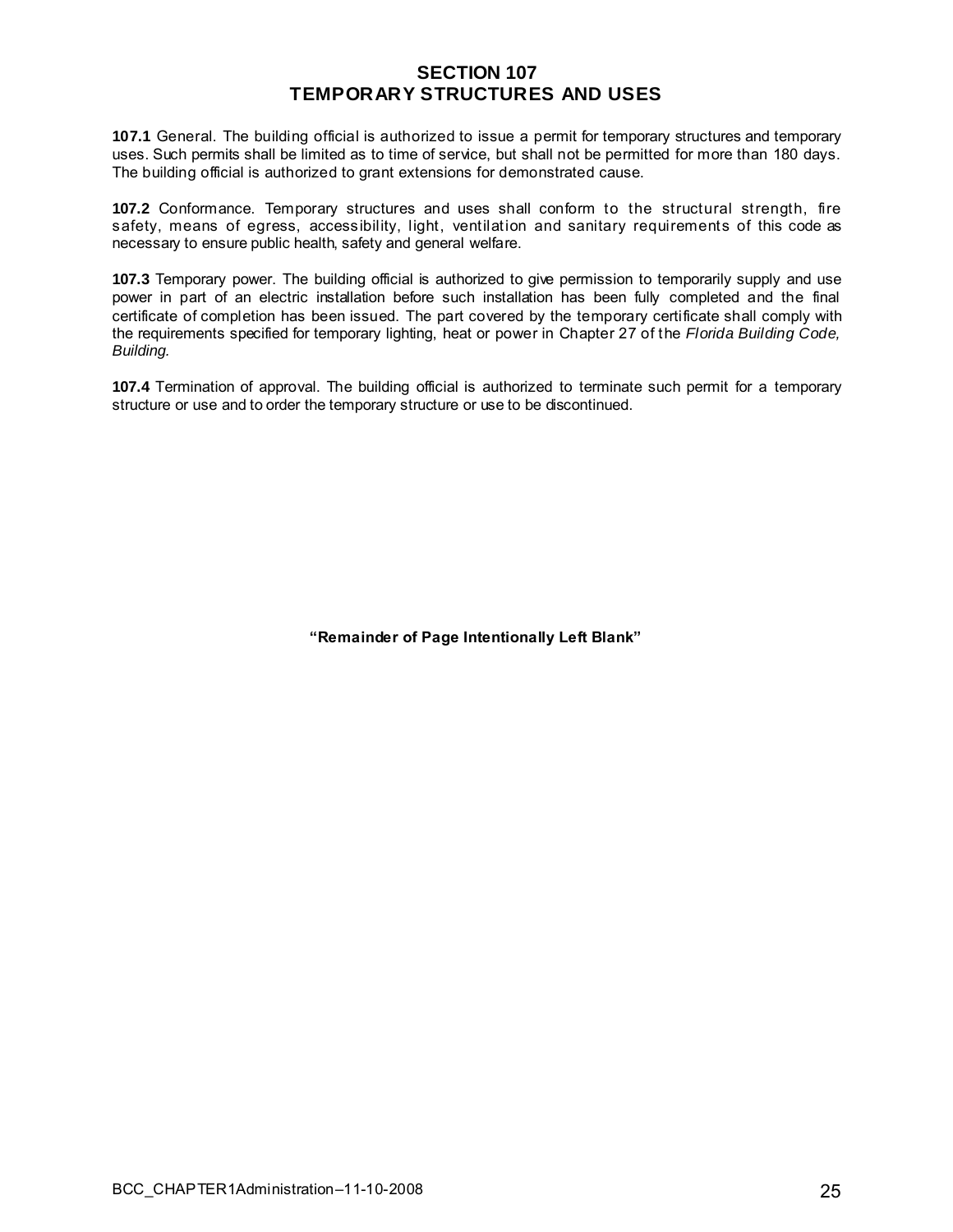## **SECTION 108 FEES**

<span id="page-26-0"></span>**108.1** Prescribed fees. A permit shall not be issued until fees authorized under Section 553.80, *Florida Statutes,* have been paid. Nor shall an amendment to a permit be released until the additional fee, if any, due to an increase in the estimated cost of the building, structure, electrical, plumbing, mechanical or gas systems has been paid.

**108.2** Schedule of permit fees. On buildings, structures, electrical, gas, mechanical, and plumbing systems or alterations requiring a permit, a fee for each permit shall be paid as required, in accordance with the schedule as established by the applicable governing authority.

**108.3** Building permit valuations. If, in the opinion of the building official, the claimed valuation of building, alteration, structure, electrical, gas, mechanical or plumbing systems appears to be underestimated on the application, the permit shall be denied, unless the applicant can show detailed estimates, and/or bona fide signed contracts (excluding land value) to meet the approval of the building official. For permitting purposes, valuation of buildings and systems shall be total replacement value to include structural, electric, plumbing, mechanical, interior finish, normal site work (excavation and backfill for buildings), architectural and design fees, marketing costs, overhead and profit; excluding only l and value. Valuation references may include the latest published data of national construction cost analysis services (Marshall - Swift, Means, etc.), as published by International Code Congress.

**108.4** Work commencing before permit issuance. Any person who commences any work on a building, structure, electrical, gas, mechanical or plumbing system before obtaining the building official's approval or the necessary permits shall be subject to a penalty fee in addition to the required permit fees , as set in the approved schedule of fees.

. **108.5** Reserved.

**108.6** Reserved.

## **SECTION 109 INSPECTIONS**

**109.1** General. Construction or work for which a permit is required shall be subject to inspection by the building official and such construction or work shall remain accessible and exposed for inspection purposes until approved. Approval as a result of an inspection shall not be construed to be an approval of a violation of the provisions of this code or of other ordinances of the jurisdiction. Inspections presuming to give authority to violate or cancel the provisions of this code or of other ordinances of the jurisdiction shall not be valid. It shall be the duty of the permit applicant to cause the work to remain accessible and exposed for inspection purposes. Neither the building official nor the jurisdiction shall be liable for expense entailed in the removal or replacement of any material required to allow inspection.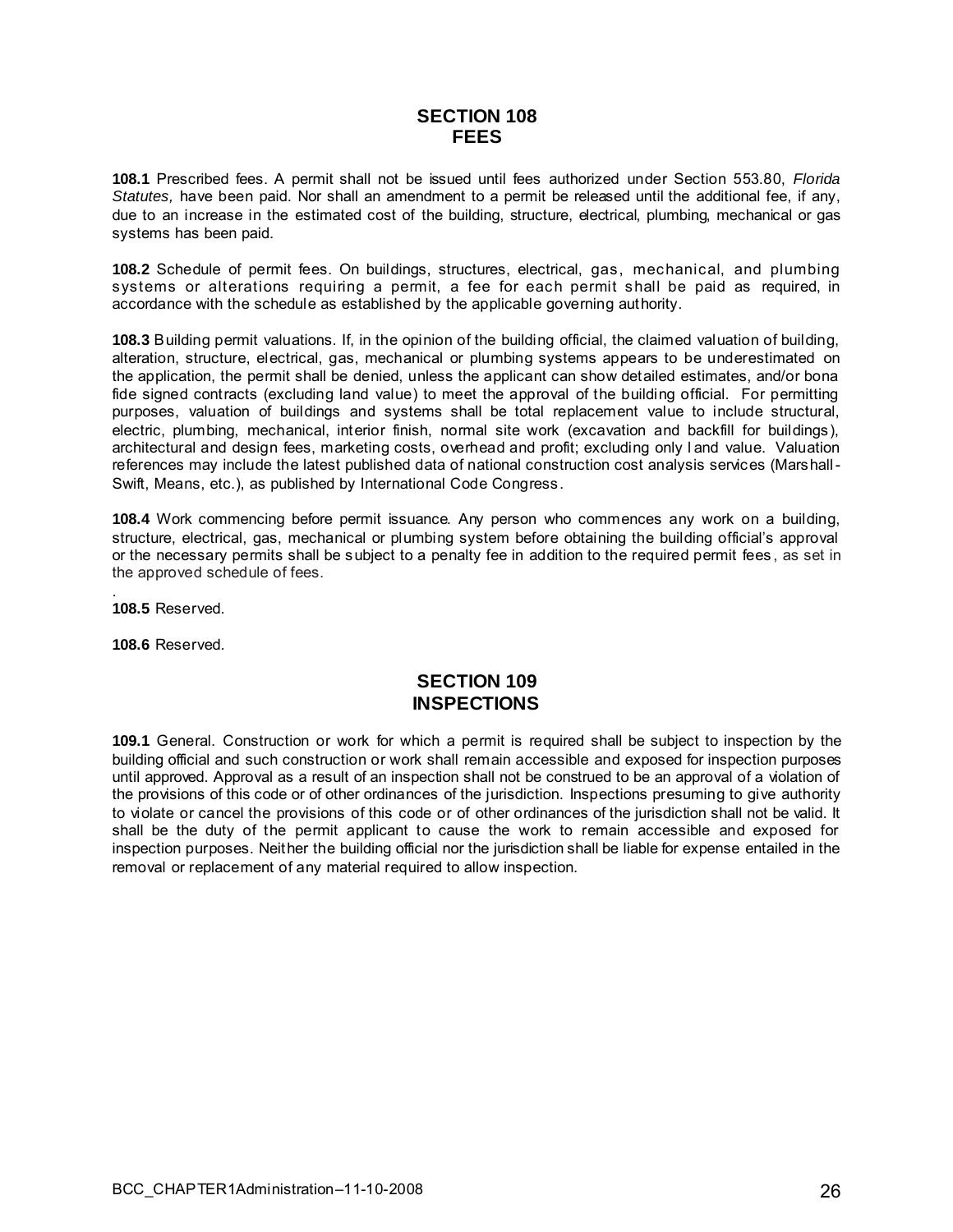*109.1.1* Manufacturers and fabricators. When deemed necessary by the building official, he/she shall make, or cause to be made, an inspection of materials or assemblies at the point of manufacture or fabrication. A record shall be made of every such examination and inspection and of all violations of the technical codes.

**109.2** Preliminary inspection. Before issuing a permit, the building official is authorized to examine or cause to be examined buildings, structures and sites for which an application has been filed.

**109.2.1** Existing building inspections. Before issuing a permit, the building official may examine or cause to be examined any building, electrical, gas, mechanical, or plumbing systems for which an application has been received for a permit to enlarge, alter, repair, move, demolish, install, or change the occupancy. He/she may inspect the buildings, structures, electrical, gas, mechanical and plumbing systems, from time to time, before, during and upon completion of the work for which a permit was issued. He/she shall make a record of every such examination and inspection and of all observed violations of the technical codes. Additional regulations in *Florida Building Code, Existing Building* may apply.

**109.3** Required inspections. The building official upon notification from the permit holder or his or her agent, shall m ake the following inspections, and such other inspections as deemed necessary, and shall either release that portion of the construction or shall notify the permit holder or his or her agent of any violations which must be corrected in order to comply with the technical codes. The building official shall determine the timing and sequencing of when inspections occur and what elements are inspected at each inspection. A complete survey, or special purpose survey may be required before an inspection is approved.

#### **A. Building**

- 1. Foundation inspection. To be made after trenches are excavated and forms erected and shall at a minimum include the following building components:
	- Stem-wall
	- Monolithic slab-on-grade
	- Piling/pile caps
	- Footers/grade beams
- 2. Framing inspection. To be made after the roof, all framing, fireblocking and bracing is in place, all concealed wiring, all pipes, chimneys, ducts and vents are complete and shall at a minimum include the following building components:
	- Window/door framing
	- Vertical cells/columns
	- Lintel/tie beams
	- Framing/trusses/bracing/connectors (including truss layout drawings)
	- Draft stopping/fire blocking
	- Curtain wall framing
	- Energy insulation
	- Fire resistant joints and penetrations, as required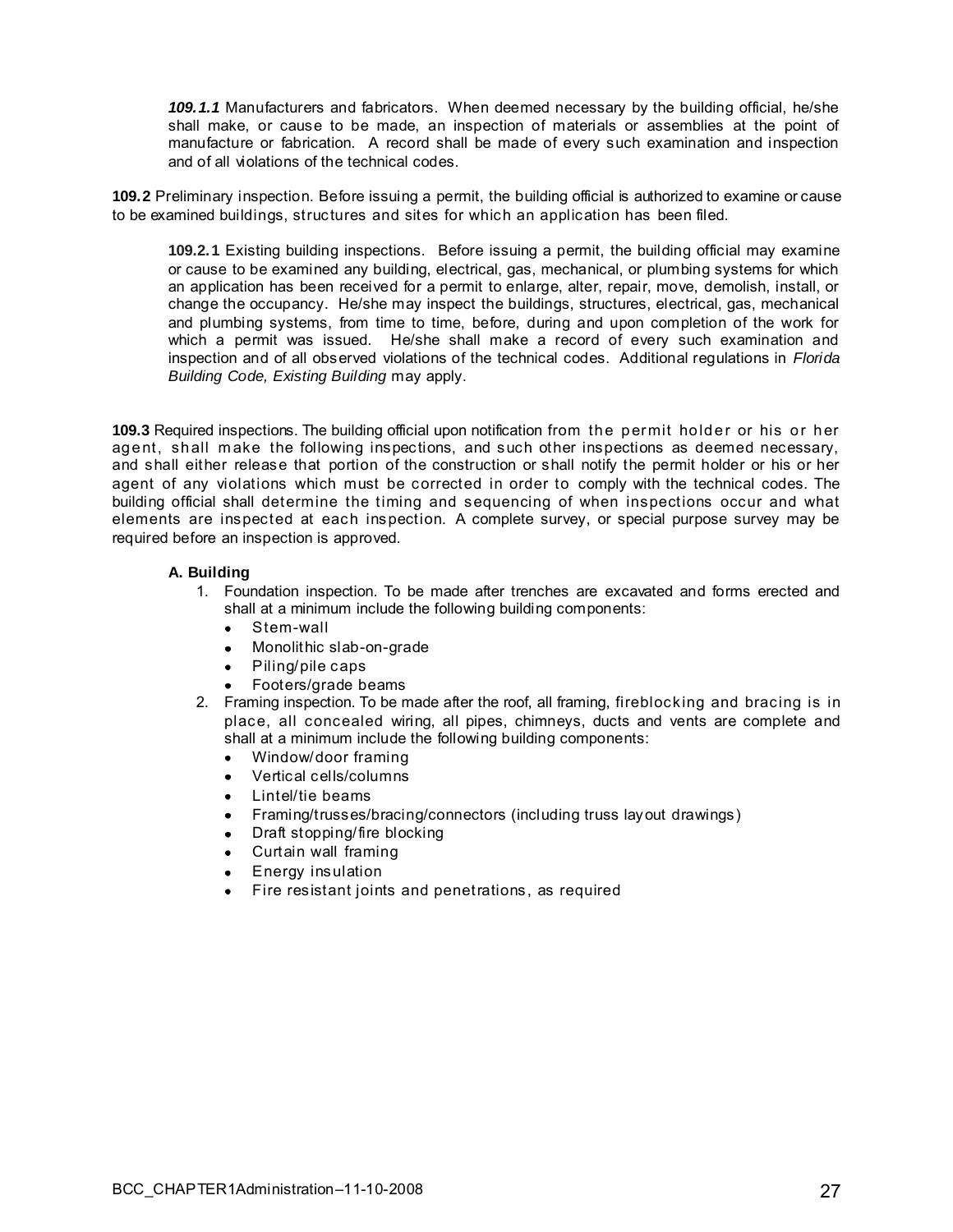- Verify rough opening dimensions are within tolerances.
- Accessibility.
- 3. Sheathing inspection. To be made either as part of a dry-in inspection or done separately at the request of the contractor after all roof and wall sheathing and fasteners are complete and shall at a minimum include the following building components:
	- Roof sheathing
	- Wall sheathing
	- Sheathing fasteners
	- Roof/wall dry-in.
	- Gypsum board, as required
	- Sheathing/cladding inspection
- 4. Lath/Drywall, as required
- 5. Roofing inspection. Shall at a minimum include the following building components:
	- $\bullet$  Dry-in
	- Insulation
	- Roof coverings (including in-progress)
	- Flashing
- 6. Final inspection. To be made after the building is completed and ready for occupancy.
- 7.Swimming pool inspection.
	- First inspection to be made after excavation and installation of reinforcing steel, bonding and main drain and prior to placing of concrete. bonding and main drain and prior to
	- Final inspection to be made when the swimming pool is complete and all required enclosure requirements are in place.
	- In order to pass final inspection and receive a certificate of completion, a residential swimming pool must meet the requirements relating to pool safety features as described in Section 424.2.17.
	- Final electric inspection to be made prior to filling the swimming pool with water.
	- Final permanent barrier inspection to be made prior to filling the swimming pool with water.
- 8. Demolition inspections.
	- First inspection to be made after all utility connections have been disconnected and secured in such manner that no unsafe or unsanitary conditions shall exist during or after demolition operations.
	- Final inspection to be made after all demolition work is completed.

9. Manufactured building inspections. The building department shall inspect construction of foundations; connecting buildings to foundations; installation of parts identified on plans as site installed items, joining the modules, Including utility crossovers; utility connections from the building to utility lines on site; and any other work done on site which requires compliance with the *Florida Building Code.* Additional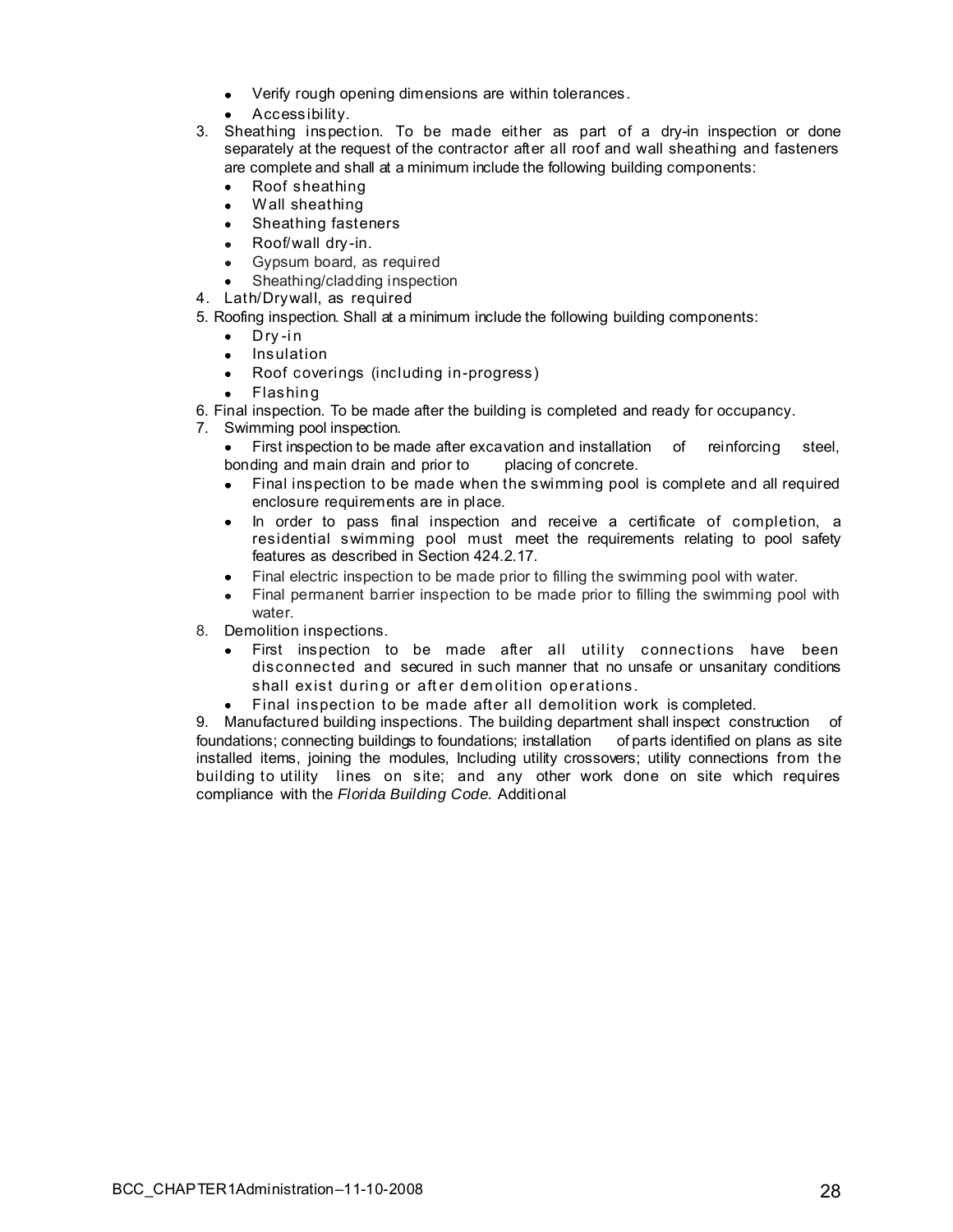inspections may be required for public educational facilities (see Section 423.27.20).

10. Where impact-resistant coverings are installed to meet requirements of this code, the building official shall schedule adequate inspections of impact-resistant coverings to determine the following:

- The system indicated on the plans was installed.
- The system is installed in accordance with the manufacturer's installation instructions and the product approval.

#### **B. Electrical**

- 1. Underground inspection (including bonding and ground). To be made after trenches or ditches are excavated, conduit or cable is installed, and before any backfill is put in place.
- 2. Rough-in inspection. To be made after the roof, framing, fireblocking and bracing is in place and prior to the installation of wall or ceiling membranes.
- 3. Low Voltage: To be made for security, alarm, elevator, and special uses.
- 34. Final inspection. To be made after the building is complete, all required electrical fixtures are in place and properly connected or protected, and the structure is ready for occupancy.

#### **C. Plumbing**

- 1. Underground inspection. To be made after trenches or ditches are excavated, piping is installed, and before any backfill is put in place.
- 2. Rough-in inspection. To be made after the roof, framing, fireblocking and bracing is in place and all soil, waste and vent piping is complete, and prior to this installation of wall or ceiling membranes.
- 3. Final inspection. To be made after the building is complete, all plumbing fixtures are in place and properly connected, and the structure is ready for occupancy.

**Note:** See Section 312 of the *Florida Building Code, Plumbing* for required tests.

#### **D. Mechanical**

- 1. Underground inspection. To be made after trenches or ditches are excavated, underground duct and fuel piping is installed, and before any backfill is put in place.
- 2. Rough-in inspection. To be made after the roof, framing, fire blocking and bracing are in place and all ducting, and other concealed components are complete, and prior to the installation of wall or ceiling membranes.
- 3. Final inspection. To be made after the building is complete, the mechanical system is in place and properly connected, and the structure is ready for occupancy.

#### **E. Gas**

1. Rough piping inspection. To be made after all new piping authorized by the permit has been installed, and before any such piping has been covered or concealed or any fixtures or gas appliances have been connected.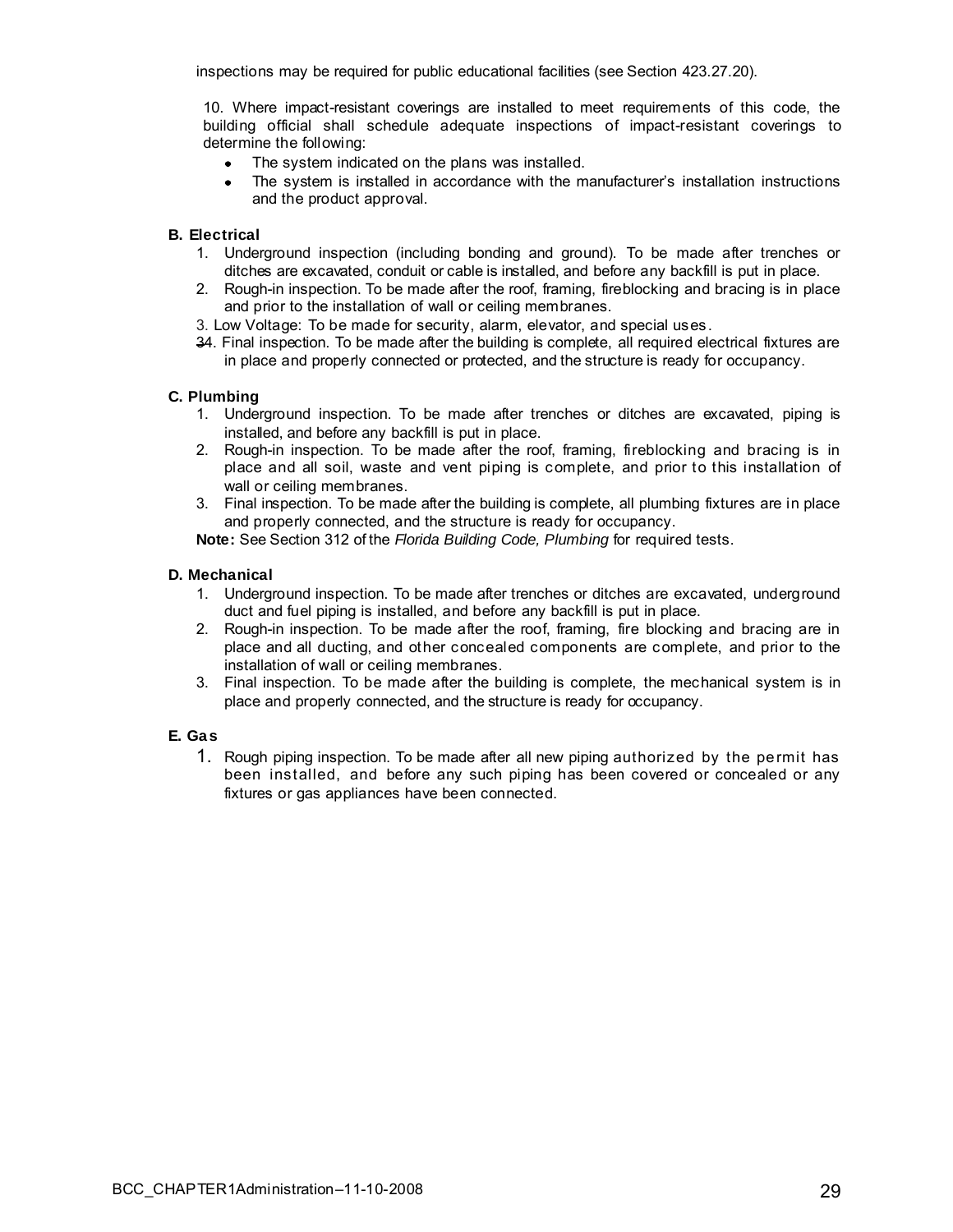- 2. Final piping inspection. To be made after all piping authorized by the permit has been installed and after all portions which are to be concealed by plastering or otherwise have been so concealed, and before any fixtures or gas appliances have been connected. This inspection shall include a pressure test.
- 3. Final inspection. To be made on all new gas work authorized by the permit and such portions of existing systems as may be affected by new work or any changes, to ensure compliance with all the requirements of this code and to assure that the installation and construction of the gas system is in accordance with reviewed plans.

#### **109.3.1** *Reserved.*

#### **109.3.2** Reserved.

**109.3.3** Reinforcing steel and structural frames. Reinforcing steel or structural frame work of any part of any building or structure shall not be covered or concealed without first obtaining a release from the building official. Certification that field welding and structural bolted connections meet design requirements shall be submitted to the building official, upon request.

**109.3.4** Termites. Building components and building surroundings required to be protected from termite damage in accordance with Section 1503.6, Section 2304.13 or Section 2304.11.6, specifically required to be inspected for termites in accordance with Section 2114, or required to have chemical soil treatment in accordance with Section 1816 shall not be covered or concealed until the release from the building official has been received. (also refer to Sections 105.10 and 105.11)

**109.3.5** Shoring. For threshold buildings, shoring and associated formwork or falsework shall be designed and inspected by a Florida licensed professional engineer, employed by the permit holder or subcontractor, prior to any required mandatory inspections by the threshold building inspector.

#### **109.3.6** Threshold building.

**109.3.6.1** The enforcing agency shall require a special inspector to perform structural inspections on a threshold building pursuant to a structural inspection plan prepared by the engineer or architect of record. The structural inspection plan must be submitted to the enforcing agency prior to the issuance of a building permit for the construction of a threshold building. The purpose of the structural inspection plans is to provide specific inspection procedures and schedules so that the building can be adequately inspected for compliance with the permitted documents. The special inspector may not serve as a surrogate in carrying out the responsibilities of the building official, the architect or the engineer of record. The contractor's contractual or statutory obligations are not relieved by any action of the special inspector.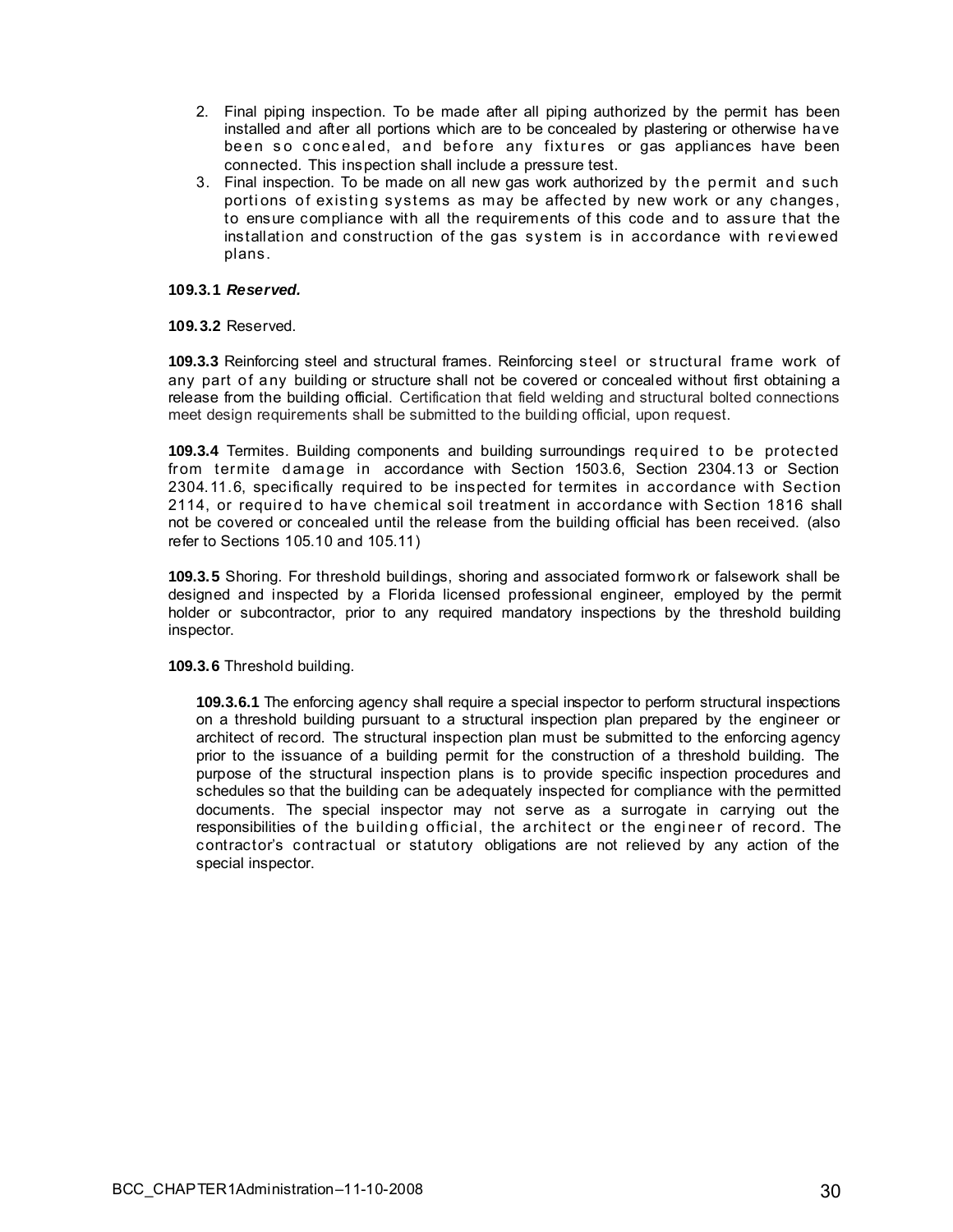**109.3.6.2** The special inspector shall determine that a professional engineer who specializes in shoring design has inspected the shoring and reshoring for conformance with the shoring and reshoring plans submitted to the enforcing agency. A fee simple title owner of a building, which does not meet the minimum size, height, occupancy, occupancy classification or numberof-stories criteria which would result in classification as a threshold building under s. 553 .71(7), may designate such building as a threshold building, subject to more than the minimum number of inspections required by the *Florida Building Code.* 

**109.3.6.3** The fee owner of a threshold building shall select and pay all costs of employing a special inspector, but the special inspector shall be responsible to the enforcement agency. The inspector shall be a person certified, licensed or registered under Chapter 471, *Florida Statutes,* as an engineer or under Chapter 481, *Florida Statutes,* as an architect.

**109.3.6.4** Each enforcement agency shall require that, on every threshold building:

**109.3.6.4.1** The special inspector, upon completion of the building and prior to the issuance of a certificate of occupancy, file a signed and sealed statement with the enforcement agency in substantially the following form: "To the best of my knowledge and belief, the above described construction of all structural load-bearing components complies with the permitted documents, and the shoring and reshoring conforms to the shoring and reshoring plans submitted to the enforcement agency."

**109.3.6.4.2** Any proposal to install an alternate structural product or system to which building codes apply shall be submitted to the enforcement agency for review for compliance with the codes and made part of the enforcement agency's recorded set of permit documents.

**109.3.6.4.3** All shoring and reshoring procedures, plans and details shall be submitted to the enforcement agency for recordkeeping. Each shoring and reshoring installation shall be supervised, inspected and certified to be in compliance with the shoring documents by the contractor.

**109.3.6.4.4** All plans for the building which are required to be signed and sealed by the architect or engineer of record contain a statement that, to the best of the architect's or engineer's knowledge, the plans and specifications comply with the applicable minimum building codes and the applicable fire-safety standards as determined by the local authority in accordance with this section and Chapter 633, *Florida Statutes.* 

**109.3.6.5** No enforcing agency may issue a building permit for construction of any threshold building except to a licensed general contractor, as defined in Section 489.105(3)(a), *Florida Statutes,* or to a licensed building contractor, as defined in Section 489. 105(3)(b), *Florida Statutes,* within the scope of her or his license. The named contractor to whom the building permit is issued shall have the responsibility for supervision, direction, management and control of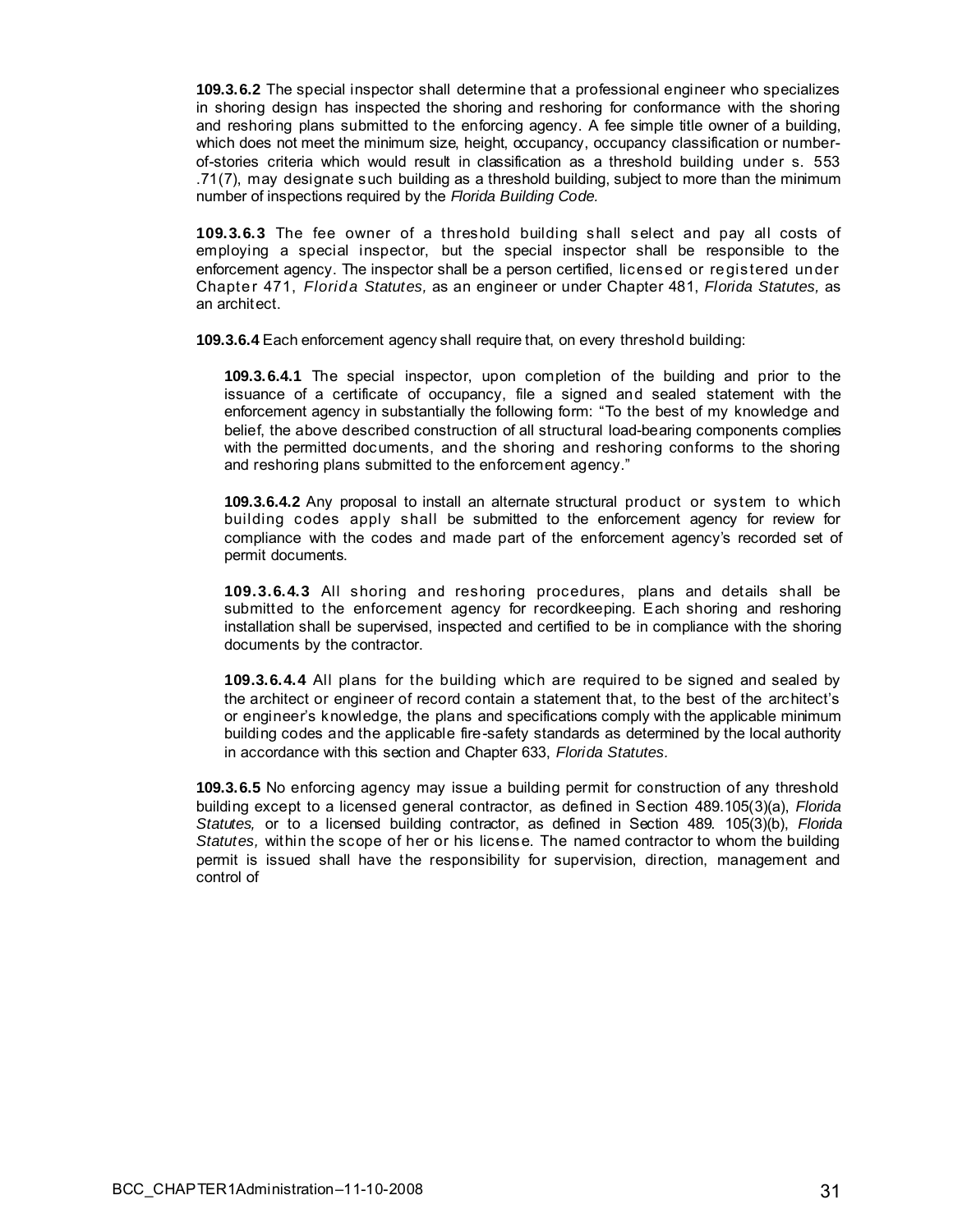the construction activities on the project for which the building permit was issued.

**109.3.6.6** The building department may allow a special inspector to conduct the minimum structural inspection of threshold buildings required by this code, Section 553.73, *Florida Statutes,* without duplicative inspection by the building department. The building official is responsible for ensuring that any person conducting inspections is qualified as a building inspector under Part XII of Chapter 468, *Florida Statutes,* or certified as a special inspector under Chapter 471 or 481, *Florida Statutes.* Inspections of threshold buildings required by Section 553.79(5), *Florida Statutes,* are in addition to the minimum inspections required by this code.

#### **109.3.7** *Reserved.*

**109.3.8** Other inspections services. The building official may make, or cause to be made by others, the inspections required by Section 109. He/she may accept reports of inspectors of recognized inspection services, provided that after investigation he/she is satisfied as to their qualifications and reliability. A certificate called for by any provision of the technical codes shall not be based on such reports unless the same are in writing and certified by a responsible officer of such service. The building official may require the owner to employ an inspection service in the following instances:

- 1. For buildings or additions of Type I construction
- 2. For all major structural alterations
- 3. Where the concrete design is based on compressive strength (f 'c) in excess of 3000 pounds per square inch
- 4. For pile driving
- 5. For buildings with area greater than 20,000 square foot
- 6. For buildings more than 2 stories in height
- 7. For buildings and structures of unusual design or methods of construction

Such inspectors shall be adequately present at times work is underway on the structural elements of the building**.** Such inspectors shall be a registered architect, or engineer. An employee of the architect or engineer licensed under Chapter 468, Part XII, *Florida Statutes* may perform the inspections, under the direction of and with final certification from the architect or engineer. Such inspectors shall submit weekly progress reports including the daily inspections to the building official, and including a code compliance opinion of the Resident Inspector.

At the completion of the construction work or project, such inspectors shall submit a certificate of compliance to the building official, stating that the work was done in compliance with this code and in accordance with the permitted drawing. Final inspection shall be made by the building official before a Certificate of Occupancy or Certificate of Completion is issued; and confirmation inspections may be made at any time to monitor activities and resident inspectors.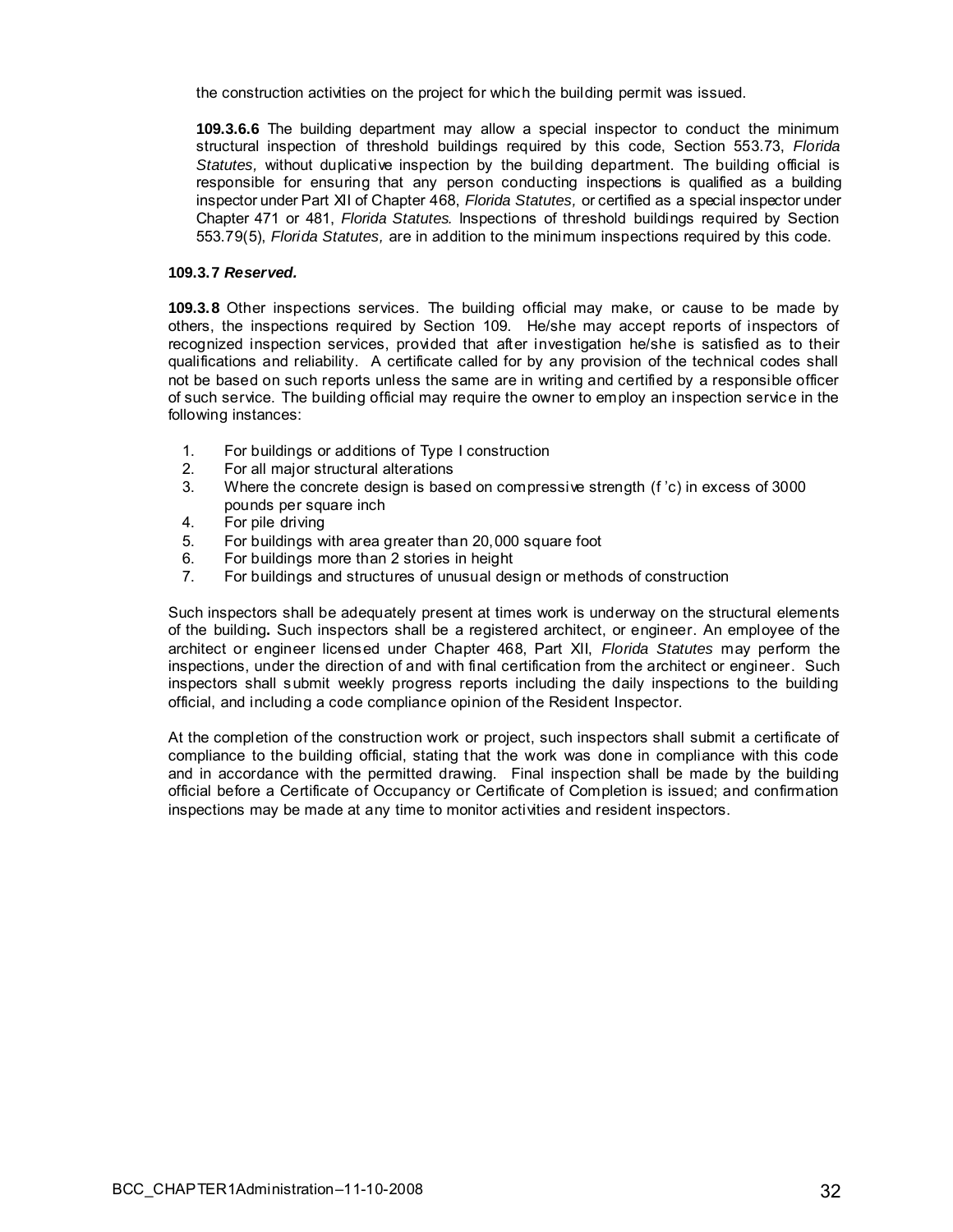#### **109.3.9** Affidavit for inspection.

With specific prior approval of, and in a format acceptable to the building official, an affidavit for certification of inspection may be accepted from the permit qualifier; when accompanied by extensive photographic evidence of sufficient detail to demonstrate code compliance. The photographic evidence shall be comprehensive in the display of the installation and/or construction and job location identifiers. The affidavit and accompanying photographs shall be provided to the inspector onsite, at the next scheduled inspection. If the photographs are found to be insufficient by the building official to demonstrate compliance with this code and/or the permitted document, or clearly display location identifiers, or are missing, the inspector shall require the contractor to obtain the services of a Registered Florida Professional Engineer to inspect and certify the installation and/or construction.

**109.3.10** Inspections prior to issuance of Certificate of Occupancy or Completion. The building official shall inspect or cause to be inspected, at various intervals, all construction or work for which a permit is required, and a final inspection shall be made of every building, structure, electrical, gas, mechanical or plumbing system upon completion, prior to the issuance of the Certificate of Occupancy or Certificate of Completion. In performing inspections, the building official shall give first priority to inspections of the construction, addition, or renovation to, any facilities owned or controlled by a state university, state community college or public school district.

**109.4** Impact of construction. All construction activity regulated by this code shall be performed in a manner so as not to adversely impact the condition of adjacent property, unless such activity is permitted to affect said property pursuant to a consent granted by the applicable property owner, under terms or conditions agreeable to the applicable property owner. This includes, but is not limited to, the c ontrol of dust, noise, water or drainage run-offs, debris, and the storage of construction materials. New construction activity shall not adversely impact legal historic surface water drainage flows serving adjacent properties, and may require special drai nage design complying with engineering standards to preserve the positive drainage patterns of the affected sites. Accordingly, developers, contractors and owners of all new residential development, including additions, pools, patios, driveways, decks or s imilar items, on existing properties resulting in a significant decrease of permeable land area on any parcel or has altered the drainage flow on the developed property shall, as a permit condition, provide a professionally prepared drainage plan clearly indicating compliance with this paragraph. Upon completion of the improvement, a certification from a licensed engineer shall be submitted to the inspector in order to receive approval of the final inspection.

**109.5** Inspection requests. It shall be the duty of the holder of the building permit or their duly authorized agent to notify the building official when work is ready for inspection. It shall be the duty of the permit holder to provide access to and means for inspections of such work that are required by this code.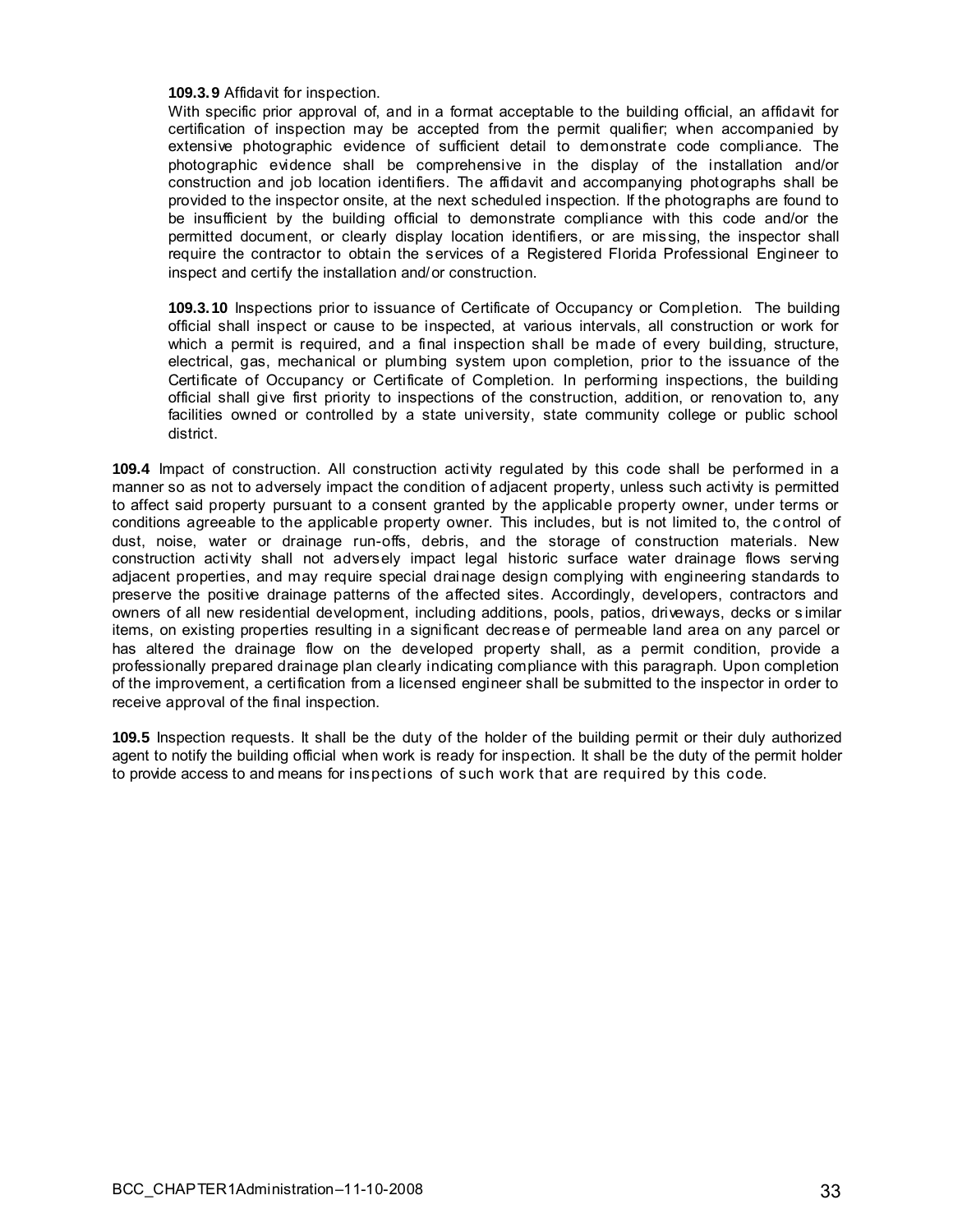<span id="page-34-0"></span>**109.6** Approval required. Work shall not be done beyond the point indicated in each successive inspection without first obtaining the written release of the building inspector. The building inspector, upon notification, shall make the requested inspections and shall either indicate the portion of the construction that is satisfactory as completed, or notify the permit holder or his or her agent wherein the same fails to comply with this code. Any portions that do not comply shall be corrected and such portion shall not be covered or concealed until authorized by the building inspector.

## **SECTION 110 CERTIFICATES OF OCCUPANCY AND COMPLETION**

**110.1** Certificate of Occupancy. No building or structure shall be used or occupied, and no change in the existing occupancy classification of a building or structure or portion thereof shall be made until the building official has issued a Certificate of Occupancy therefore as provided herein. Issuance of a Certificate of Occupancy shall not be construed as an approval of a violation of the provisions of this code or of other ordinances of the jurisdiction. Said certificate shall not be issued until all required electrical, gas, mechanical, plumbing and fire protection systems have been inspected for compliance with the technical codes and other applicable laws and ordinances and released by the building official.

**110.2** Certificate issued. After the building official inspects the building or structure and finds no violations of the provisions of this code or other laws that are enforced by the department of building safety, the building official shall issue a Certificate of Occupancy that contains the following:

- 1. The building permit number.
- 
- 2. The address of the structure.<br>3. The name and address of the The name and address of the owner.
- 4. A description of that portion of the structure for which the certificate is issued.
- 5. A statement that the described portion of the structure has been inspected for compliance with the requirements of this code for the occupancy and division of occupancy and the use for which the proposed occupancy is classified.
- 6. The name of the building official.
- 7. The edition of the code under which the permit was issued.
- 8. The use and occupancy, in accordance with the provisions of Chapter 3 of this code.
- 9. The type of construction as defined in Chapter 6 of this code.
- 10. The design occupant load.
- 11. If an automatic sprinkler system is provided, whether the sprinkler system is required.
- 12. Any special stipulations and conditions of the building permit.

**110.3** Temporary/partial occupancy. A temporary/partial Certificate of Occupancy or Certificate of Completion may be issued for a portion or portions of a building that may safely be occupied prior to final completion of the building. The building official may require, once all life safety issues have been complied with, an applicant to provide adequate cash surety for unfinished work or revision of plans until a permanent Certificate of Occupancy or Certificate of Completion is granted. The purpose of the cash surety is to insure completion of work under this permit. Such cash surety shall be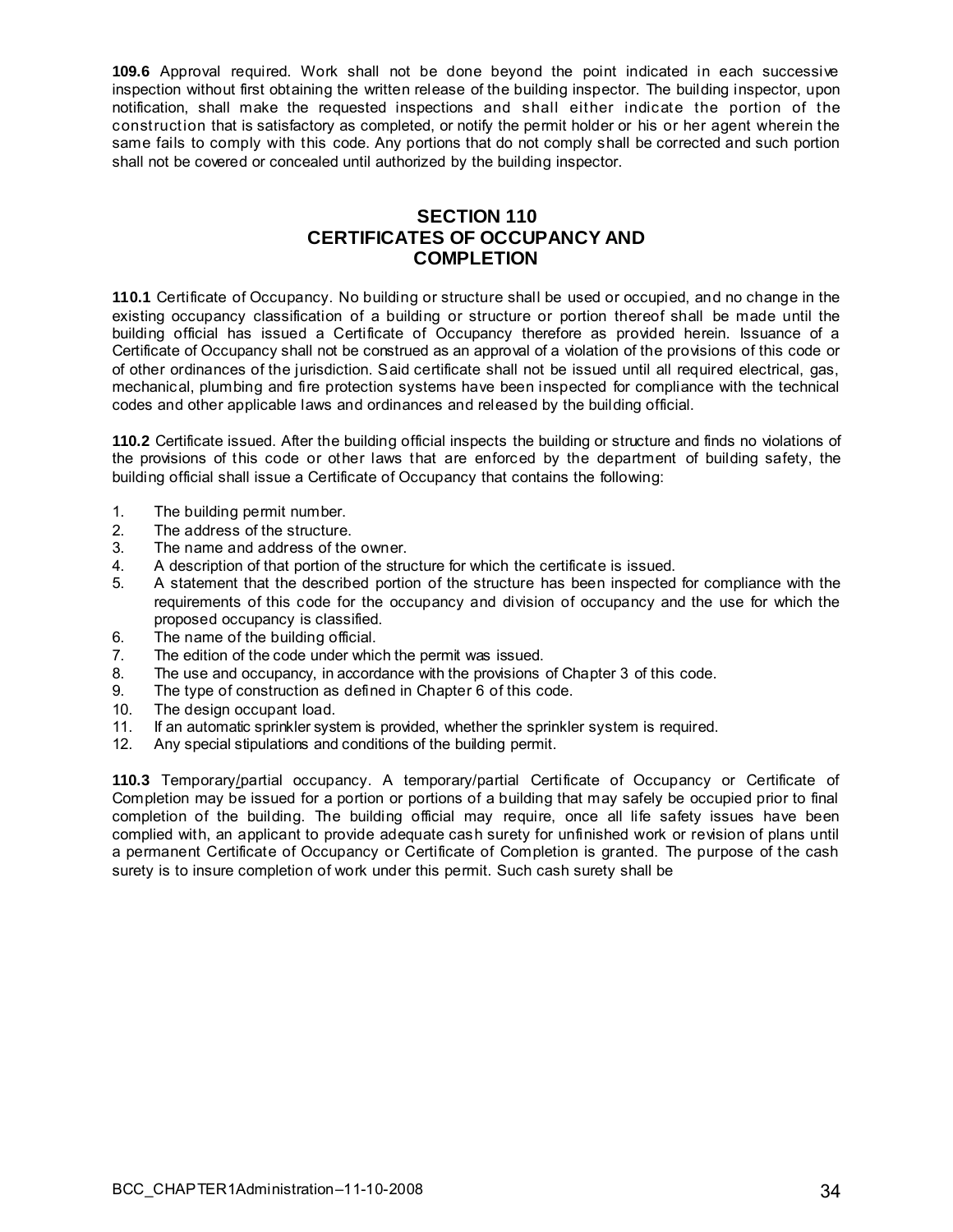<span id="page-35-0"></span>equal to one hundred ten percent (110%) of the estimated value of the remaining work, including labor and material, as determined by the design professional. The design professional shall submit a signed and sealed document attesting to the amount required to cover the cash surety. If work has not been completed and all finals requested within 90 days of issuance of the initial Temporary/Partial Certificate of Occupancy or Certificate of Completion, the jurisdiction retains the right to have the applicant surrender the cash surety. The jurisdiction then may use the surety to finish the remaining work. The surety shall be in the form of cash money, certified check, or cashiers check. Surety shall be returned upon approval of all final inspections and upon written request that has been approved by the building official. This provision is only for the *Florida Building Code*, all other Agency approvals necessary for construction must be secured prior to this provision being applied.

**110.4** Certificate of Completion. Upon satisfactory completion of a building, structure, electrical, gas, mechanical or plumbing system, a Certificate of Completion may be issued. This certificate is proof t hat a structure or system is complete and for certain types of permits is released for use and may be connected to a utility system. This certificate does not grant authority to occupy or connect a building, such as a shell building, prior to the issuance of a Certificate of Occupancy.

**110.5** Revocation. The building official is authorized to, in writing, suspend or revoke a Certificate of Occupancy or Completion issued under the provisions of this code wherever the certificate is issued in error, or on the basis of incorrect information supplied, or where it is determined that the building or structure or portion thereof is in violation of any ordinance or regulation or any of the provisions of this code.

## **SECTION 111 SERVICE UTILITIES**

**111.1** Connection of service utilities. No person shall make connections from a utility, source of energy, fuel or power to any building or system that is regulated by this code for which a permit is required, until released by the building official and a Certificate of Occupancy or Completion is issued. The servicing utility company shall not connect the power supply until notified by the building official.

. **111.2** Temporary connection. The building official shall have the authority to authorize the temporary connection of the building or system to the utility source of energy, fuel or power for the purpose of testing building service systems or for use under a temporary Certificate of Occupancy .

**111.3** Authority to disconnect service utilities. The building official shall have the authority to authorize disconnection of utility service to the building, structure or system regulated by the technical codes in case of emergency where necessary to eliminate an immediate hazard to life, property, or unsafe condition. The building official shall notify the serving utility, and whenever possible the owner and occupant of the building, structure, or service system of the decision to disconnect prior to taking such action. If not notified prior to disconnecting, the owner or occupant of the building, structure, or service system shall be notified in writing, as soon as practical thereafter.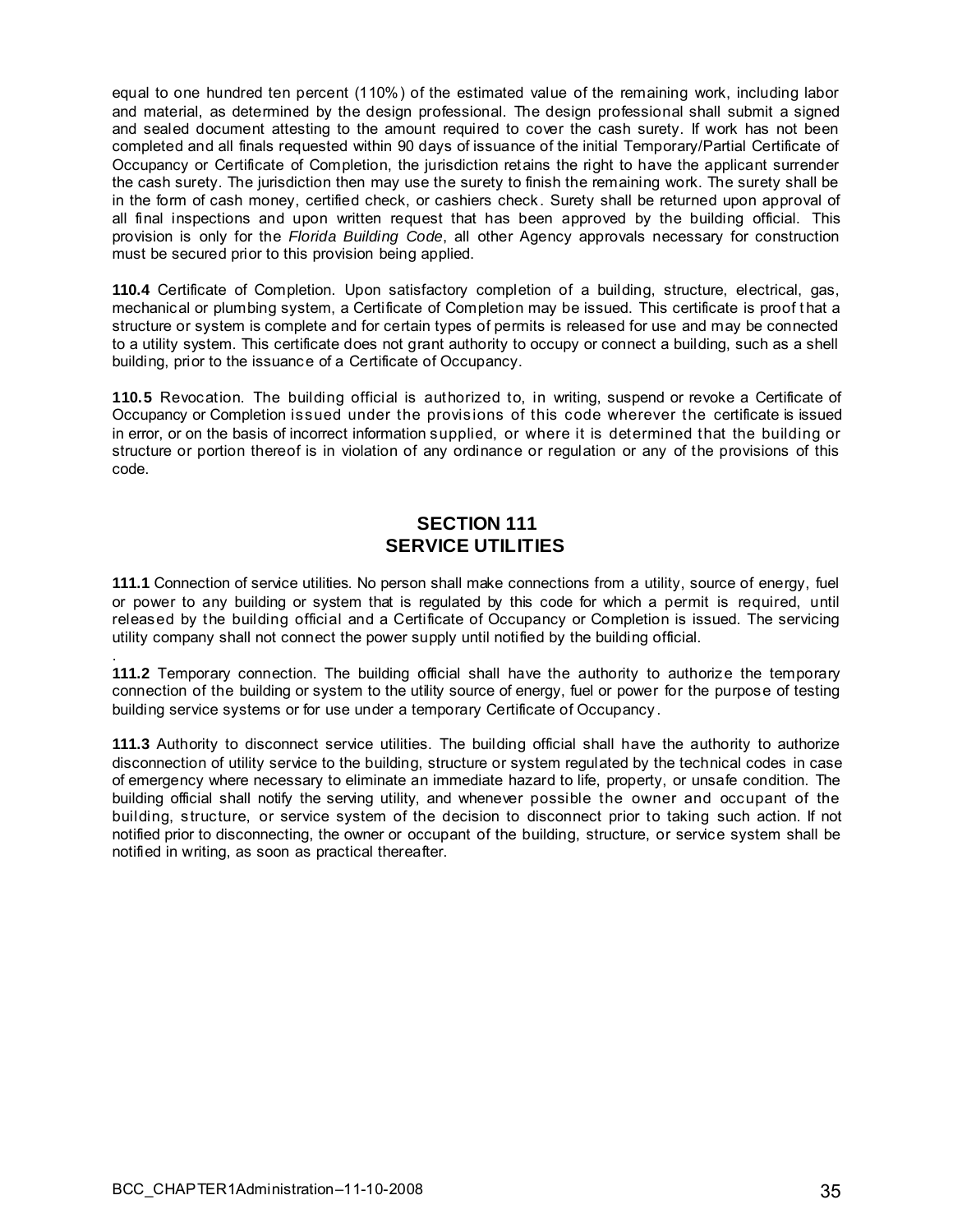## **SECTION 112 TESTS**

<span id="page-36-0"></span>The building official may require tests or test reports as proof of compliance. Required tests are to be made at the expense of the owner, or agent, by an approved testing laboratory or other approved agency.

## **SECTION 113 VIOLATIONS**

Any person, firm, corporation or agent who shall violate a provision of this code, or fail to comply therewith, or with any of the requirements thereof, or who shall erect, construct, alter, install, demolish or move any structure, electrical, gas, mechanical or plumbing system, or has erected, constructed, altered, repaired, moved or demolished a building, structure, electrical, gas, mechanical or plumbing system, without full compliance with applicable codes, laws, ordinances, rules and regulations, shall be guilty of a misdemeanor. Each such person shall be considered guilty of a separate offense for each and every day or portion thereof during which any violation of any of the provisions of applicable codes, laws, ordinances, rules and regulations is committed or continued, and upon conviction of any such violation such person shall be punished within the limits and as provided by state laws. Nothing in this section shall prevent the authority having jurisdiction from imposing fines, liens, or seek injunction relief, or exercising other enforcement powers as permitted by law. Code enforcement and penalties of 162 *Florida Statutes* Part I shall be authorized if building work begins without payment of all required fees, and for the purposes of enforcing this code, code officials licensed under Florida Statute 468 Part XII are deemed "Code Inspectors", as defined in Florida Statute 162.04. .

## **SECTION 114 STOP WORK ORDER**

**114.1** Stop work orders. Upon notice from the building official, work on any building, structure, electrical, gas, mechanical or plumbing system that is being done contrary to the provisions of this code or in a dangerous or unsafe manner, shall immediately cease.

**114.2** Issuance. The stop work order shall be in writing and shall be given to the owner of the property involved, or to the owner's agent, or to the person doing the work. Upon issuance of a stop work order, the cited work shall immediately cease. The stop work order shall state the reason for the order, and the conditions under which the cited work will be permitted to resume. Where an emergency exists, the building official shall not be required to give a written notice prior to stopping the work.

**114.3** Unlawful continuance. Any person who shall continue any work after having been served with a stop work order, except such work as that person is directed to perform to remove a violation or unsafe condition, shall be subject to penalties as prescribed by law.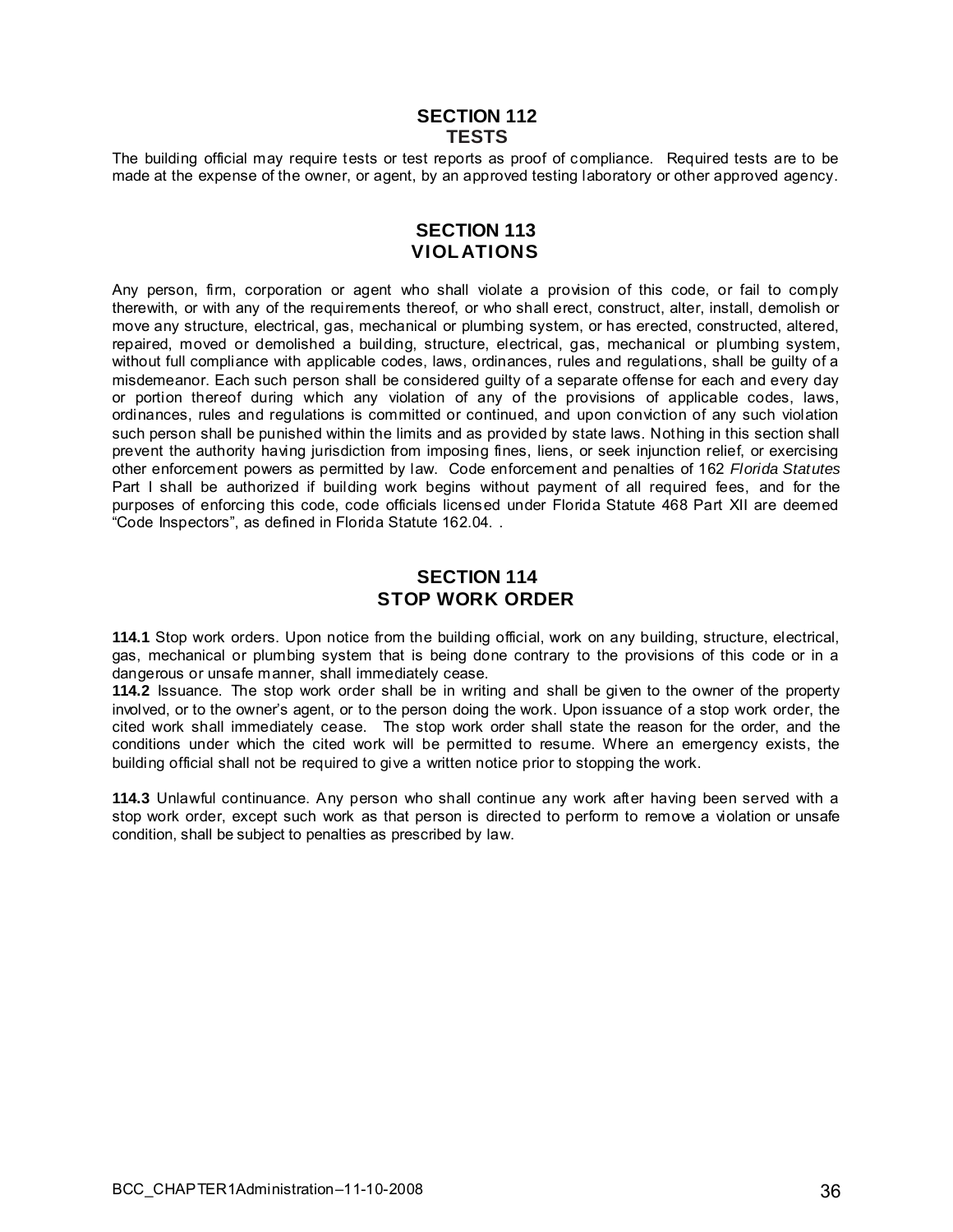## **SECTION 115 UNSAFE STRUCTURES AND EQUIPMENT**

<span id="page-37-0"></span>**115.1** Unsafe buildings or systems. All buildings, structures, electrical, gas, mechanical or plumbing systems which are unsafe, unsanitary, or do not provide adequate egress, or which constitute a fire hazard, or are otherwise dangerous to human life, or which in relation to existing use, constitute a hazard to safety or health, are considered unsafe buildings or service systems. All such unsafe buildings, structures or service systems are hereby declared illegal and shall be ordered by the building official to be abated by the owner, through repair and rehabilitation or by demolition in accordance with the this Code. The extent of repairs shall be determined by the building official.

**115.1.1** When the building official determines a building, structure, electrical, gas, mechanical or plumbing system or portion thereof is unsafe, as set forth in this Code he/she shall provide the owner, agent or person in control of such building, structure, electrical, gas, mechanical or plumbing system *a* written notice of violation stating the defects thereof. This notice shall require the owner within a stated time either to complete specified repairs or improvements, or to demolish and remove the building, structure, electrical, gas, mechanical or plumbing system or portion thereof.

**115.1.2** If necessary, the notice shall also require the building, structure, electrical, gas, mechanical, plumbing systems or portion thereof to be vacate d and/or disconnected, and not reoccupied and/or reconnected until the specified repairs and improvements are completed, inspected and approved by the building official. The building official shall post at each entrance to the building a placard stating: THIS BUILDING IS UNSAFE AND ITS USE OR OCCUPANCY HAS BEEN PROHIBITED BY THE BUILDING OFFICIAL. This placard shall remain posted until the required repairs are made or demolition is completed. It shall be unlawful for any person, firm or corporation or its officers, agents, or other servants, to remove the posting without written permission of the building official, or for any person to enter the building, or use the building or system(s) except for the purpose of making the required repairs or of demolishing same.

**115.1.3** In case the owner, agent, or person in control cannot be found within the stated time limit, or, if such owner, agent, or person in control shall fail, neglect, or refuse to comply with notice to repair, rehabilitate, or to demolish, and remove said building, structure, electrical, gas, mechanical or plumbing system or portion thereof, the building official shall take action to achieve enforcement of the code and/or abatement of the unsafe condition in a manner as dictated by the degree of threat posed by the unsafe condition.

**115.2** Enforcement proceedings; hearings.

**115.2.1** Violation proceedings and hearings for unsafe structures and equipment that do not pose an immediate threat to the public welfare will be conducted before the Special Magistrate in accordance with the provisions set forth in *Florida Statute* 162. The building official shall act in the role of code inspector as authorized in Section 113 of this code, to initiate enforcement proceedings, and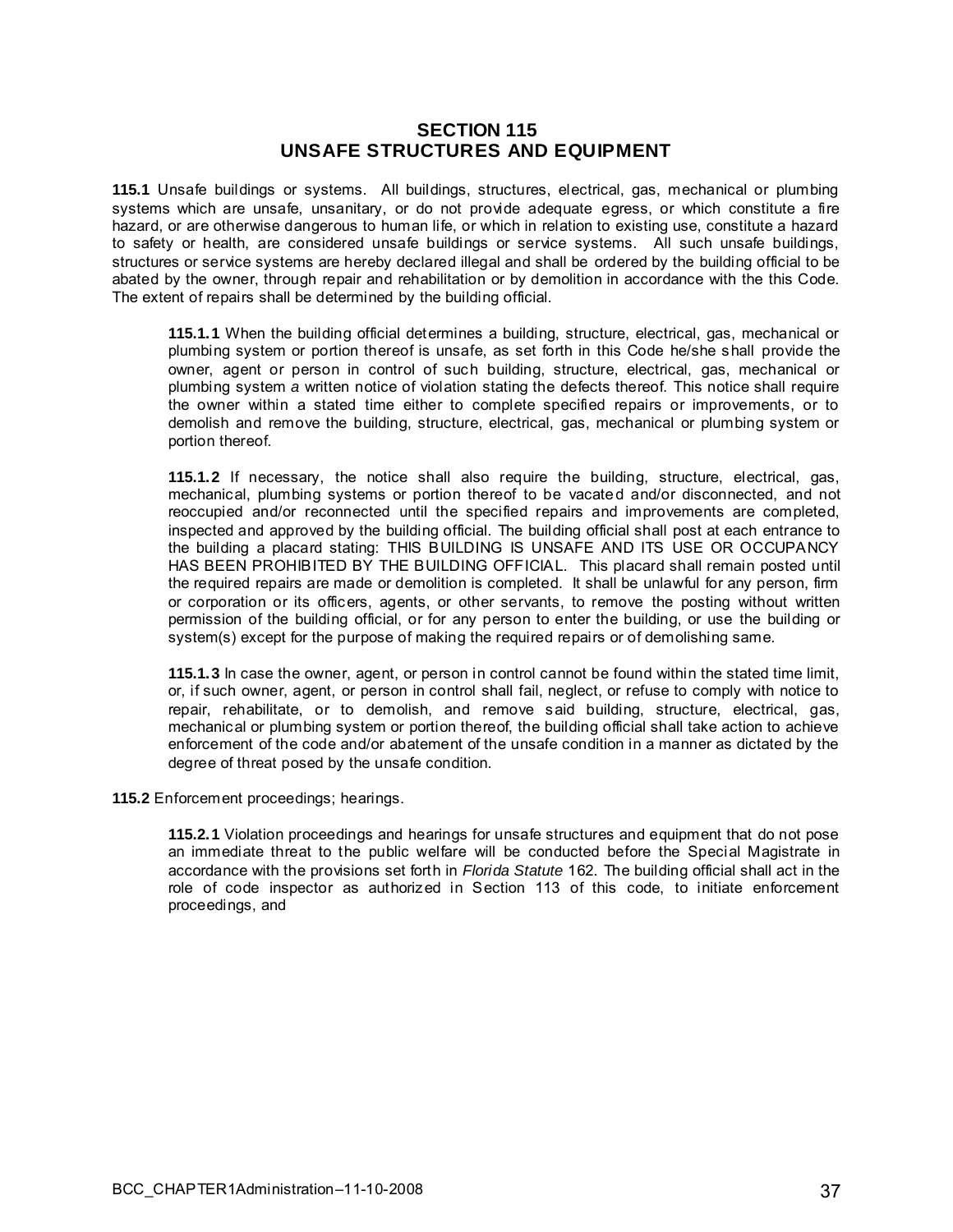notice shall be in accordance with the provisions of the Statute. The owner of property that is subject to an enforcement proceeding before the Special Magistrate is required to make disclosures as outlined in Florida Statute 162 before a transfer of property, and failure to make the required disclosures creates a presumption of fraud.

**115.2.2** The decision of the building official shall be final in cases of emergency, which, in the opinion of the building official, involve imminent danger to human life or health, or the property of others. He/she shall promptly cause such building, structure, electrical, gas, mechanical or plumbing system or portion thereof to be made safe, secured, or cause its removal. For this purpose he/she may at once enter such structure or land on which it stands, or abutting land or structures, with such assistance and at such cost as he may deem necessary. He/she may order the vacating of adjacent structures and may require the protection of the public by appropriate fence or such other means as may be necessary, and for this purpose may close a public or private way. Taking such action does not create a continuing obligation on the part of the building official to continue with maintaining such building, structure, or system; or create liability for any damage to the property.

**115.3** Administrative fines; costs to repair; liens. All costs incurred as a result of actions taken per Section 115.1.3 are charged to the violator.

**115.3.1** All costs associated with taking a case before the Special Master shall be recovered where the jurisdiction prevails, Whenever one of the orders of the Special Magistrate has not been complied with by the time set for compliance, for each day thereafter during which each violation continues past the date set for compliance, the Special Magistrate may impose a fine. A certified copy of an order imposing a fine, or a fine plus repair, and the costs of prosecuting the case, may be recorded in the public records and shall thereafter constitute a lien against the land where the violation exists and upon any other real or personal property owned by the violator.

**115.3.2** Costs associated with the abatement of the violation shall be charged to the owner of the premises involved. If charges are not paid within a ten (10) day period following the billing notification sent by certified mail, the owner of the premises will be charged in the following manner:

1. The building official shall assess the entire cost of such vacation, demolition, or removal against the real property upon which such cost was incurred, which assessment shall include but not be limited to all administrative costs, postal expenses, newspaper publication, and shall constitute a lien upon such property superior to all others except taxes.

2. The Clerk of the Circuit Court shall file such lien in the County's Official Record Book showing the nature of such lien, the amount thereof and an accurate legal description of the property, including the street address, which lien shall be effective from the date of filing and recite the names of all persons notified and interested persons. After three (3) months from the filing of any such lien which remains unpaid, the governing body may foreclose the lien in the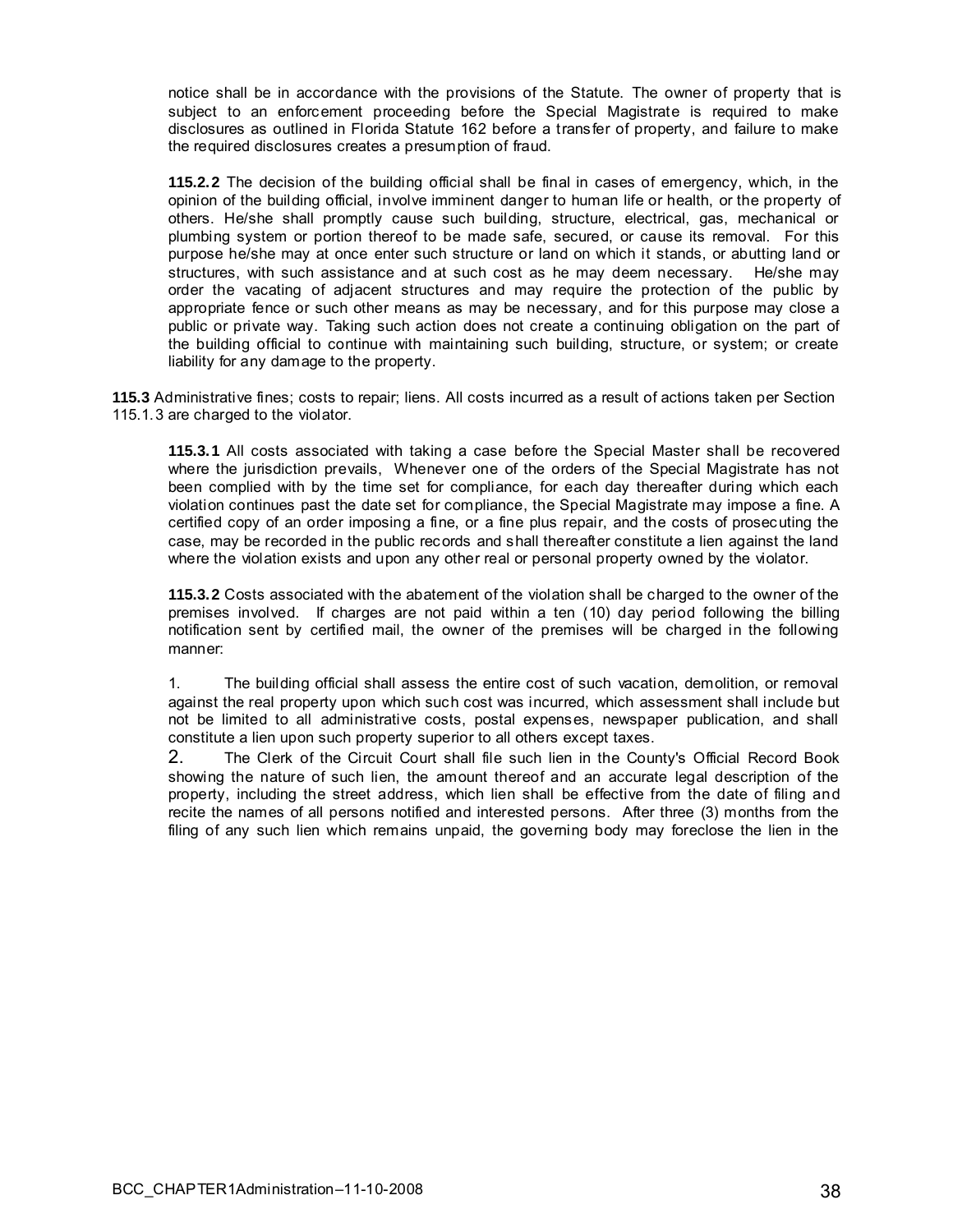same manner as mortgage liens are foreclosed. Such lien shall bear interest from date of abatement of nuisance at the rate of ten (10) percent per annum and shall be enforceable if unsatisfied as other liens may be enforced by the governing agency.

<span id="page-39-0"></span>**115.4** Appeals.

**115.4.1** An aggrieved party, including the local governing body, may appeal a final administrative order of the Special Magistrate to the circuit court. Such an appeal shall not be a hearing de novo but shall be limited to appellate review of the record created before the Special Magistrate. An appeal shall be filed within 30 days of the execution of the order to be appealed.

## **SECTION 116 BUILDING BOARD OF ADJUSTMENT AND APPEALS**

**116.1** Appointment. There is hereby established a board to be called the Building Board of Adjustment and Appeals, which shall consist of seven members and two alternates. The applicable governing body shall appoint the Board.

**116.2** Membership and Terms

**116.2.1** Membership. The Building Board of Adjustment and Appeals shall consist of seven members. Such board members shall be composed of individuals with knowledge and experience in the technical codes to include, to the greatest extent possible, to an architect, engineer, general contractor, electrical contractor, HVAC contractor, plumbing contractor, and any other contractor licensed category. In addition to the regular members, there should be two alternate members, one member with the qualifications referenced above and one member at large from the public. A board member shall not act in a case in which he has a personal or financial interest.

**116.2.2** Terms. The terms of office of the board members shall be staggered so no more than one-third of the board is appointed or replaced in any 12-month period. The two alternates, if appointed, shall serve one-year terms. Vacancies shall be filled for an unexpired term in the manner in which original appointments are required to be made. Three absences of any member from required meetings of the board shall in a 12 month period, at the discretion of the applicable governing body, render any such member subject to immediate removal from office.

**116.2.3** Quorum and voting. A simple majority of the board shall constitute a quorum. In varying any provision of this code, the affirmative votes of the majority present, but not less tha n three affirmative votes, shall be required. In modifying a decision of the building official, not less than four affirmative votes, but not less than a majority of the board, shall be required. In the event that regular members are unable to attend a meeting, the alternate members, if appointed, shall vote.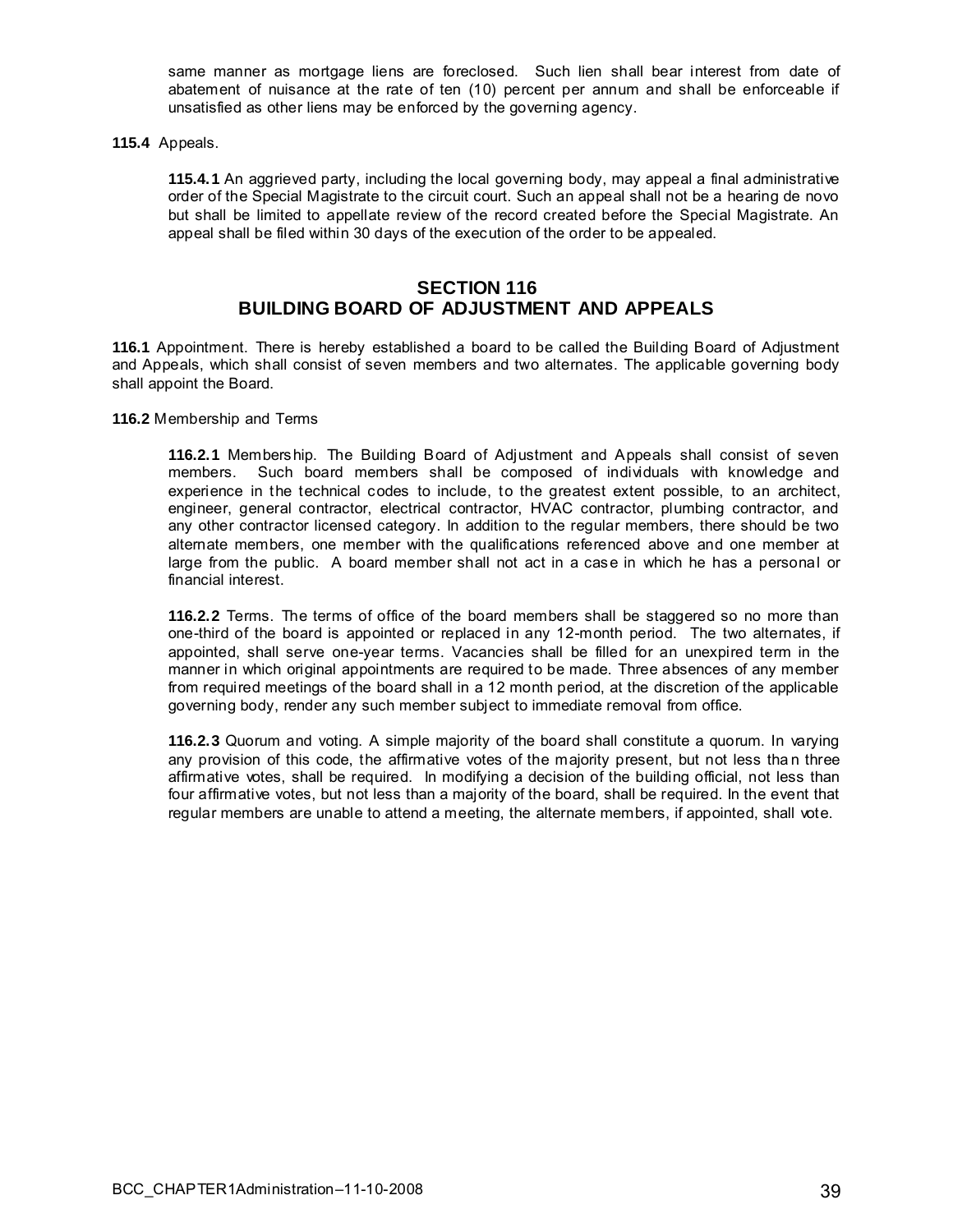**116.2.4** Secretary of board. The building official or his/her authorized representative shall act as secretary of the board and shall make a detailed record of all of its proceedings, which shall set forth the reasons for its decision, the vote of each member, the absence of a member, and any failure of a member to vote.

**116.3** Powers. The Building Board of Adjustments and Appeals shall have the power, as further defined in 116.4, to hear appeals of decisions and interpretations of the building official and consider variances of the technical codes.

#### **116.4** Appeals

**116.4.1** Decision of the building official. The owner of a building, structure or service system, or duly authorized agent, may appeal a decision of the building official to the Building Board of Adjustment and Appeals whenever any one of the following conditions are claimed to exist:

- **1.** The building official rejected or refused to approve the mode or manner of construction proposed to be followed, or materials to be used in the installation or alteration of a building, structure, or service system.
- **2.** The provisions of this code do not apply to this specific case.
- **3.** That an equally good or more desirable form of installation can be employed in any specific case, which the building official has rejected or refused.
- **4.** The true intent and meaning of this code or any of the regulations hereunder have been misconstrued or incorrectly interpreted.

**116.4.2** Variances**.** The Building Board of Adjustments and Appeals, when upon written request, has been so appealed to and after a hearing, may vary the application of any provision of this code to any particular case when, in its opinion, the enforcement thereof would do manifest injustice and would be contrary to the spirit and purpose of this or the technical codes or public interest, and also finds all of the following:

**1.** That special conditions and circumstances exist which are peculiar to the building, structure or service system involved and which are not applicable to others.

**2.** That the special conditions and circumstances do not result from the action or inaction of the applicant.

**3.** That granting the variance requested will not confer on the applicant any special privilege that is denied by this code to other buildings, structures or service system.

**4.** That the variance granted is the minimum variance that will make possible the reasonable use of the building, structure or service system.

**5.** That the grant of the variance will be in harmony with the general intent and purpose of this code and will not be detrimental to the public health, safety and general welfare.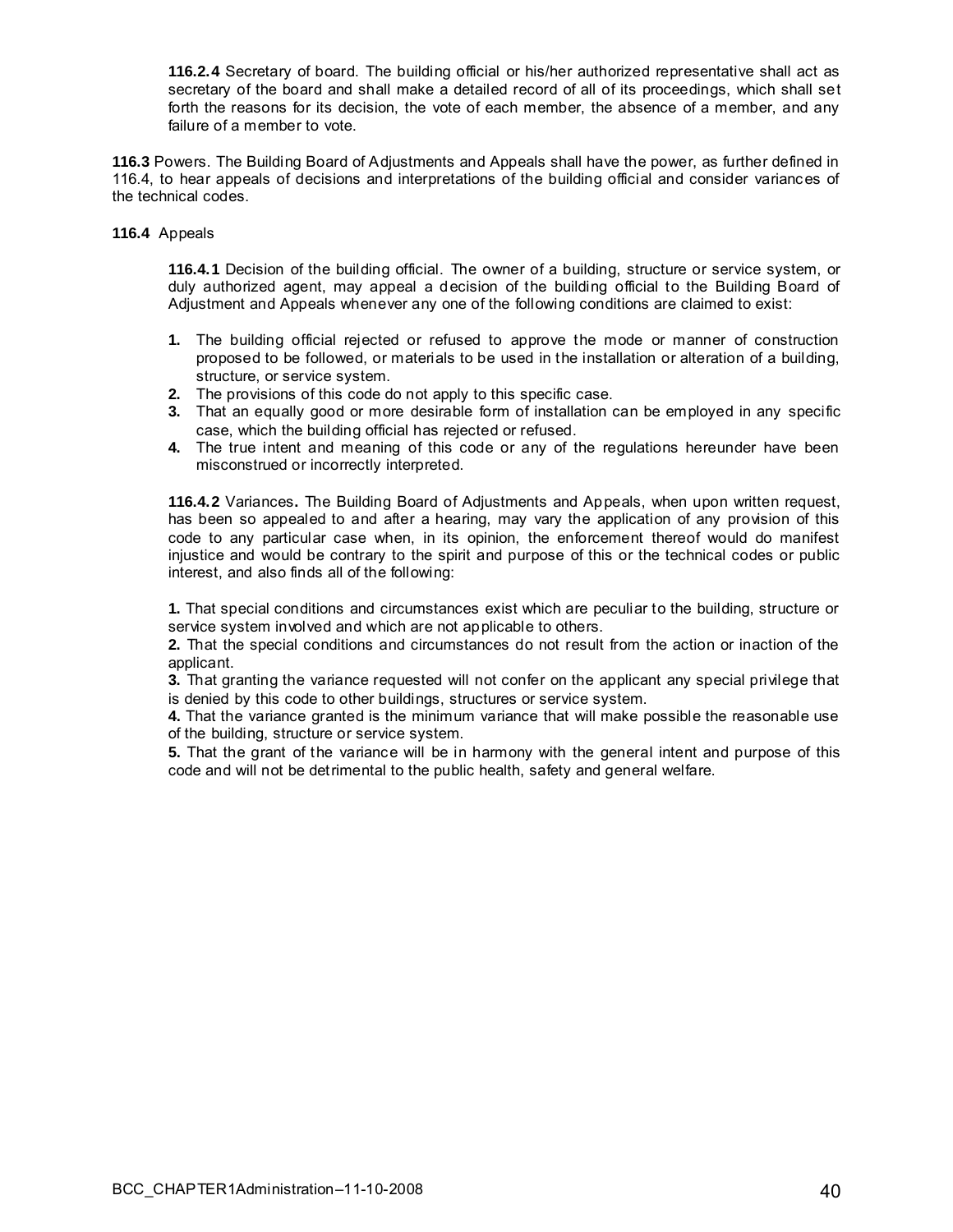**116.4.2.1** Conditions of the variance. In granting the variance, the board may prescribe a reasonable time limit within which the action for which the variance is required shall be commenced or completed or both. In addition, the board may prescribe appropriate conditions and safeguards in conformity with this code. Violation of the conditions of a variance shall be deemed a violation of this code.

**116.4.3** Notice of appeal. Notice of appeal shall be in writing and filed within 30 calendar days after the building official renders the decision. Appeals shall be in a form acceptable to the building official.

**116.4.4** Unsafe or dangerous buildings or service systems. In the case of a building, structure or service system, which in the opinion of the building official, is unsafe, unsanitary or dangerous, the building official may, in the order, limit the time for such appeals to a shorter period.

**116.5** Procedures of the board.

**116.5.1** Rules and regulations. The board shall establish rules and regulations for its own procedure not inconsistent with the provisions of this code. The board shall meet on call of the chairman. The board shall meet within 30 calendar days after notice of appeal has been received.

**116.5.1.1** Rules of Evidence. Formal rules of evidence shall not apply, but fundamental due process should be observed and govern the proceedings. Upon determination by the Chairperson, irrelevant, immaterial, or unduly repetitious evidence may be excluded, but all other evidence of a type commonly relied upon by reasonable, prudent persons in the conduct of their affairs shall be admissible, whether or not such evidence would be admissible in a trial in the courts of Florida. Any part of the evidence may be received in written form. The Board may request certain evidence be provided by an architect or engineer registered in the State of Florida, in which case said evidence shall be signed, sealed, and dated.

**116.5.1.2** Testimony. Any member of the Board or the attorney representing the Board may inquire of, or question, any witness before the Board. Any member of the Board, the petitioner or his/her attorney, and/or the building official shall be permitted to inquire of any witness before the Board. The Board may consider testimony presented by the building official, the petitioner, or any other witness.

**116.5.2** Decisions. The Building Board of Adjustment and Appeals shall, in every case, reach a decision without unreasonable or unnecessary delay. Each decision of the board shall also include the reasons for the decision. If a decision of the board reverses or modifies a refusal, order, or disallowance of the building official or varies the application of any provision of this code, the building official shall immediately take action in accordance with such decision. Every decision shall be promptly filed in writing in the office of the building official and shall be open to public inspection. A certified copy of the decision shall be sent by mail or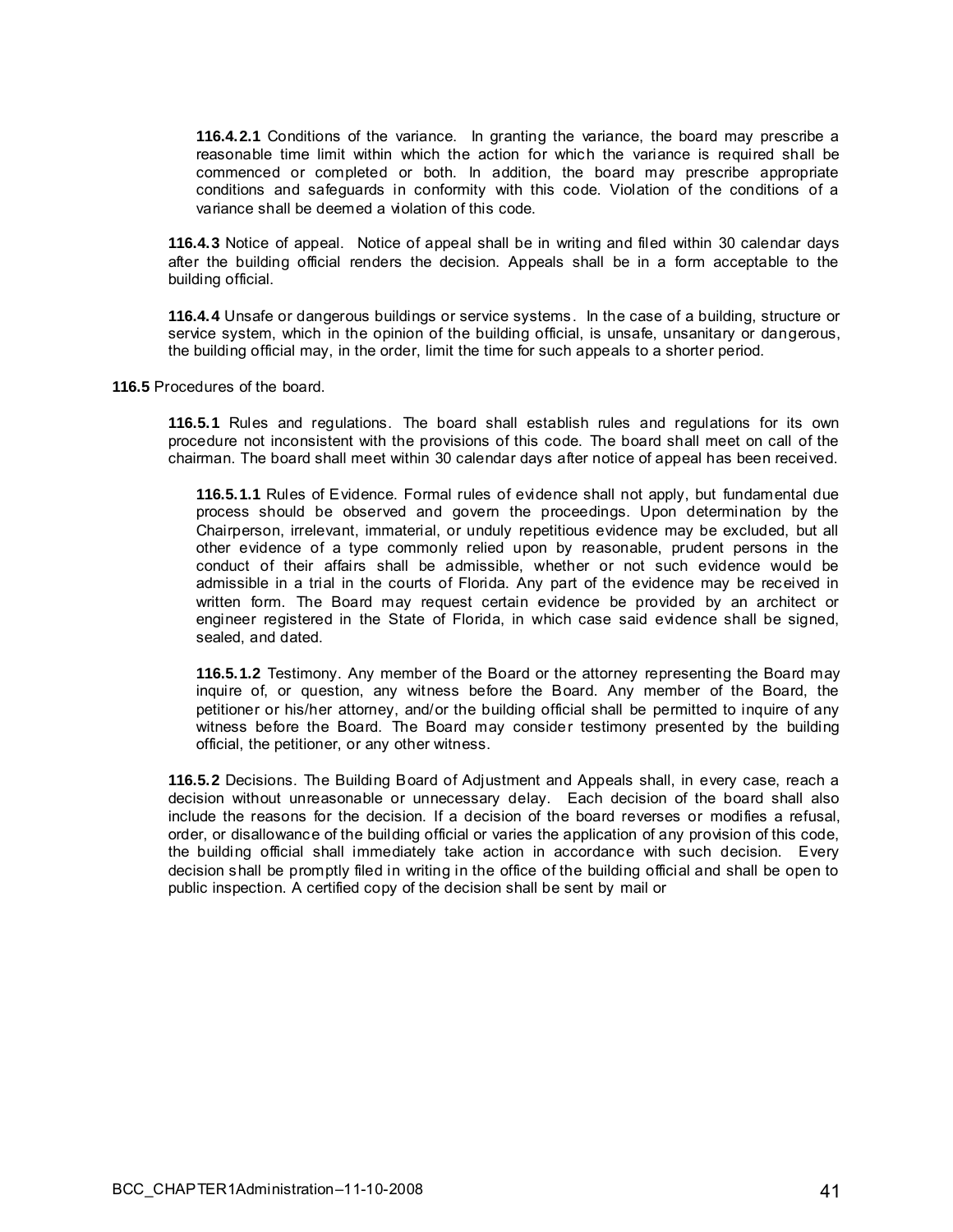<span id="page-42-0"></span>otherwise to the appellant and a copy shall be kept publicly posted in the office of the building official for two weeks after filing. Every decision of the board shall be final; subject however to such remedy as any aggrieved party might have at law or in equity.

## **SECTION 117 RESERVED**

## **SECTION 118 SEVERABILITY**

If any section, subsection, sentence, clause or phrase of this code is for any reason held to be unconstitutional, such decision shall not affect the validity of the remaining portions of this code.

**"Remainder of Page Intentionally Left Blank"**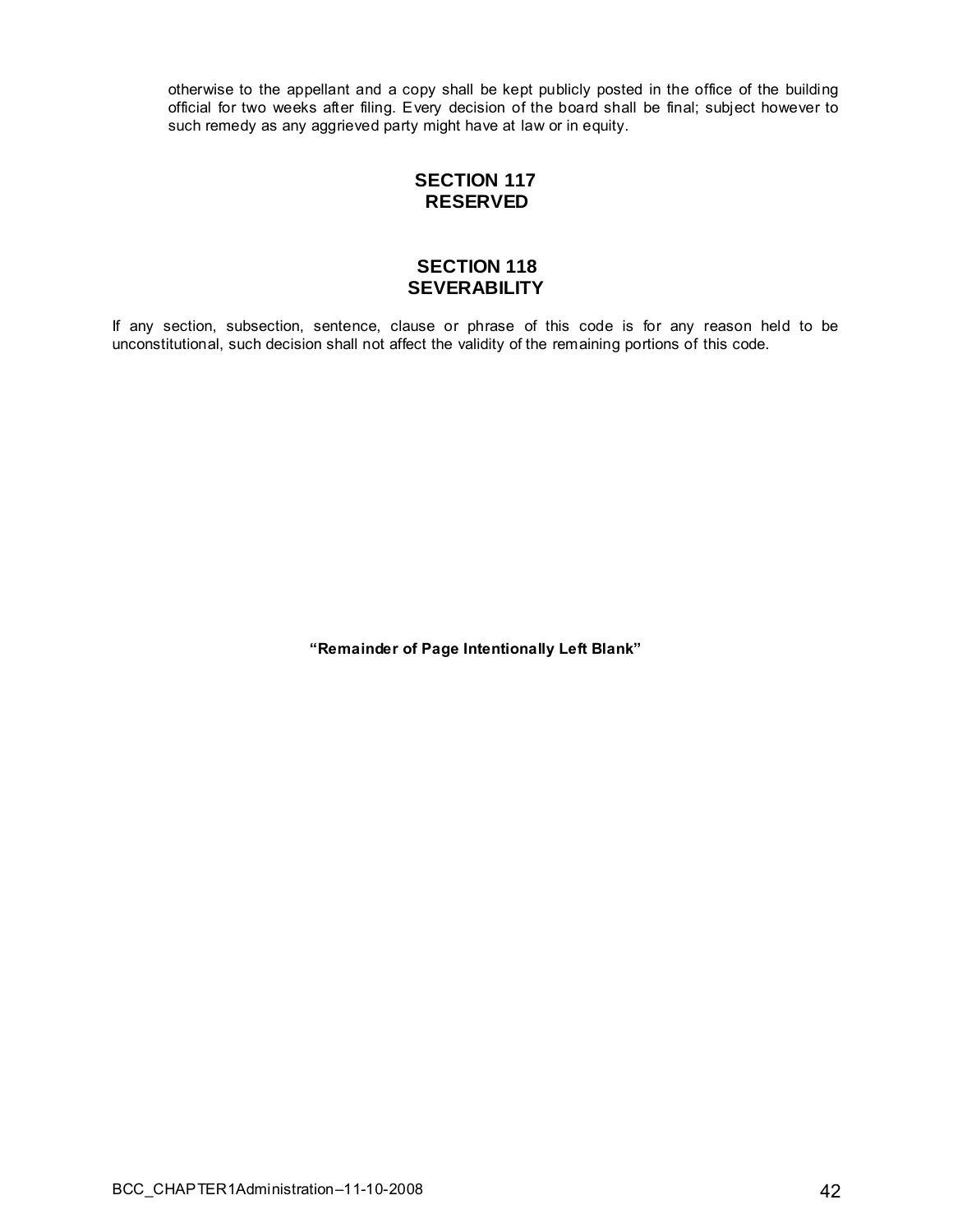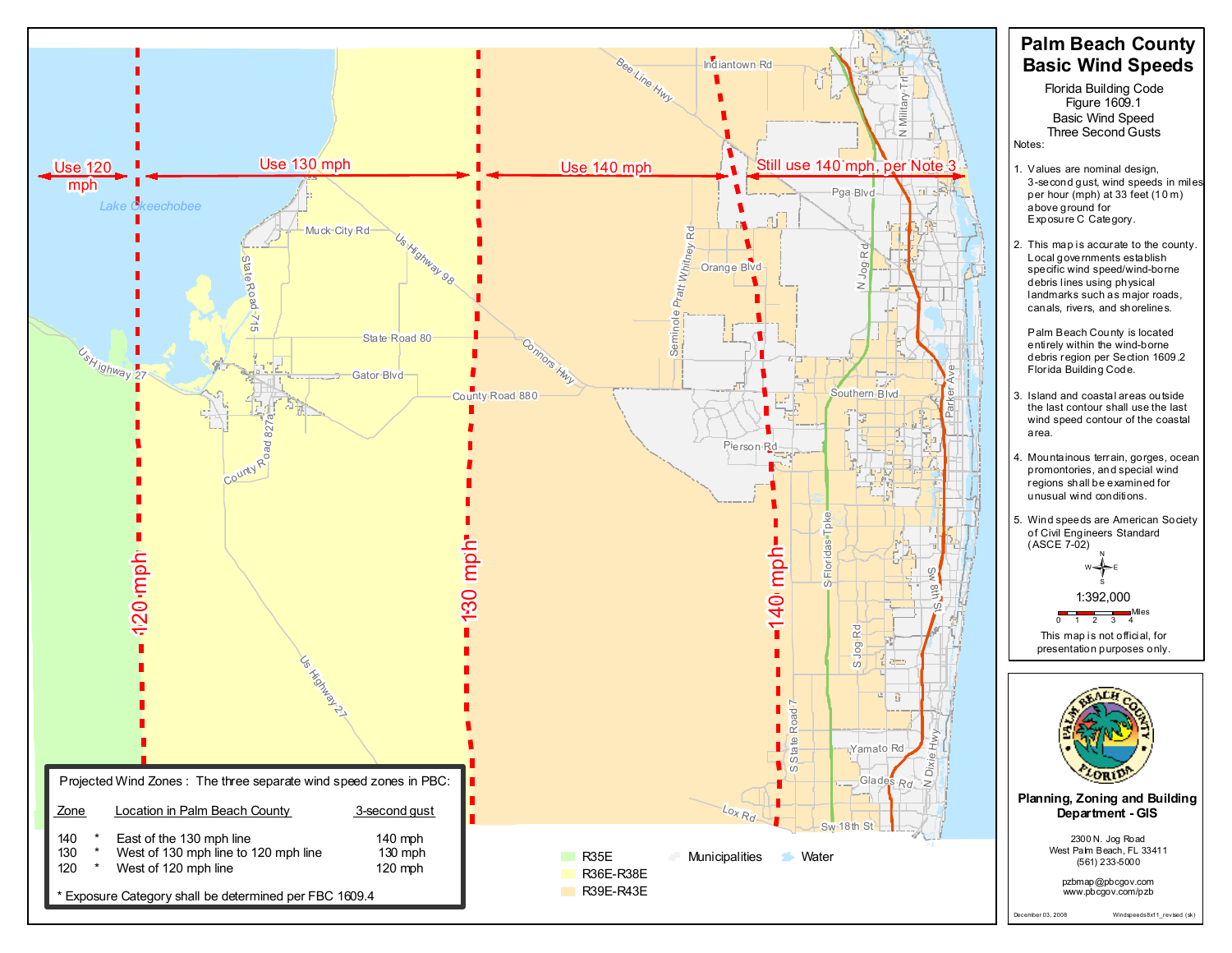## **APPENDIX F CONSTRUCTION BUILDING CODES FOR TURF AND LANDSCAPE IRRIGATION SYSTEMS**

## **TABLE OF CONTENTS**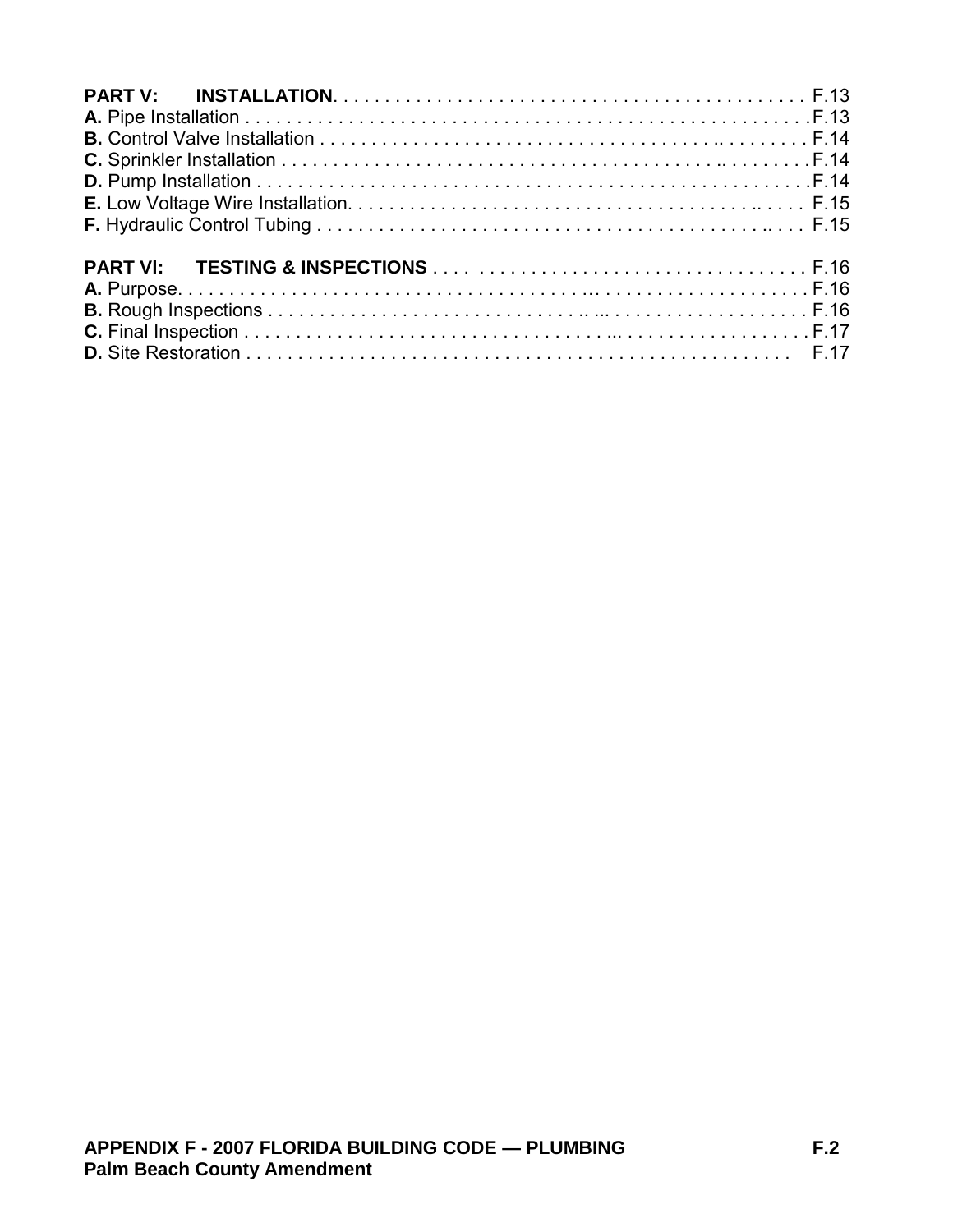## <span id="page-46-0"></span>**PART 1: GENERAL**

#### **A. Description.**

**1. Purpose.** To establish uniform minimum standards and requirements for the design and installation of safe, cost effective, reliable irrigation systems for turf and landscape areas which promote the efficient use and protection of water and other natural resources.

**2. Definition.** Turf and landscape irrigation systems apply water by means of permanent above-ground or subsurface sprinkler or microsprinkler equipment under pressure.

**3. Scope.** These construction codes shall apply to all irrigation systems used on residential and commercial landscape areas. They address the design requirements, water quality, materials, installation, inspection, and testing for such systems. These construction codes do not apply to irrigation systems for golf courses, nurseries, greenhouses, or agricultural production systems.

**4. Application.** All new irrigation systems and any new work to existing irrigation systems shall conform to the requirements of this code. All electrical equipment, components, and wiring shall be installed in conformance with the Florida Building Code, Chapter 27 (NFPA 70).

**5. Application to Existing Irrigation Installations.** Nothing contained in this code shall be deemed to require any irrigation system or part thereof, which existed prior to the establishment of this code, to be changed altered or modified to meet the standards of this code.

#### **B. Permits.**

**1. Permits Required.** It shall be unlawful to construct, enlarge, alter, modify, repair, or move any irrigation system or part thereof; or to install or alter any equipment for which provision is made or the installation of which is regulated by this code; without first having filed application and obtained a permit therefore from the building official. A permit shall be deemed issued when signed by the building official and impressed with the seal of the governmental agency issuing said permit. Electrical and other work outside of the scope of work allowed by a Palm Beach County licensed Irrigation Sprinkler Contractor, must be subcontracted to, and performed by a contractor licensed for competency in the specific area of the work, per Florida Statute 489, as may be amended or replaced.

**2. Exceptions.** All work where exempt from permit shall still be required to comply with the code. No permit shall be required for general maintenance or repairs which do not change the structure or alter the system and the value of which does not exceed \$600.00 in labor and material based on invoice value.

#### **C. Preconstruction Submittals.**

#### **1. Plans or Drawings.**

- **a. Single-Family Residence.** Provide design drawings or shop drawings, where required, for the installation prior to start of construction. Design drawings shall be clearly readable, to reasonable scale, show the entire site to be irrigated, and include all improvements. Drawings can be prepared by a properly licensed qualified contractor.
- **b. Commercial, Industrial, Municipal and Multiple-family.** Provide professionally designed drawings prior to start of construction. Design drawings shall be clearly readable, to reasonable scale, show the entire site to be irrigated, including all improvements, and shall include but not be limited to: date, scale, revisions, legend, specifications which list all aspects of equipment and assembly thereof, water source, water meter and/or point of connection, backflow prevention devices, pump station size, pump station location, design operating pressure and flow rate per zone, locations of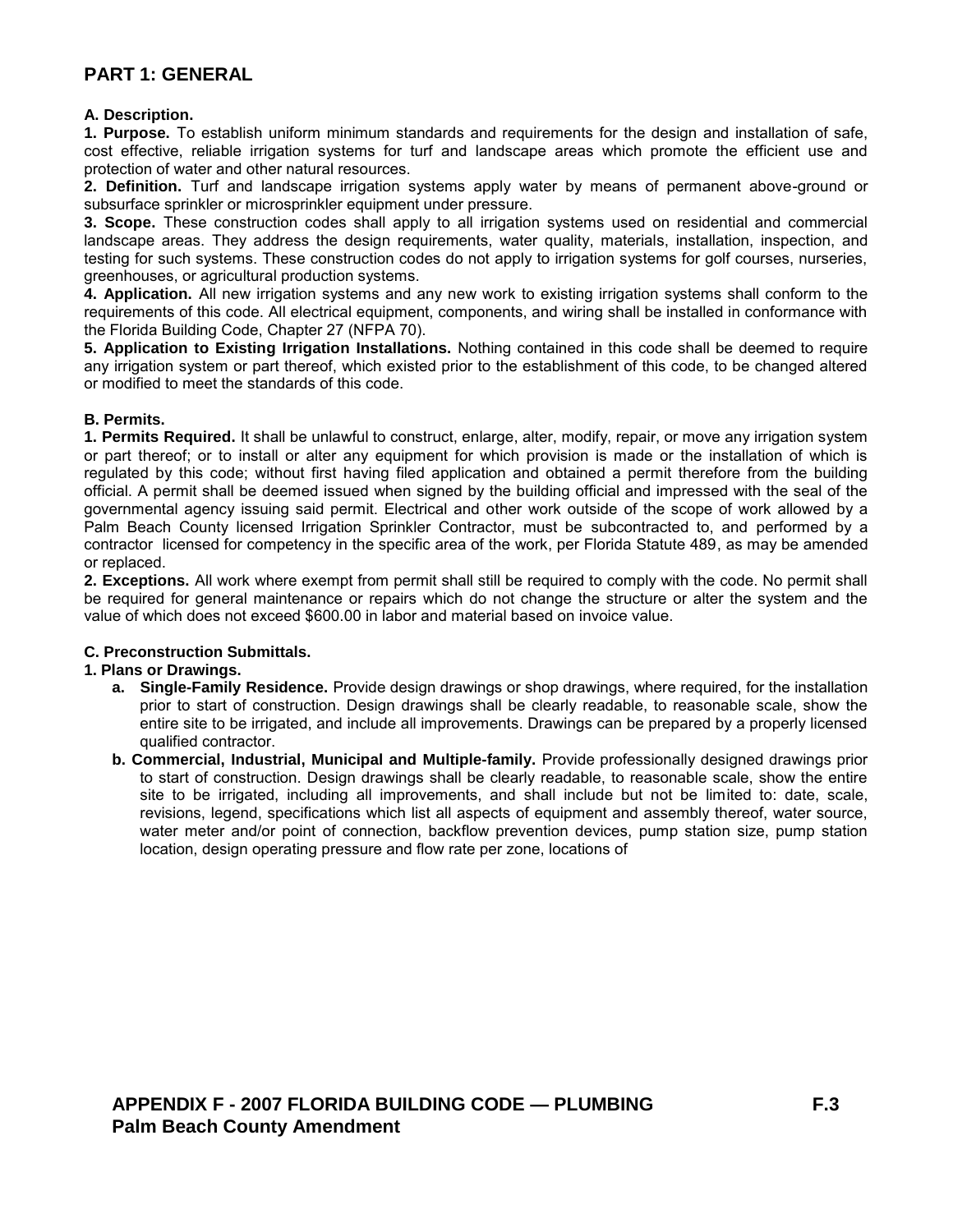<span id="page-47-0"></span>pipe, controllers, valves, sprinklers, sleeves, gate valves, electrical details, etc. The plans and specifications shall be prepared in accordance with Section 106 of the *Florida Building Code, Building*.

**c.** The sprinkler layout may be modified to adjust for field conditions, provided it complies with Part VI, Section B. subsection 1 Sprinkler layout and spacing. Prior to final inspection, the contractor shall submit a letter or as-built drawing that reflects the modifications to the authority with jurisdiction.

#### **D. Definitions.**

**ABS Pipe:** Acrylonitrile-butadiene-styrene black, semi-rigid, plastic pipe extruded to IPS. ABS pipe is in limited use in present day irrigation systems. Solvent weld fittings are used with this pipe (see ASTM D 1788).

**Air Release Valve:** A valve which will automatically release to the atmosphere accumulated small pockets of air from a pressurized pipeline. A small orifice is used to release air at low flow rates. Air release valves are normally required at all summits of mainline and submain pipelines in an irrigation system.

**Anti-Siphon Device:** A safety device used to prevent back-flow of irrigation water to the water source by backsiphonage.

**Application Rate:** The average rate at which water is applied by an irrigation system, sometimes also called precipitation rate. Units are typically inches/hr or mm/hr.

**Arc:** The angle of coverage of a sprinkler in degrees from one side of throw to the other. A 90-degree arc would be a quarter-circle sprinkler.

**Atmospheric Vacuum Breaker:** An anti-siphon device which uses a floating seat to direct water flow. Water draining back from irrigation lines is directed to the atmosphere to protect the potable water supply.

**Automatic Control Valve:** A valve in a sprinkler system which is activated by an automatic controller by way of hydraulic or electrical control lines and controls a single device or multiple devices.

**Automatic System:** An irrigation system which operates following a preset program entered into an automatic controller.

**Backflow Prevention Device:** An approved safety device used to prevent pollution or contamination of the irrigation water supply due to backflow from the irrigation system.

**Belled (Pipe):** Pipe which is enlarged at one end so that the spigot end of another length of pipe can be inserted into it during the assembly of a pipeline.

**Block (of sprinklers):** A group of sprinklers controlled by one valve. Also called zones or subunits.

**Block System:** An irrigation system in which several groups of sprinklers are controlled by one valve for each group.

**Bubbler Irrigation:** The application of water to the soil surface or a container as a small stream or fountain. Bubbler emitter discharge rates are greater than the 0.5 to 2 gph characteristic of drip emitters, but generally less than 60 gph.

**Check Valve:** A valve which permits water to flow in one direction only.

**Chemical Water Treatment:** The addition of chemicals to water to make it acceptable for use in irrigation systems

**Chemigation:** The application of water soluble chemicals by mixing or injecting with the water applied through an irrigation system.

**Control Lines:** Hydraulic or electrical lines which carry signals (to open and close the valves) from the controller to the automatic valves.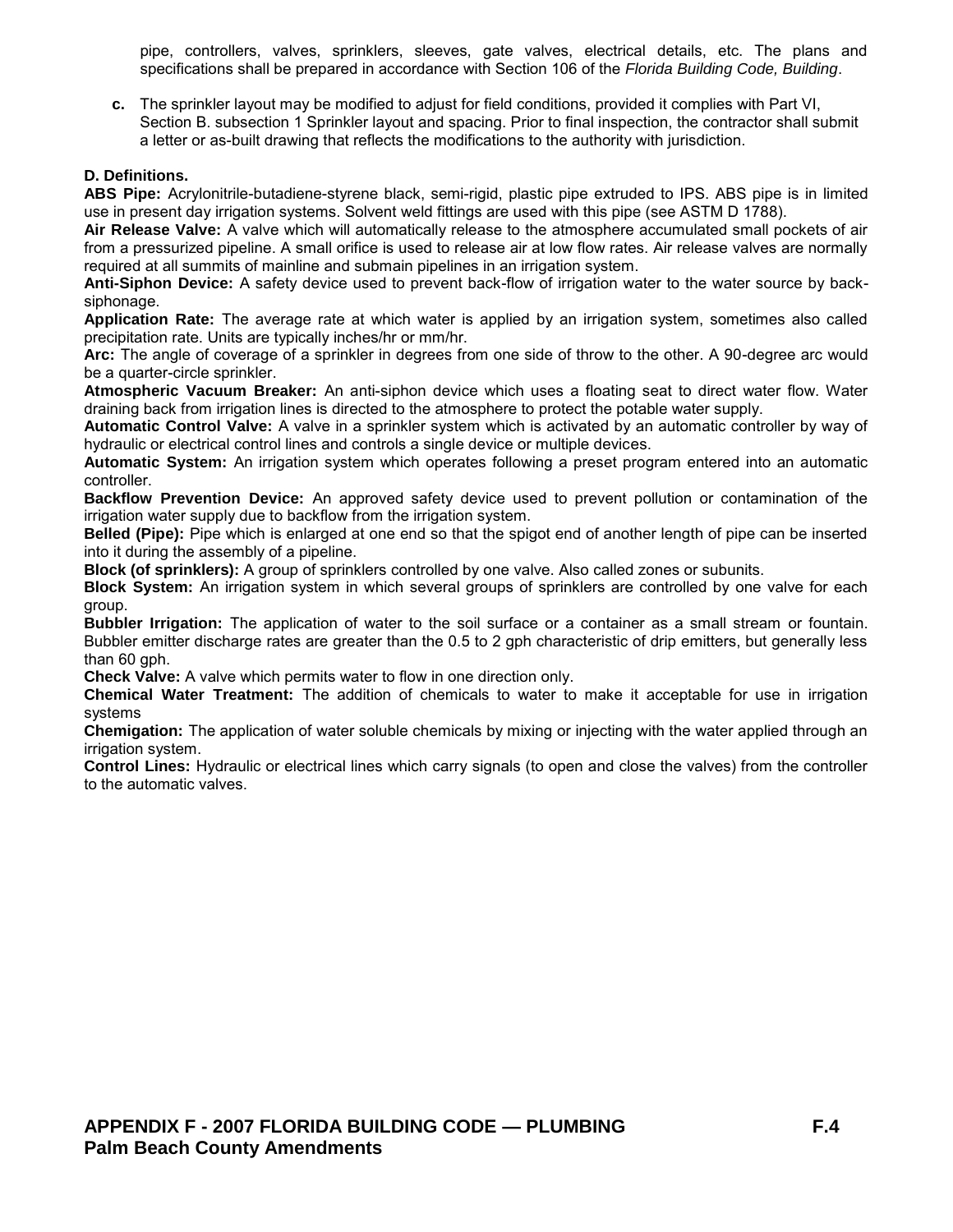**Controller:** The timing mechanism and its mounting box. The controller signals the automatic valves to open and close on a pre-set program or based on sensor readings.

**Contractor:** Any person who engages in the fabrication and installation of any type of irrigation system on a contractual basis in accordance with all stipulations receiving his compensation.

**Coverage:** Refers to the way water is applied to an area.

**Cycle:** Refers to one complete run of a controller through all programmed controller stations.

**Demand (or irrigation demand):** Refers to the irrigation requirements of the irrigated area. Demand primarily depends on the type of crop, stage of growth, and climatic factors.

**Design Area:** The specific land area to which water is to be applied by an irrigation system.

**Design Emission Uniformity:** An estimate of the uniformity of water application with an irrigation system.

**Design Area:** The specific land area to which water is to be applied by an irrigation system.

**Design Emission Uniformity:** An estimate of the uniformity of water application with an irrigation system.

**Design Pressure:** The pressure at which the irrigation system or certain components are designed to operate. The irrigation system design pressure is that measured at the pump discharge or entrance to the system if there is no pump, and a zone design pressure is the average operating pressure of all emitters within that zone.

**Direct Burial Wire:** Plastic-coated single-strand copper wire for use as control line for electric valves, and listed by a nationally recognized testing lab for the intended use.

**Discharge Rate:** The instantaneous flow rate of an individual sprinkler, emitter, or other water emitting device, or a unit length of line-source micro irrigation tubing. Also, the flow rate from a pumping system. Double Check Valve: An approved assembly of two single, independently-acting check valves with test ports to permit independent testing of each check valve.

**Double Check Valve:** An approved assembly of two single, independently-acting check valves with test ports to permit independent testing of each check valve.

**Drain Valve:** A valve used to drain water from a line. The valve may be manually or automatically operated.

**Drip Irrigation:** The precise low-rate application of water to or beneath the soil surface near or directly into the plant root zone. Applications normally occur as small streams, discrete or

continuous drops, in the range of 0.5 to 2.0 gph.

**Effluent water:** Also referred to as reclaimed or gray water is wastewater which has been treated per *Florida Statute*, §403.086, as may be amended or replaced, and is suitable for use as a water supply for irrigation systems.

**Emitters:** Devices which are used to control the discharge of irrigation water from lateral pipes. This term is primarily used to refer to the low flow rate devices used in micro irrigation systems.

**Fertigation:** The application of soluble fertilizers with the water applied through an irrigation system.

**Filtration System:** The assembly of physical components used to remove suspended solids from irrigation water. These include both pressure and gravity type devices, such as settling basins, screens, media filters, and centrifugal force units (vortex sand separators).

**Flexible Swing Joint:** A flexible connection between the lateral pipe and the sprinkler which allows the sprinkler to move when force is applied to it.

**Flow Meters:** Devices used to measure the volume of flow of water (typically in gallons), or flow rates (typically in gpm), and to provide data on system usage.

**Gauge (Wire):** Standard specification for wire size. The larger the gauge number, the smaller the wire diameter, following the standard of the American Wire Gauge.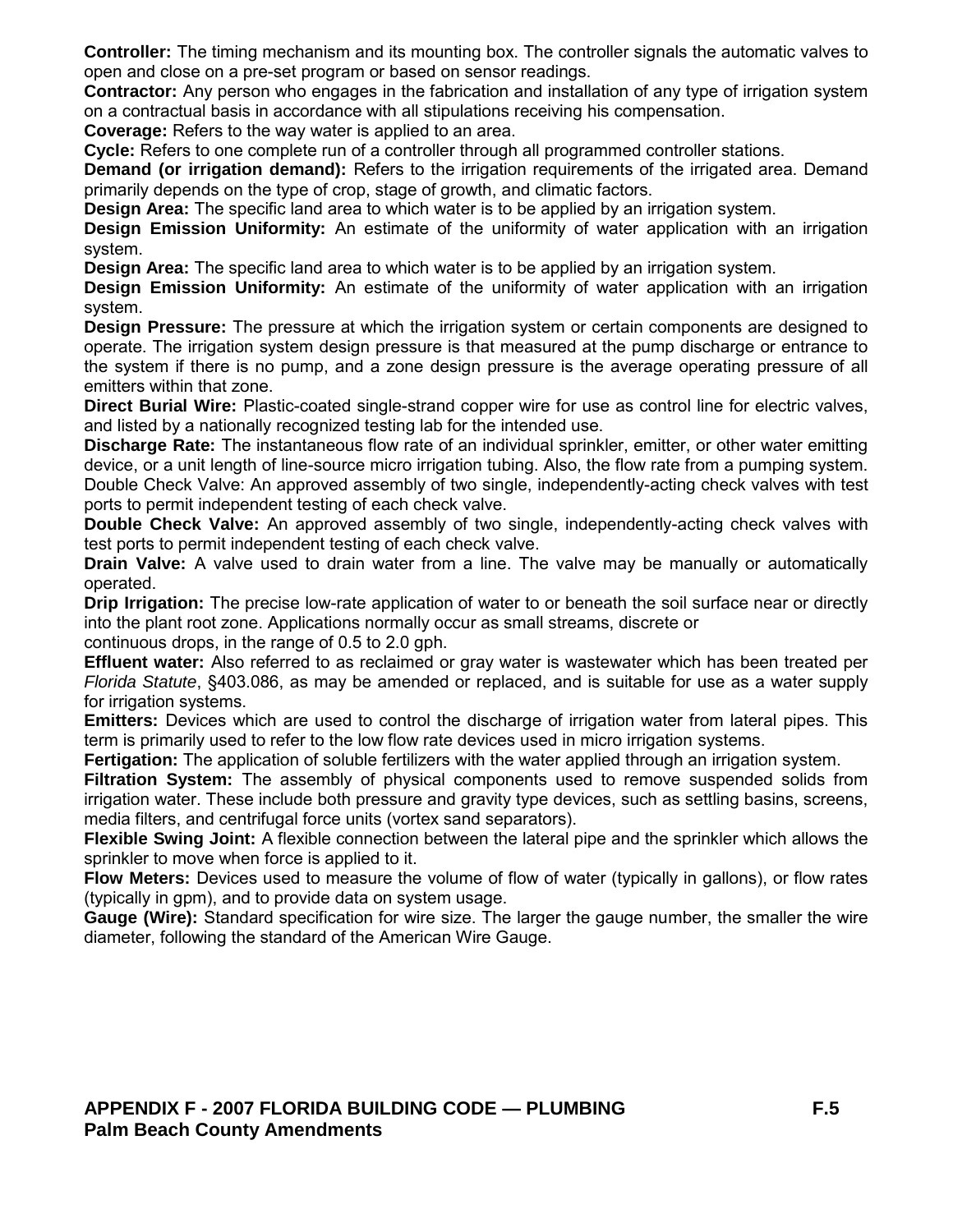**Head:** A sprinkler head. Sometimes used interchangeably with and in conjunction with "Sprinkler."

**Infiltration Rate:** The rate of water flow across the surface of the soil and into the soil profile. Units are usually inches/hr.

**Irrigation:** Application of water by artificial means, that is, means other than natural precipitation. Irrigation is practiced to supply crop water requirements, leach salts, apply chemicals, and for environmental control including crop cooling and freeze protection.

#### **Irrigation Water Requirement or Irrigation Requirement:**

The quantity of water that is required for crop production, exclusive of effective rainfall.

Landscape: Refers to any and all areas which are ornamentally planted, including but not limited to turf, ground covers, flowers, shrubs, trees, and similar plant materials as opposed to agricultural crops grown and harvested for monetary return.

Lateral: The water delivery pipeline that supplies water to the emitters or sprinklers from a manifold or header pipeline downstream of the control valve.

**Line-Source Emitters:** Lateral pipelines which are porous or contain closely-spaced perforations so that water is discharged as a continuous band or in overlapping patterns rather than discrete widely-spaced points along the pipeline length.

**Looped System:** A piping system which allows more than one path for water to flow from the supply to the emitters or sprinklers.

**Mainline:** A pipeline which carries water from the control station to submains or to manifolds or header pipelines of the water distribution system.

**Manifold:** The water delivery pipeline that conveys water from the main or submain pipelines to the laterals. Also sometimes called a header pipeline.

**Manual System:** A system in which control valves are manually operated rather than operated by automatic controls.

**Meter Box:** A concrete or plastic box buried flush to grade which houses flow (water) meters or other components.

**Microirrigation:** The frequent application of small quantities of water directly on or below the soil surface, usually as discrete drops, tiny streams, or miniature sprays through emitters placed along the water delivery pipes (laterals). Micro irrigation encompasses a number of methods or concepts, including drip, subsurface, bubbler, and spray irrigation. Previously known as trickle irrigation.

**Overlap:** The amount one sprinkler pattern overlaps another one when installed in a pattern. Expressed as a percentage of the diameter of coverage.

**PE Pipe.** Flexible polyethylene pipe for use in irrigation systems, normally manufactured with carbon black for resistance to degradation by ultraviolet radiation.

**Potable Water:** Water which is suitable in quality for human consumption and meets the requirements of the Health Authority having jurisdiction.

**Pressure Relief Valve:** A valve which will open and discharge to atmosphere when the pressure in a pipeline or pressure vessel exceeds a pre-set point to relieve the high-pressure condition.

**Pressure Vacuum Breaker:** A backflow prevention device which includes a spring-loaded check valve and a spring-loaded vacuum breaker to prevent the backflow of irrigation system water to the water source.

**Pumping Station:** The pump or pumps that provide water to an irrigation system, together with all of the necessary accessories such as bases or foundations, sumps, screens, valves, motor controls, safety devices, electrical wiring and components, shelters and fences.

**PVC Pipe:** Polyvinyl chloride plastic pipe made in standard thermoplastic pipe dimension ratios and pressure rated for water. Manufactured in accordance with AWWA C-900 or ASTM D-2241.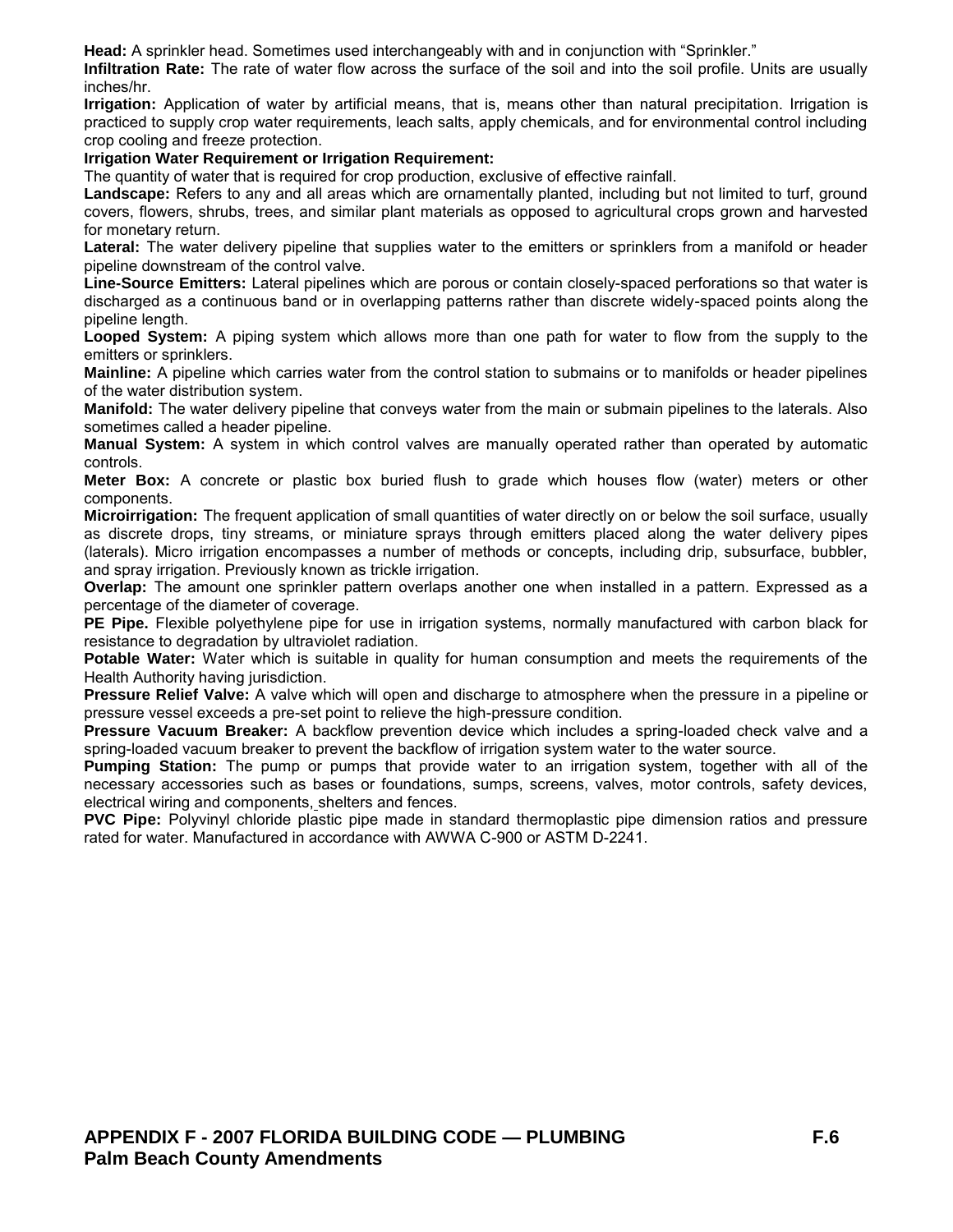<span id="page-50-0"></span>**Rain Shut off Device:** A calibrated device that is designed to detect rainfall and override the irrigation cycle of the sprinkler system when a predetermined amount of rain fall has occurred.

**Riser:** A threaded pipe to which sprinklers or other emitters are attached for above-ground placement.

**Sleeve:** A pipe used to enclose other pipes, wire, or tubing; usually under pavement, sidewalks, or planters.

**Spacing:** The distance between sprinklers or other emitters.

**Spray Irrigation:** The micro irrigation application of water to the soil or plant surface by low flow rate sprays or mists.

**Sprinkler:** The sprinkler head. Sometimes called "Head."

**Supply (Water Source):** The origin of the water used in the irrigation system.

**Swing Joint:** A ridged connection between the lateral pipe and the sprinkler, utilizing multiple ells and nipples, which allows the sprinkler to move when force is applied to it.

**Tubing:** Generally used to refer to flexible plastic hydraulic control lines which are usually constructed of PE or PVC, and listed for the intended use.

## **PART II — DESIGN CRITERIA**

**A. Design Defined.** Within the scope of this code, irrigation system design is defined as the science and art of properly selecting and applying all components within the system.

#### **B. Water Supply.**

1. The water source shall be adequate from the standpoint of volume, flow rate, pressure, and quality to meet the irrigation requirements of the area to be irrigated, as well as other demands, if any, both at the time the system is designed and for the expected life of the system.

2. If the water source is effluent, it shall meet the advanced waste treatment standard as set forth in Florida Statute §403.086(4), as may be amended or replaced, as well as any other standard as set forth by the controlling governmental agency.

**C. Application Uniformity.** Irrigation application uniformity describes how evenly water is distributed within an irrigation zone. Irrigation system uniformity is the uniformity coefficient.

Use application rates which avoid runoff and permit uniform water infiltration into the soil. Land slope, soil hydraulic properties, vegetative ground cover, and prevailing winds will be considered when application rates are specified. Sprinkler irrigation systems should be designed with the appropriate uniformity for the type of plant being grown and the type of soil found in that area. The general watering of different types of plants as one group without regard to their individual water requirements is to be avoided if at all possible. Different types of sprinklers with different application rates, i.e., spray heads vs. rotor heads, shall not be combined on the same zone or circuit.

"Remainder of Page Intentionally Left Blank"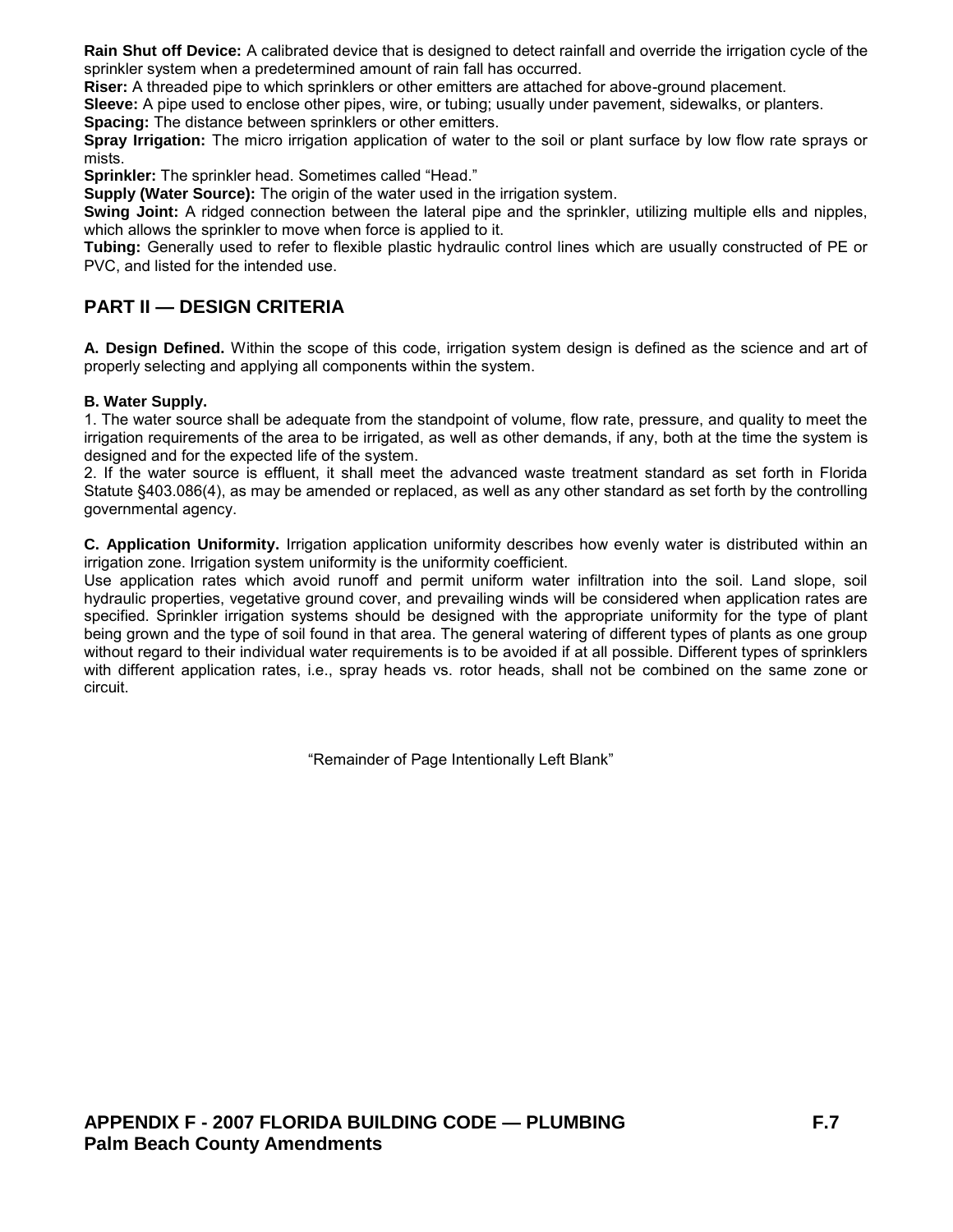<span id="page-51-0"></span>**D. System Zoning.** The irrigation system should be divided into zones based on consideration of the following:

- 1. Available flow rate.
- 2. Cultural use of the area.
- 3. Type of vegetation irrigated, i.e., turf, shrubs, native plants, etc.
- 4. Type of sprinkler, i.e., sprinklers with matching precipitation rates.
- 5. Soil characteristics.

**E. Sprinkler/Emitter Spacing and Selection.** Sprinkler/Emitter spacing will be determined considering the irrigation requirements, hydraulic characteristics of the soil and device, and water quality with its effect on plant growth, sidewalks, buildings, and public access areas. When using square spacing sprinklers should not be spaced farther apart than 55 percent of their manufacturer-specified diameters of coverage for prevailing wind speeds of 5 miles per hour (mph) or less. Spacing should not exceed 50 percent of sprinkler diameters of coverage for wind speeds of 5 to 10 mph, and 45 percent for prevailing wind speeds greater than 10 mph. When using triangular spacing the above overlap percentages can be reduced by five percent. Water conservation, will be emphasized by minimizing irrigation of non-vegetated areas. Micro- irrigation systems should be designed using the Emission Uniformity concept. Space micro-irrigation emitters to wet 100 percent of the root zone in turf areas and 50 percent of the root zone for shrubs and trees.

**F. Pipelines.** Pipelines will be sized to limit pressure variations so that the working pressure at all points in the irrigation system will be in the range required for uniform water application. Velocities shall not exceed 5 feet (1524 mm) per second.

#### **G. Wells.**

1. Well diameters and depths are to be sized to correspond to the irrigation system demand. Refer to SCS Code FL-642 and local water management district regulations

2. Well location and depth shall be in compliance with applicable state, water management district and local codes.

#### **H. Pumps.**

1. Pump and motor combinations shall be capable of satisfying the total system demand without invading the service factor of the motor except during start-up and between zones. 2. Pumps shall be positioned with respect to the water surface in order to ensure that the net positive suction head required (NPSHr) for proper pump operation is achieved.

3. The pumping system shall be protected against the effects of the interruption of water flow.

#### **I. Control Valves.**

1. Control valve size shall be based on the flow rate through the valve. Friction loss through the valve an approved air gap separation or a reduced pressure should not exceed 10 percent of the static mainline head.

2. Control systems using hydraulic communication between controller and valve(s) shall comply with the manufacturer's recommendations for maximum distance between controller and valve, both horizontally and vertically (elevation change).

3. The size of the electrical control wire shall be in accordance with the valve manufacturer's specifications based on the solenoid in-rush amperage and the circuit length, considering the number of solenoids operating on the circuit. Minimum of # 14 AWG single strand control wire shall be used on all systems, except individual, single lot residential systems.

4. Locate manually operated control valves so that they can be operated without wetting the operator.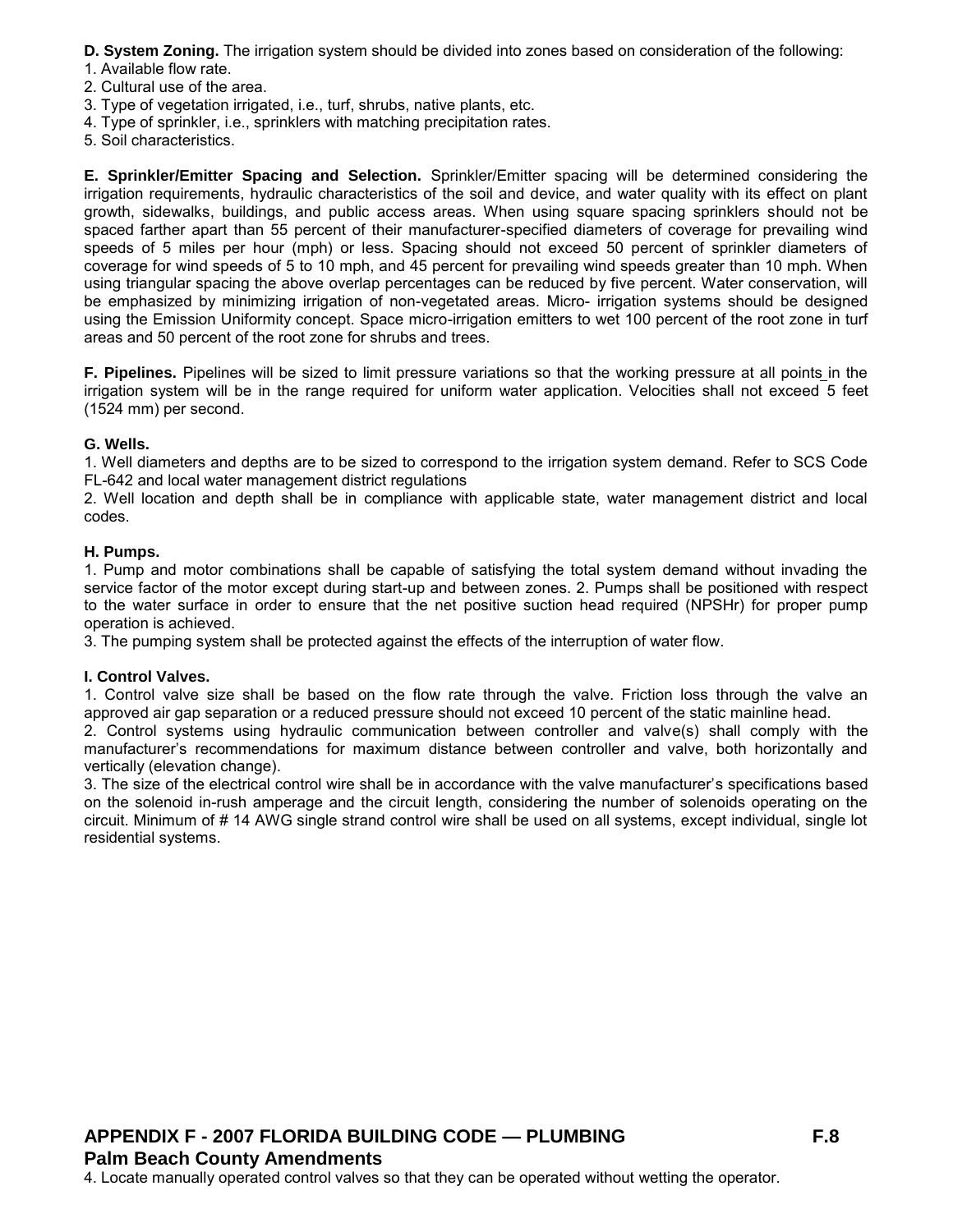<span id="page-52-0"></span>**J. Automatic Irrigation Controller.** Automatic irrigation controllers shall be listed by a nationally recognized testing lab, and have an adequate number of stations and power output per station to accommodate the irrigation system design. The controller shall be capable of incorporating a rain shut off device to override the irrigation cycle when adequate rainfall has occurred, as required by *Florida Statutes*, Section 373.62, as may be amended or replaced.

#### **K. Chemical Injection.**

1. Chemical injection systems for the injection of fertilizer, pesticides, rust inhibitors, or any other injected substance will be located and sized according to the manufacturers' recommendations.

2. Injection systems will be located downstream of the applicable backflow prevention devices as required by *Florida Statutes*, Section 487.021 and 487.055, as they both may be amended or replaced; the Environmental Protection Agency (EPA); Pesticide Regulation Notice 87-1; or other applicable codes.

3. If an irrigation water supply is also used for human consumption, an air gap separation or an approved reduced pressure principal backflow prevention device is required.

**L. Backflow Prevention Methods.** Provide backflow prevention assemblies at all cross connections with all water supplies in accordance with county, municipal, or other applicable codes to determine acceptable backflow prevention assembly types and installation

procedures for a given application. In the event of conflicting regulation provide the assembly type which gives the highest degree of protection.

1. Irrigation systems into which chemicals are injected shall conform to Florida state law (*Florida Statutes* 487.021 and 487.055, as they both may be amended or replaced) and Environmental Protection Agency Pesticide Regulation Notice 87-1, which requires backflow prevention regulations to be printed on the chemical label.

2. For municipal water supplies, chemical injection equipment must be separated from the water supply by an approved air gap separation or a reduced pressure principle assembly that is approved by the Foundation for CCC and the Hydraulic Research Institute. The equipment must also comply with ASSE #1013 to protect the water supply from back-siphonage and back-pressure.

3. For other water supplies, Florida State law, EPA regulations, or other applicable local codes must be followed. In the absence of legal guidelines at least a PVB should be used.

## **PART III — STANDARDS**

#### **1. American Society of Agricultural Engineers (ASAE)**

**Standards:** 

**ASAE S330.1:** Procedure for sprinkler distribution testing for research purposes.

**ASAE S376.1:** Design, installation, and performance of underground thermoplastic irrigation pipelines.

**ASAE S397.1:** Electrical service and equipment for irrigation.

**ASAE S435:** Drip/Trickle Polyethylene Pipe used for irrigation laterals.

**ASAE S398.1:** Procedure for sprinkler testing and performance reporting.

**ASAES339:** Uniform classification for water hardness.

**ASAE S394:** Specifications for irrigation hose and couplings used with self-propelled, hose-drag agricultural irrigation system.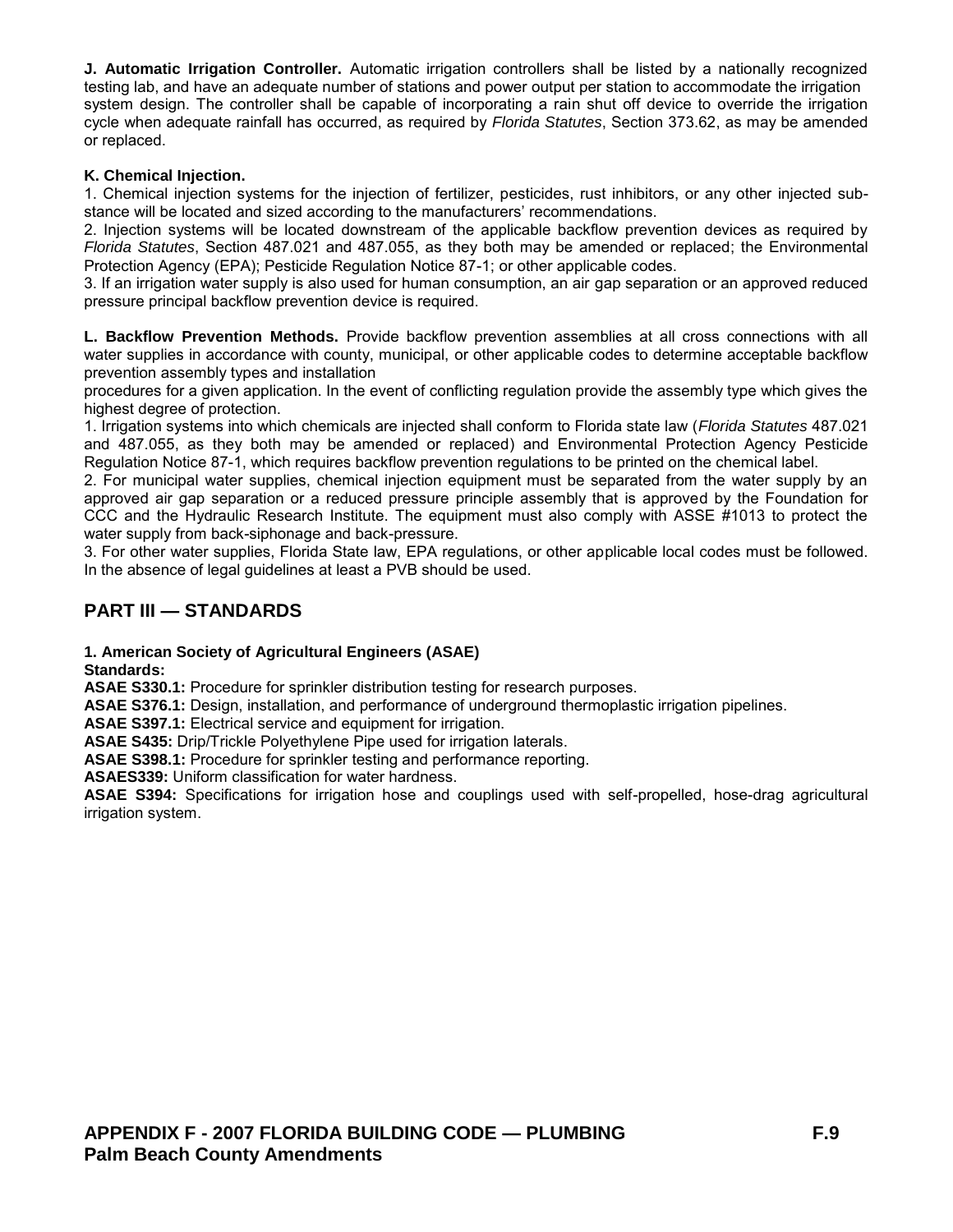**ASAE EP400.1:** Designing and constructing irrigation wells.

**ASAE EP405:** Design, installation, and performance of trickle irrigation systems.

**ASAE EP409:** Safety devices for applying liquid chemicals through irrigation systems.

#### **2. ASTM International Standards:**

**ASTM D 2241:** Poly (Vinyl Chloride) (PVC) Plastic pipe (SDR-PR).

**ASTM D 2239:** Specification for polyethylene (PE) plastic pipe (SDR-PR).

**ASTM D 2466:** Specification for socket-type poly (vinyl chloride) (PVC) and chlorinated poly (vinyl chloride) (CPVC) plastic pipe fittings, Schedule 40.

**ASTM D 2855:** Standard recommended practice for making solvent cemented joints with polyvinyl chloride pipe and fittings.

**ASTM D 3139:** Specification for joints for plastic pressure pipes using flexible elastomeric seals.

**ASTM F 477:** Specification for elastometic seals (gaskets for joining plastic pipe).

#### **3. American Water Works Association (AWWA) standards: AWWAC-900: PVC pipe standards and specifications**

#### **4. American Society of Sanitary Engineers (ASSE) Standards: ASSE #1001:** Pipe applied atmospheric type vacuum breakers.

**ASSE #1013:** Reduced pressure principle backflow preventers. **ASSE #1015:** Double check valve type back pressure backflow preventers. **ASSE #1020:** Vacuum breakers, anti-siphon, pressure type. **ASSE #1024:** Dual check valve type backflow preventers.

#### **5. Hydraulic Institute Standards, 14th Edition**

#### **6. Standards and Specifications For Turf and Landscape Irrigation Systems Florida Irrigation Society (FIS) Standards**

#### **7. Soil Conservation Service (SCS) Field Office Technical**

**Guide, Section IV-A - Cropland Codes:** 

**SCS Code 430-DD:** Irrigation water conveyance, under-ground, plastic pipeline.

**SCS Code 430-EE:** Irrigation water conveyance. Low pressure, underground, plastic pipeline.

**SCS Code 430-FF:** Irrigation water conveyance, steel pipeline.

**SOS Code 441-1:** Irrigation system, trickle.

**SCS Code 442:** Irrigation system sprinkler.

**SCS Code 449:** Irrigation water management.

**SCS Code 533:** Pumping plant for water control.

**SCS Code 642:** Well.

"Remainder of Page Intentionally Left Blank"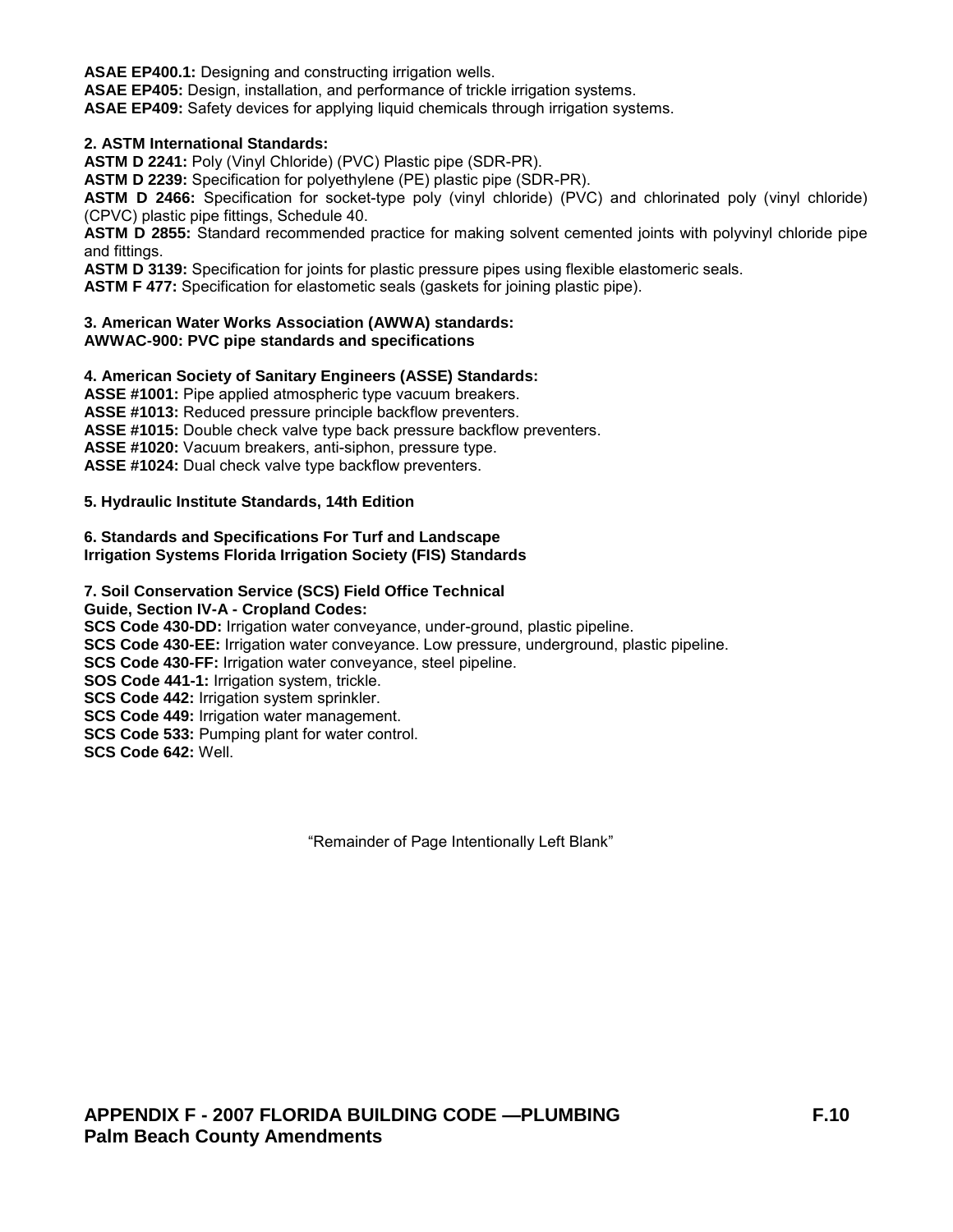## <span id="page-54-0"></span>**PART IV: MATERIALS**

#### **A. PVC Pipe and Fittings.**

1. PVC pipe should comply with one of the following standards ASTMD1785, ASTMD2241, AWWAC-900, or AWWA C-905. SDR-PR pipe shall have a minimum wall thickness as required by SDR-26. All pipe used with effluent water systems shall be designated for nonpotable use by either label or by the industry standard color purple.

2. All solvent-weld PVC fittings shall, at a minimum, meet the requirements of Schedule 40 as set forth in ASTM D 2466.

3. Threaded PVC pipe firings shall meet the requirements of Schedule 40 as set forth in ASTM D 2464.

4. PVC gasketed fittings shall conform to ASTM D 3139. Gaskets shall conform to ASTM F 477.

5. PVC flexible pipe should be pressure rated as described in ASTM D 2740 with standard outside diameters compatible with PVC IPS solvent-weld fittings.

6. PVC cement should meet ASTM D 2564. PVC cleaner-type should meet ASTM F 656.

#### **B. Ductile Iron Pipe and Fittings.**

1. Gasket fittings for iron pipe should be of materials and type compatible with the piping material being used.

#### **C. Steel Pipe and Fittings.**

1. All steel pipe shall be rated Schedule 40 or greater and be hot-dipped galvanized or black in accordance with ASTM 53.

2. Threaded fittings for steel pipe should be Schedule 40 Malleable Iron.

#### **D. Polyethylene Pipe.**

1. Flexible swing joints shall be thick-walled with a minimum pressure rating of 75 psi (517 kPa) in accordance with ASTM D 2239.

2. Low pressure polyethylene pipe for micro-irrigation systems shall conform with ASAE S-435.

3. Use fittings manufactured specifically for the type and dimensions of polyethylene pipe used.

#### **E. Sprinklers, Spray Heads, and Emitters.**

1. Select units and nozzles in accordance with the size of the area and the type of plant material being irrigated. Sprinklers must fit the area they are intended to water without excessive overspray onto anything but the lot individual landscaped surface. Intentional direct spray onto walkways, buildings, electrical equipment, roadways, and drives is prohibited. All sprinklers used with effluent water systems shall be designated for non-potable use by either label or by the industry standard color purple.

2. Use equipment that is protected from contamination and damage by use of seals, screens, and springs where site conditions present a potential for damage.

3. Support riser-mounted sprinklers to minimize movement of the riser resulting from the action of the sprinkler.

4. Swing joints, either flexible or ridged, shall be constructed to provide a leak-free connection between the sprinkler and lateral pipeline to allow movement in any direction and to prevent equipment damage.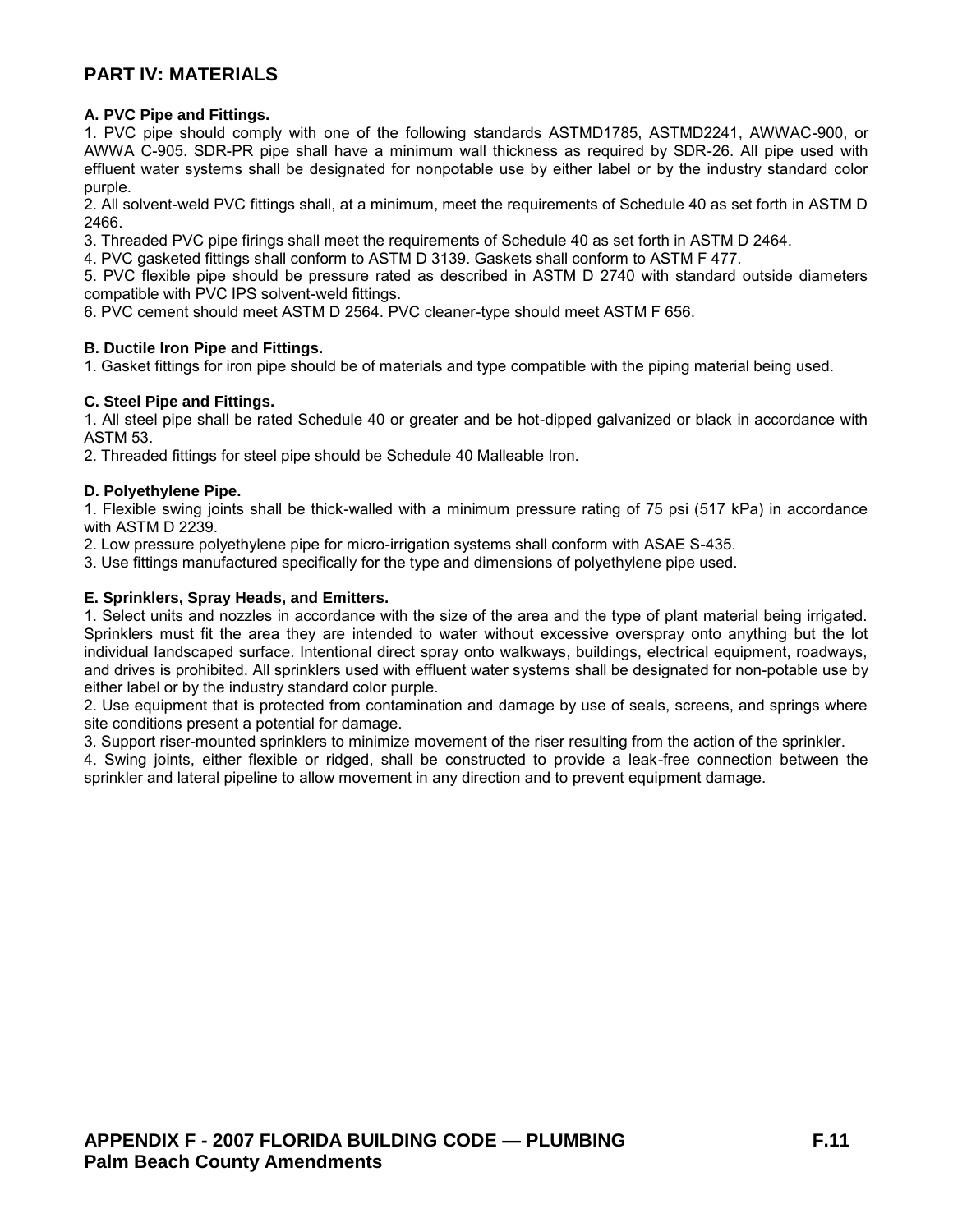## <span id="page-55-0"></span>**F. Valves.**

1. Valves must have a maximum working pressure rating equal to or greater than the maximum pressure of the system, but not less than 125 psi (861 kPa). This requirement may be waived for low mainline pressure systems [30 psi (207 kPa) or less]. All valves used with effluent water systems shall be designated for non-potable use by either label or by the industry standard color purple.

2. Only valves that are constructed of materials designed for use with the water and soil conditions of the installation shall be used. Valves that are constructed from materials that will not be deteriorated by chemicals, injected into the system shall be used on all chemical injection systems.

#### **G. Valve Boxes.**

1. Valve boxes are to be constructed to withstand traffic loads common to the area in which they are installed. They should be sized to allow manual operation of the enclosed valves without excavation.

2. Each valve box should be permanently labeled to identify its contents. All valve boxes used with effluent water systems shall be designated for non-potable use by either label or by the industry standard color purple.

#### **H. Low Voltage Wiring.**

1. All low voltage wire which is directly buried must be listed and labeled by a nationally recognized testing lab for direct burial wire, and be UL listed for wet locations, in compliance with the Florida Building Code Chapter 27. All wire traveling under any hardscape or roadway must be installed within a listed and labeled pipe and sleeve.

2. The size of the electrical control wire shall be in accordance with the valve manufacturer's specifications, based on the solenoid in-rush current and the circuit length, considering the number of solenoids operating, on the circuit. Minimum of # 14 AWG single strand control wire shall be used on all systems, except single lot individual residential systems.

3. Connections are to be made using listed and labeled components specifically designed for direct burial. All splices shall be enclosed within a valve box, or a junction box listed and labeled for the intended use.

#### **I. Irrigation Controllers.**

1. All irrigation controllers shall be listed by a nationally recognized testing lab, conform to the provisions of the Florida Building Code Chapter 27 (NFPA 70), and be properly grounded in accordance with manufacturer's recommendations. Equip solid state controls, with surge suppressors on the primary and secondary wiring, except single lot residential systems.

2. The controller housing or enclosure shall be listed for the intended use, and shall protect the controller from the hazards of the environment in which it is installed. The rain switch shall be placed on a stationary structure minimum of 5-foot (1524 mm) "clearance", horizontally or vertically from other outdoor equipment, free and clear of any tree canopy or other overhead obstructions, and above the height of the sprinkler coverage.

"Remainder of Page Intentionally Left Blank"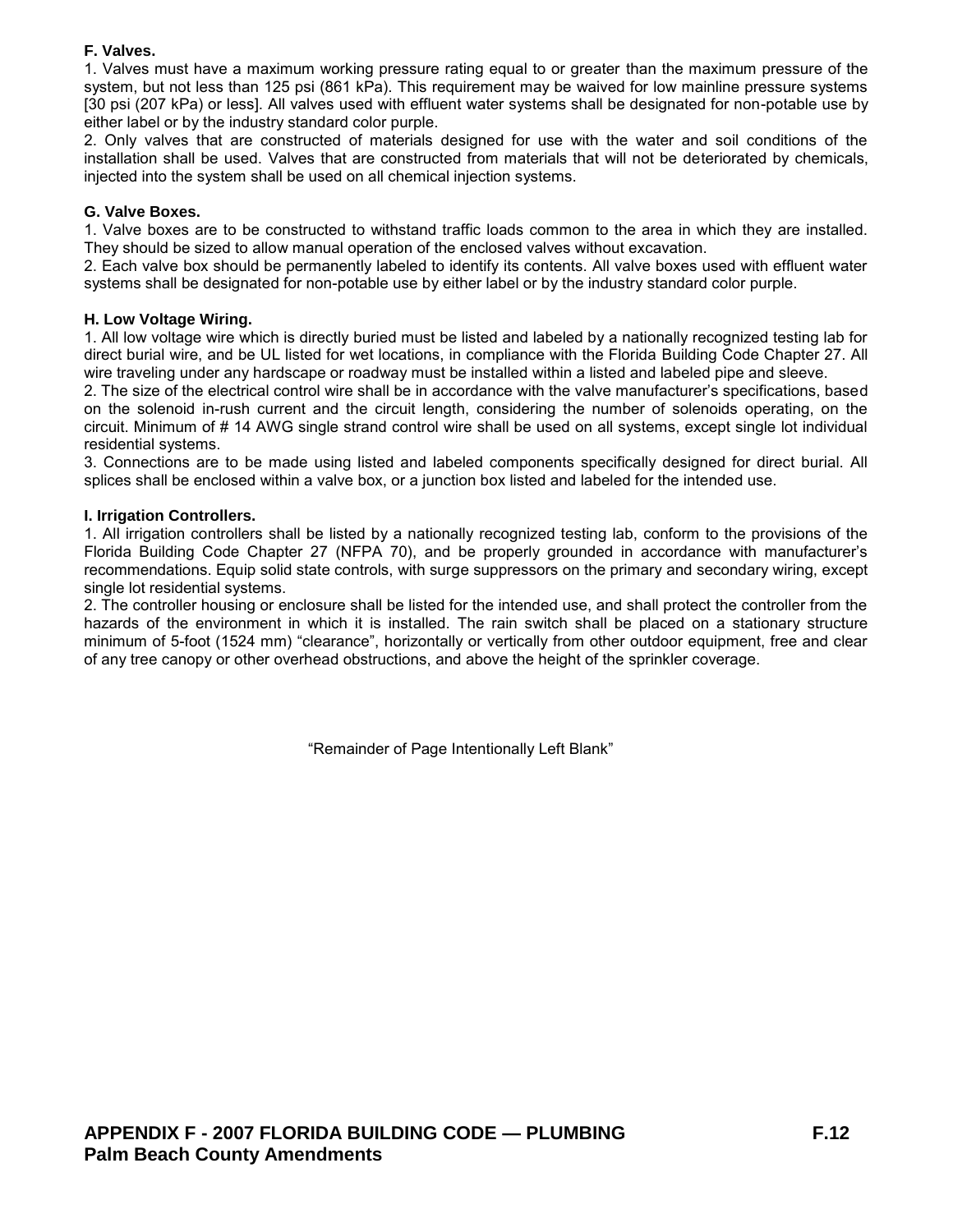#### <span id="page-56-0"></span>**J. Pumps and Wells.**

1. Irrigation pump electrical control systems must conform to the Florida Building Code Chapter 27 and all applicable building codes.

2. The pumping system shall be protected from the hazards of the environment in which it is installed.

3. Use electric motors with a nominal horsepower rating greater than the maximum horsepower requirement of the pump during normal operation. Motor shall have a service factor of at least 115% of the maximum horsepower requirement during normal operation, and be listed for the intended use.

4. Casings for drilled wells may be steel, reinforced plastic mortar, plastic, or fiberglass pipe. Only steel pipe casings shall be used in driven wells. Steel pipe must have a wall thickness equal to or greater than Schedule 40. See SCS code FL-642. Steel casings shall be equal to or exceed requirements of ASTM A 589.

#### **K. Chemical Injection Equipment.**

1. Chemical injection equipment must be constructed of materials capable of withstanding the potential corrosive effects of the chemicals being used. Equipment shall be used only for those chemicals for which it was intended as stated by the injection equipment manufacturer.

#### **L. Filters and Strainers.**

1. Filtration equipment and strainers constructed of materials resistant to the potential corrosive and erosive effects of the water shall be used. They shall be sized to prevent the passage of foreign material that would obstruct the sprinkler/emitter outlets in accordance with the manufacturer's recommendations.

## **PART V: INSTALLATION**

#### **A. Pipe Installation.**

1. Pipe shall be installed at sufficient depth below ground to protect it from hazards such as vehicular traffic or routine occurrences which occur in the normal use and maintenance of a property. Depths of cover shall meet or exceed SCS Code 430-DD, Water Conveyance, as follows:

#### *FOR ALL AREAS EXCEPT VEHICLE TRAFFIC:*

**Pipe Diameter Minimum depth of Cover ½" through 1 ½" 6" 2" through 3" 12" 4" through 6" 18" more than 6" 24"** 

#### *VEHICLE TRAFFIC AREAS SHALL REQUIRE A MINIMUM DEPTH OF COVER OF 18".*

2. Make all pipe joints and connections according to manufacturer's recommendations. Perform all solvent-weld connections in accordance with ASTM D 2855.

3. Minimum clearances shall be maintained between irrigation lines and other utilities. In no case shall one irrigation pipe rest upon another. Co-mingling or mixing of different types of pipe assemblies shall be prohibited.

4. Thrust blocks must be used on all gasketed PVC systems. They must be formed against a solid, handexcavated trench wall undamaged by mechanical equipment. They shall be constructed of concrete, and the space between the pipe and trench shall be filled to the height of the outside diameter of the pipe. Size thrustblocks in accordance with ASAE S-376.1.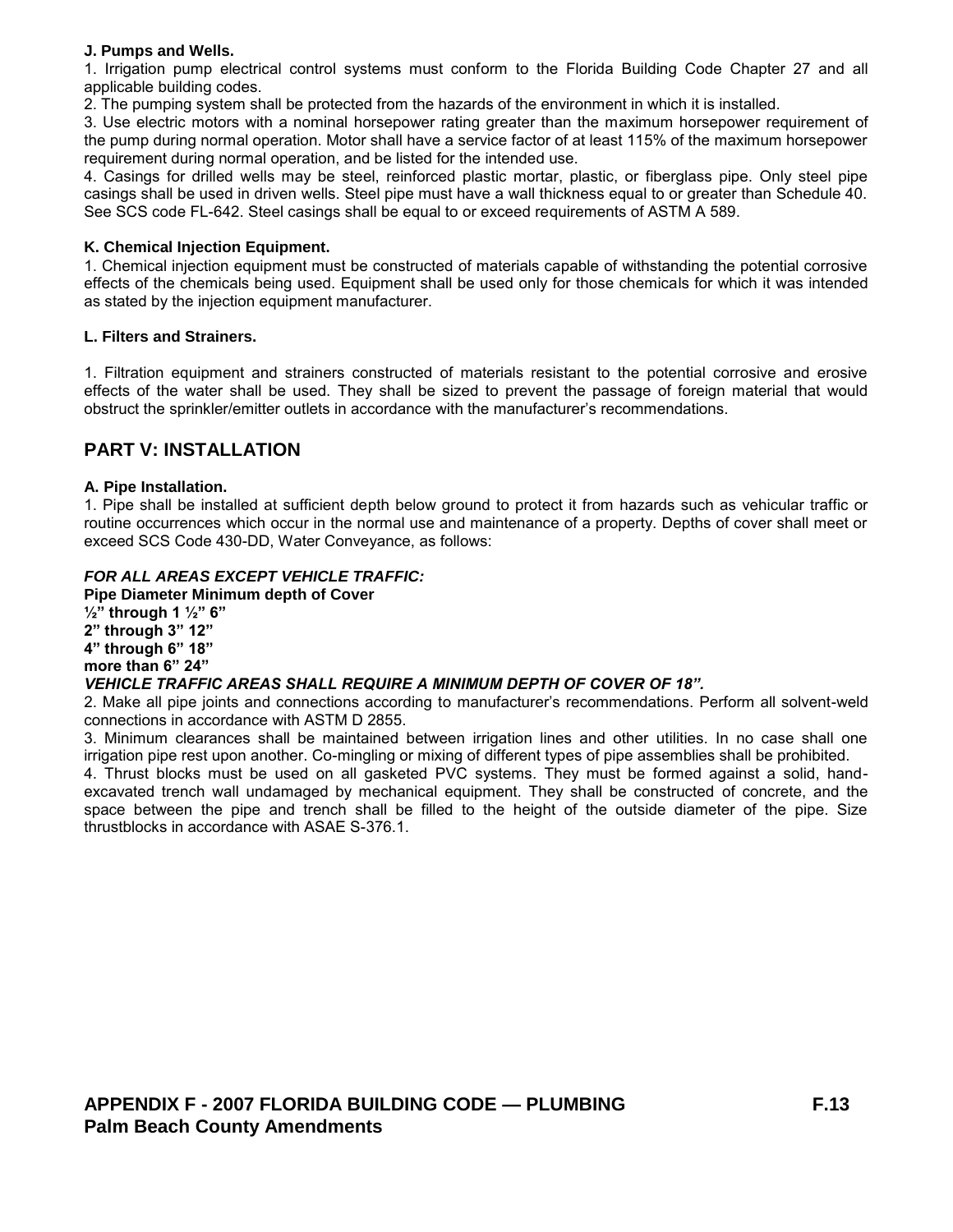<span id="page-57-0"></span>5. The trench bottom must be uniform, free of debris, and of sufficient width to properly place pipe and support it over its entire length. Native excavated material may be used to backfill the pipe trench. However, the initial backfill material to 6" above the top of the pipe shall be free from rocks or stones larger than 1-inch in diameter. The final backfill material shall be free of rock or debris that is greater than 3" in diameter. At the time of placement, the moisture content of the material shall be such that the required degree of compaction can be obtained with the backfill method to be used. Blocking or mounding shall not be used to bring the pipe to final grade.

6. Pipe sleeves must be used to protect pipes or wires installed under pavement or roadways or when position of irrigation pipes or wires conflict with pipes or appurtenances of other trades. Use pipe sleeves two pipe sizes larger than the carrier pipe or twice the diameter of the wire bundle to be placed under the paving or roadway, and extending a minimum of 3 feet beyond the paved area or as required by the Florida Department of Transportation (FDOT). Use sleeve pipe with wall thickness at least equal to the thickness of schedule 40 or PR 160 pipe, whichever is thicker. Proper backfill and compaction procedures should be followed.

7. Electrical wire and conduit shall comply with the burial depth and separation as required by the Florida Building Code (FBC) Chapter 27.

#### **B. Control Valve Installation.**

1. Valve installation shall allow enough clearance for proper operation and maintenance. Where valves are installed underground, they shall be provided with a valve box with cover extending from grade to the body of the valve. The top of the valve body should have a minimum of 6 inches (152 mm) of cover in non-traffic and noncultivated areas and 18 inches (457 mm) of cover in traffic areas. If an automatic valve is installed under each sprinkler, then the valve box may be omitted.

2. Install valve boxes so that they do not rest on the pipe, the box cover does not conflict with the valve stem or interfere with valve operation, they are flush with the ground surface and do not present a tripping hazard or interfere with routine maintenance of the landscape.

3. Install quick coupling valves on swing joints or flexible pipe with the top of the valve at ground level. Any aboveground manually-operated valves on nonpotable water systems will be adequately identified with distinctive purple colored paint. Do not provide hose connections on irrigation systems that utilize nonpotable water supplies.

#### **C. Sprinkler Installation.**

1. On flat landscaped areas, install sprinklers plumb. In areas where they are installed on slopes, sprinklers may be tilted as required to prevent erosion. Sprinklers should be adjusted to avoid unnecessary discharge on pavements and structures. Adjust sprinklers so they do not water on roads.

2. Provide a minimum separation of 4 inches (102 mm) between sprinklers and pavement. Provide a minimum separation of 12 inches (305 mm) between sprinklers and buildings, electrical equipment, and other vertical structures. Piping must be thoroughly flushed before installation of sprinkler nozzles. Surface mounted and popup heads shall be installed on swing joints, flexible pipe, or polyethylene (PE) nipples. Above-ground (riser mounted) sprinklers shall be mounted on Schedule 40 PVC or steel pipe and be effectively stabilized.

#### **D. Pump Installation.**

1. Install pumps as per the manufacturer's recommendations, and the requirements of the Florida Building Code, Chapter 27. Set pumps plumb and secure to a firm concrete base.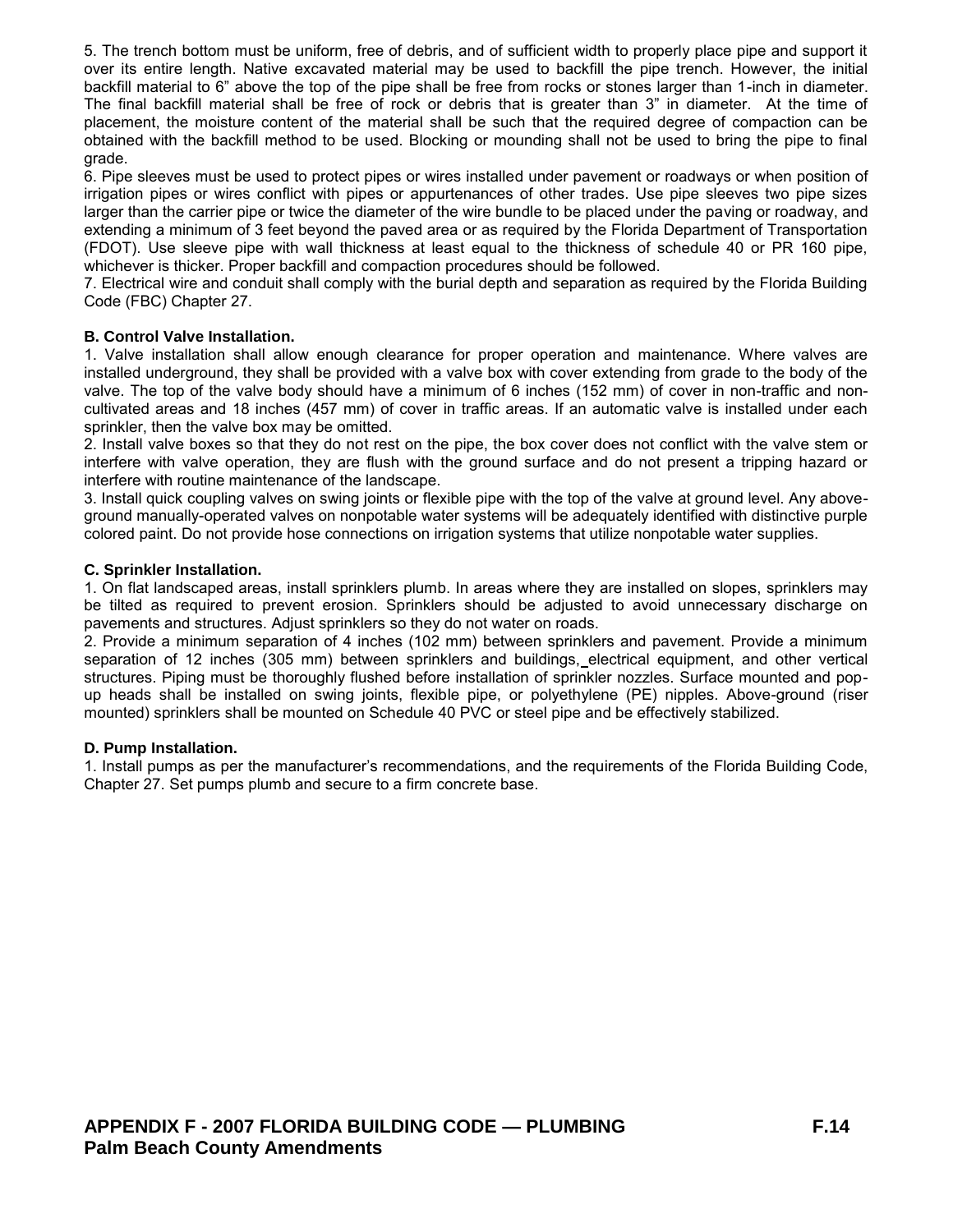<span id="page-58-0"></span>There should be no strain or distortion on the pipe and fittings. Pipe and fittings should be supported to avoid placing undue strain on the pump. Steel pipe should be used on pumps 5 horsepower (hp) or larger whenever practical.

2. Pumps must be installed in a manner to avoid loss of prime. Install suction line to prevent the accumulation of air pockets. All connections and reductions in suction pipe sizes should be designed to avoid causing air pockets and cavitation.

3. Pumps must be located to facilitate service and ease of removal. Appropriate fittings should be provided to allow the pump to readily be primed, serviced, and disconnected. Provide an enclosure of adequate size and strength, with proper ventilation, to protect the pump from the elements (except residential systems).

#### **E. Low Voltage Wire Installation.**

1. Install low voltage wire (30 volts or less) with a minimum depth of cover of 12 inches (305 mm). Provide a sufficient length of wire at each connection to allow for thermal expansion/shrinkage. As a minimum, provide a 12 inch (305 mm) diameter loop at all splices and connections. Terminations at valves will have 24 inches (610 mm) minimum free wire.

2. Install all above-ground wire runs and wire entries into buildings in electrical conduit. Provide common wires with a different color than the power wires (white shall be used for common wires). Connections are to be made using UL approved devices specifically designed for direct

burial. All splices shall be enclosed within a valve box.

#### **F. Hydraulic Control Tubing.**

1. For hydraulic control systems, use a water supply that is filtered and free of deleterious materials, as defined by the hydraulic control system manufacturer. Install a backflow prevention device where the hydraulic control system is connected to potable water supplies.

2. Install tubing in trenches freely and spaced so that it will not rub against pipe, fittings, or other objects that could score the tubing, and with a minimum 12-inch (305 mm) diameter loop at all turns and connections. Provide a minimum depth of cover of 12 inches (305 mm)

3. Connect tubing with couplings and collars recommended by the tubing manufacturer. All splices shall be made in valve boxes. Pre-fill tubing with water, expelling entrapped air and testing for leaks prior to installation. Install exposed tubing in protective piping, manufactured from Schedule 40 UV protected PVC listed and labeled for the intended use.

"Remainder of Page Intentionally Left Blank"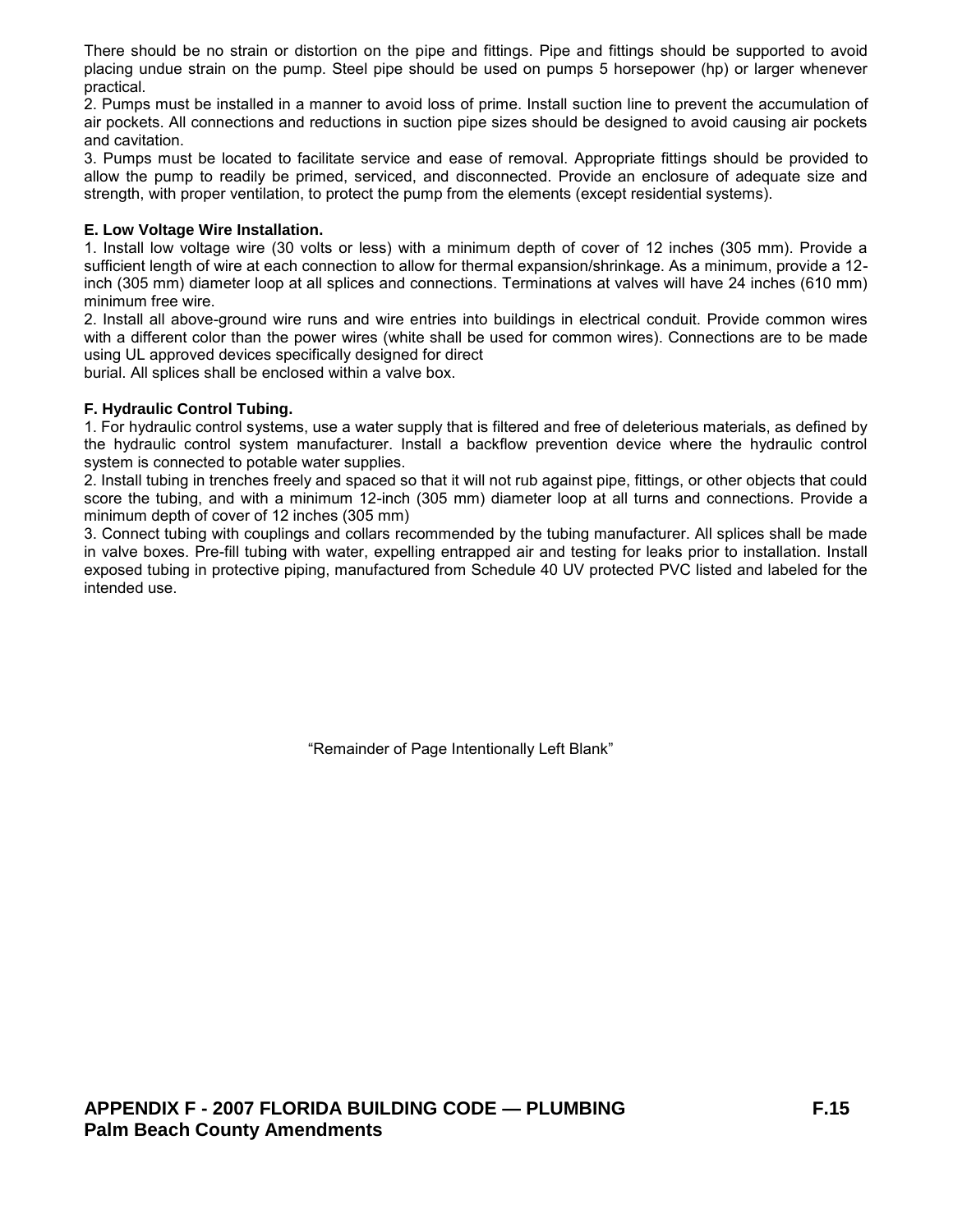## <span id="page-59-0"></span>**PART VI: TESTING & INSPECTIONS**

**A. Purpose.** All materials and installations covered by the *Irrigation Code* shall be inspected by the governing agency to verify compliance with the *Irrigation Code*, and all other applicable codes.

**B. Rough Inspections.** Rough inspections shall be performed throughout the duration of the installation. These inspections shall be made by the governing agency to ensure that the installation is in compliance with the design intent, specifications, and the *Irrigation and all applicable Codes*. Inspections shall be made on the following items at the discretion of the governing agency:

1. **Sprinkler Layout and Spacing:** This inspection shall verify that the irrigation system design is accurately installed in the field. The authority having jurisdiction (AHJ) shall also provide for alteration or modification of the system to meet field conditions. To pass this inspection, sprinkler/emitter spacing shall be within +/- 5 percent of the design spacing.

2. **Pipe Installation Depth:** All pipes in the system shall be installed to depths as previously described in this code.

#### 3. **Open Trench Inspection:**

**a.** The trench at all joints and every transition in pipe size, will be open where open trench inspection is required.

**b.** The trench shall be open for underground electrical inspection and not be backfilled until all required inspections have been satisfactorily completed by the AHJ.

Test all mainlines upstream of the zone valves as follows:

a. Fill the completely installed pipeline slowly with water to expel air.

b. Elevate the water pressure to the maximum static supply pressure as specified by the design professional and hold there for a period of 2 hours. Solvent-weld pipe connections shall have no leakage.

c. For gasketed pipe main lines add water as needed to maintain the pressure. Record the amount of water added to the system over the 2-hour period.

d. Use the following formulas to determine the maximum allowable leakage limit of gasketed pipe.

DUCTILE IRON:

 $L = S D$  (square root of P)/133,200

PVC, GASKETED JOINT:

 $L =$  ND (square root of P)/7400

Where:

 $L =$  allowable leakage (gph),

 $N =$  number of joints,

- $D =$  nominal diameter of pipe (inches),
- $P = average test pressure (psi)$ , and

 $S =$  length of pipe (fi).

e. When testing a system, which contains metal-seated valves, an additional leakage per closed valve of 0.078 gph/inch of nominal valve size is allowed.